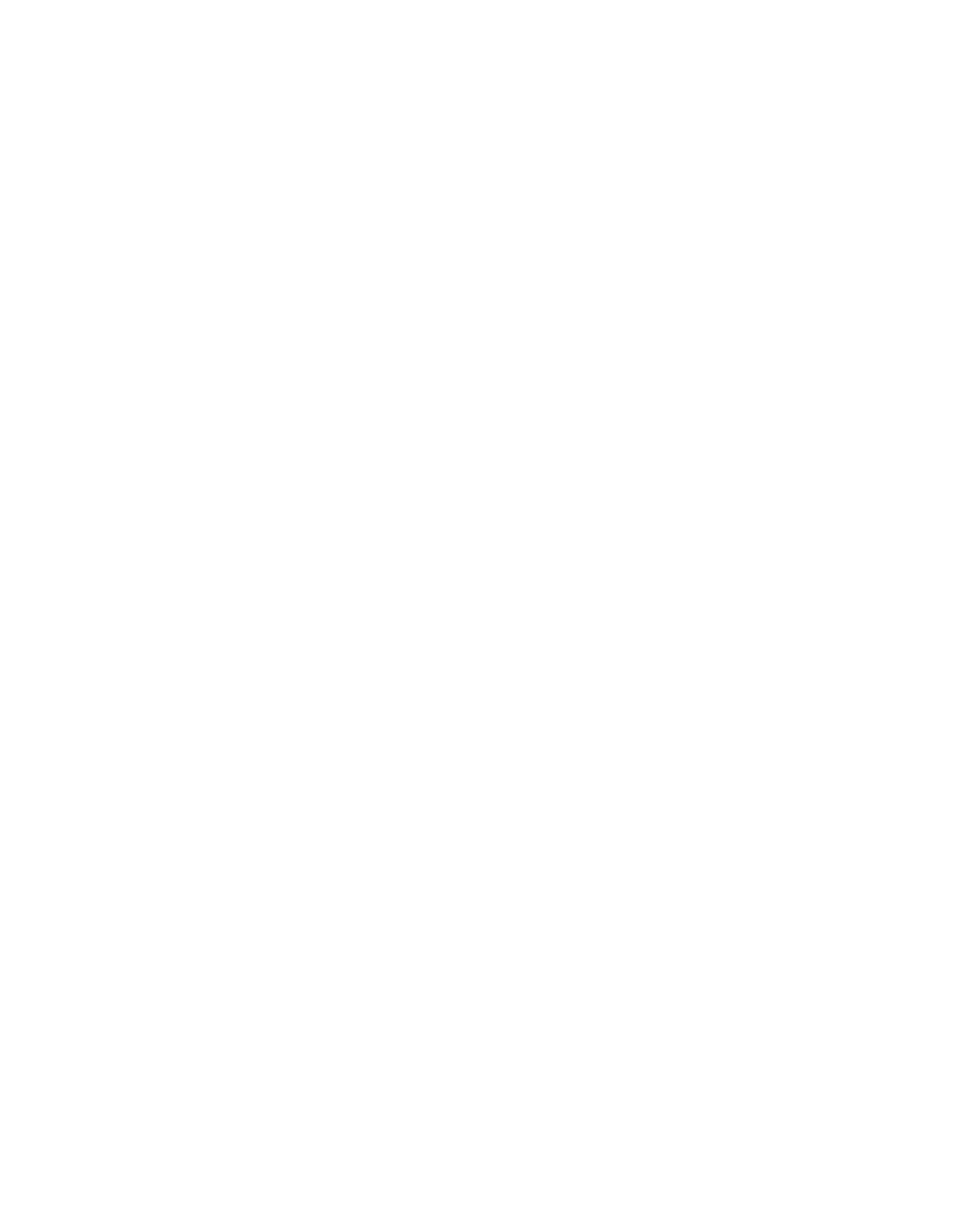# **Contents**

| 1                       | <b>Specifications</b>                     |                                                                                                                                                                                                                                                                                                                                                                                                                                                                                                                                                                                                                                                                                                                                                                                                      |                                                                                                            |  |  |
|-------------------------|-------------------------------------------|------------------------------------------------------------------------------------------------------------------------------------------------------------------------------------------------------------------------------------------------------------------------------------------------------------------------------------------------------------------------------------------------------------------------------------------------------------------------------------------------------------------------------------------------------------------------------------------------------------------------------------------------------------------------------------------------------------------------------------------------------------------------------------------------------|------------------------------------------------------------------------------------------------------------|--|--|
| $\mathbf 2$             | <b>Ports and Connectors</b>               |                                                                                                                                                                                                                                                                                                                                                                                                                                                                                                                                                                                                                                                                                                                                                                                                      |                                                                                                            |  |  |
| 3<br><b>Quick Start</b> |                                           |                                                                                                                                                                                                                                                                                                                                                                                                                                                                                                                                                                                                                                                                                                                                                                                                      |                                                                                                            |  |  |
| 4                       | 4.1<br>4.2<br>4.3<br>4.4<br>4.5<br>4.6    | <b>6811 Downloaders</b><br>Putting the Handy Board into Bootstrap Download Mode                                                                                                                                                                                                                                                                                                                                                                                                                                                                                                                                                                                                                                                                                                                      | 5<br>5<br>5<br>6<br>6<br>6<br>6                                                                            |  |  |
| 5                       | <b>Interactive C</b><br>5.1<br>5.2<br>5.3 | 5.1.1<br>5.1.2<br>The Main Function resources and contact the main contact the main contact the main contact the main contact the Main Contact the Main Contact the Main Contact the Main Contact the Main Contact the Main Contact the Main Con<br>5.1.3<br>5.3.1<br>Variable Names research research research research research research research research research research research research research research research research research research research research research research research<br>5.3.2<br>5.3.3<br>5.3.4<br>Constants experience in the constant of the constants of the constant of the constant of the constant of the constant of the constant of the constant of the constant of the constant of the constant of the constant of the c<br>5.3.5<br>5.3.6<br>5.3.7<br>5.3.8 | $\overline{7}$<br>$\overline{7}$<br>8<br>8<br>8<br>9<br>10<br>10<br>11<br>11<br>12<br>12<br>13<br>14<br>14 |  |  |
|                         | 5.4<br>5.5                                | 5.4.1<br>5.4.2<br>5.4.3<br>While received received and the contract of the contract of the contract of the contract of the contract of the contract of the contract of the contract of the contract of the contract of the contract of the contract of th<br>5.4.4<br>5.4.5<br>5.5.1<br>5.5.2                                                                                                                                                                                                                                                                                                                                                                                                                                                                                                        | 15<br>15<br>15<br>15<br>15<br>16<br>16<br>16<br>17                                                         |  |  |
|                         | 5.6                                       | 5.5.3<br>5.6.1<br>5.6.2<br>5.6.3                                                                                                                                                                                                                                                                                                                                                                                                                                                                                                                                                                                                                                                                                                                                                                     | 17<br>17<br>18<br>18<br>19                                                                                 |  |  |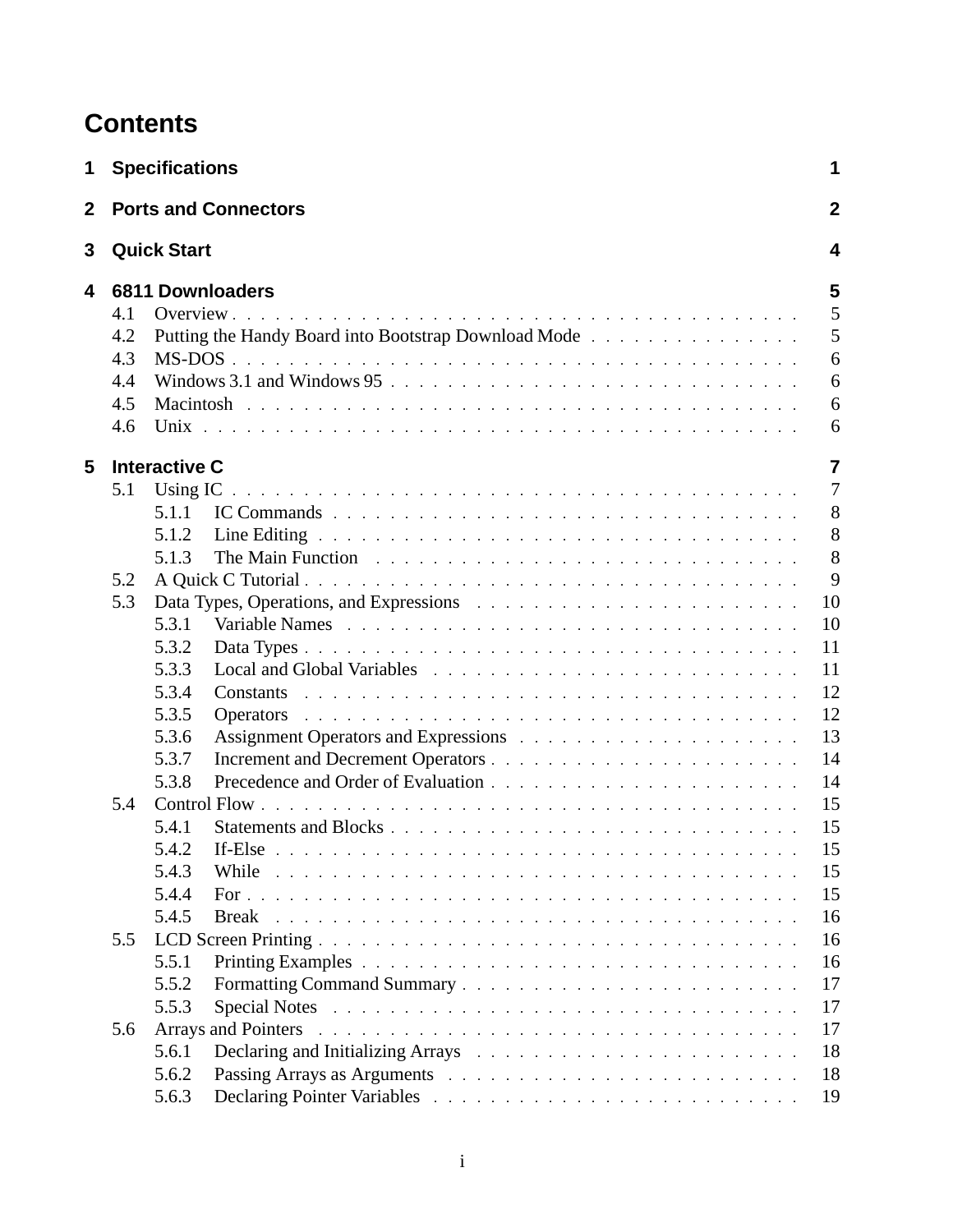|   |     | 5.6.4         |                                                                                                                                                                                                                                | 19 |
|---|-----|---------------|--------------------------------------------------------------------------------------------------------------------------------------------------------------------------------------------------------------------------------|----|
|   | 5.7 |               |                                                                                                                                                                                                                                | 20 |
|   |     | 5.7.1         |                                                                                                                                                                                                                                | 20 |
|   |     | 5.7.2         |                                                                                                                                                                                                                                | 21 |
|   |     | 5.7.3         |                                                                                                                                                                                                                                | 23 |
|   |     | 5.7.4         | Tone Functions residence in the contract of the contract of the contract of the contract of the contract of the contract of the contract of the contract of the contract of the contract of the contract of the contract of th | 24 |
|   | 5.8 |               |                                                                                                                                                                                                                                | 24 |
|   |     | 5.8.1         |                                                                                                                                                                                                                                | 24 |
|   |     | 5.8.2         |                                                                                                                                                                                                                                | 25 |
|   |     | 5.8.3         |                                                                                                                                                                                                                                | 26 |
|   |     | 5.8.4         |                                                                                                                                                                                                                                | 26 |
|   |     | 5.8.5         |                                                                                                                                                                                                                                | 26 |
|   | 5.9 |               |                                                                                                                                                                                                                                | 27 |
|   |     |               |                                                                                                                                                                                                                                | 27 |
|   |     |               |                                                                                                                                                                                                                                | 28 |
|   |     |               |                                                                                                                                                                                                                                | 28 |
|   |     |               |                                                                                                                                                                                                                                | 28 |
|   |     |               |                                                                                                                                                                                                                                | 29 |
|   |     |               |                                                                                                                                                                                                                                | 29 |
|   |     | 5.12.2        |                                                                                                                                                                                                                                | 31 |
|   |     | 5.12.3        |                                                                                                                                                                                                                                | 35 |
|   |     |               |                                                                                                                                                                                                                                | 35 |
|   |     |               |                                                                                                                                                                                                                                | 35 |
|   |     |               |                                                                                                                                                                                                                                | 36 |
|   |     |               |                                                                                                                                                                                                                                | 36 |
|   |     |               |                                                                                                                                                                                                                                | 36 |
|   |     |               |                                                                                                                                                                                                                                | 36 |
|   |     |               |                                                                                                                                                                                                                                | 37 |
|   |     |               |                                                                                                                                                                                                                                |    |
| 6 |     |               | <b>Sensors and Motors</b>                                                                                                                                                                                                      | 38 |
|   | 6.1 |               |                                                                                                                                                                                                                                | 38 |
|   |     | 6.1.1         |                                                                                                                                                                                                                                | 38 |
|   |     | 6.1.2         |                                                                                                                                                                                                                                | 39 |
|   |     | 6.1.3         |                                                                                                                                                                                                                                | 39 |
|   |     | 6.1.4         |                                                                                                                                                                                                                                | 40 |
|   |     | 6.1.5         | Shrinking the Tubing $\ldots \ldots \ldots \ldots \ldots \ldots \ldots \ldots \ldots \ldots$                                                                                                                                   | 40 |
|   | 6.2 | <b>Motors</b> |                                                                                                                                                                                                                                | 41 |
|   | 6.3 |               |                                                                                                                                                                                                                                | 41 |
|   |     | 6.3.1         |                                                                                                                                                                                                                                | 41 |
|   |     | 6.3.2         |                                                                                                                                                                                                                                | 42 |
|   |     | 6.3.3         |                                                                                                                                                                                                                                | 42 |
|   |     | 6.3.4         |                                                                                                                                                                                                                                | 43 |
|   |     | 6.3.5         |                                                                                                                                                                                                                                | 45 |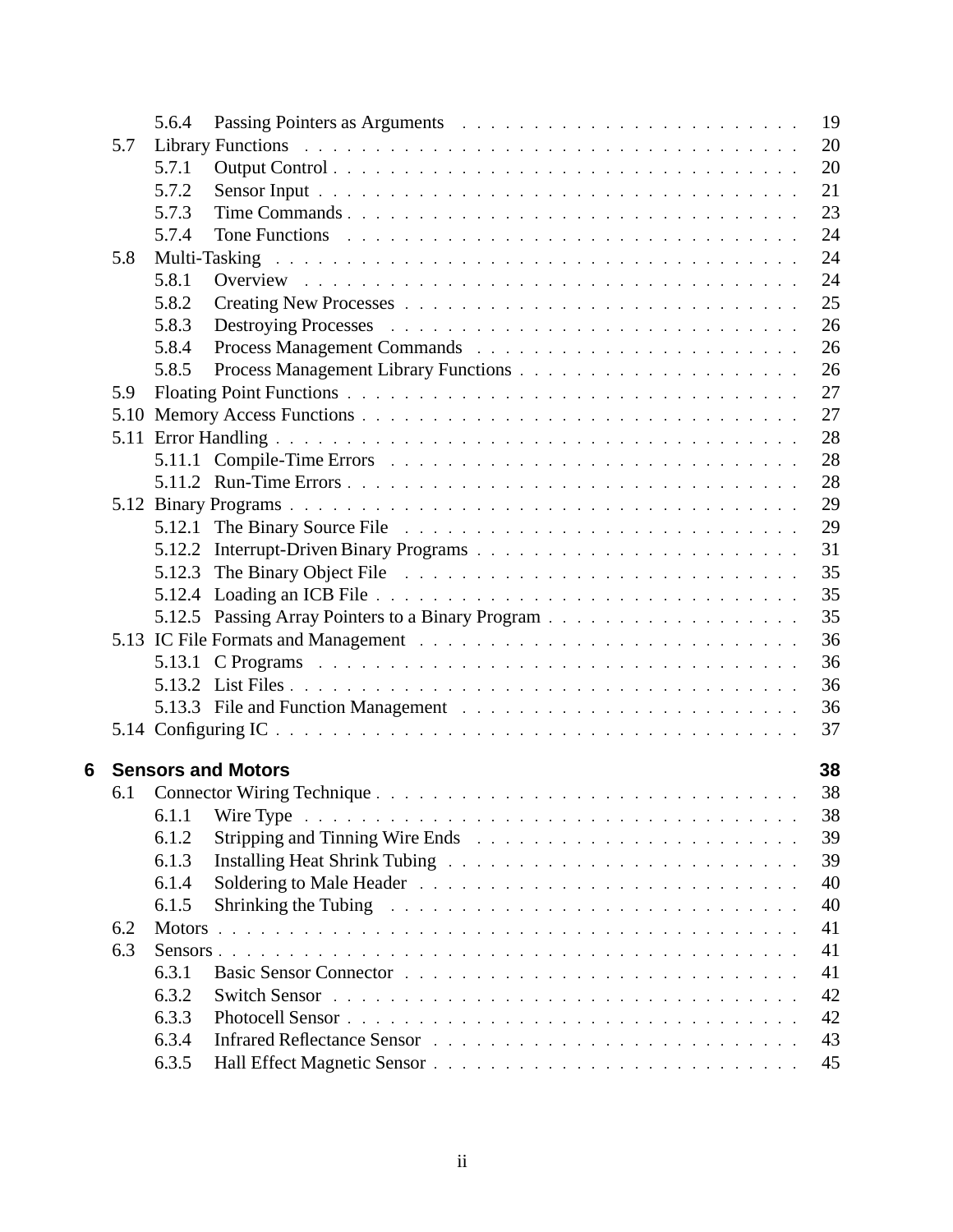| $\mathbf 7$ | <b>Battery Maintenance</b>                                                                                                                                                                                                            | 46 |
|-------------|---------------------------------------------------------------------------------------------------------------------------------------------------------------------------------------------------------------------------------------|----|
|             | 7.1                                                                                                                                                                                                                                   | 46 |
|             | 7.2                                                                                                                                                                                                                                   | 46 |
| 8           | <b>Part Listing</b>                                                                                                                                                                                                                   | 47 |
| 9           | <b>Schematic Drawings</b>                                                                                                                                                                                                             | 48 |
|             | 9.1                                                                                                                                                                                                                                   | 48 |
|             | 9.2                                                                                                                                                                                                                                   | 49 |
|             | 9.3<br>Digital Inputs and contain the contract of the contract of the contract of the contract of the contract of the contract of the contract of the contract of the contract of the contract of the contract of the contract of the | 50 |
|             | 9.4                                                                                                                                                                                                                                   | 51 |
|             | 9.5                                                                                                                                                                                                                                   | 52 |
|             | 9.6                                                                                                                                                                                                                                   | 52 |
|             | 9.7<br>Power Supply and a substitution of the substantial contract of the Supply of the substantial contract of the Supply of Table                                                                                                   | 53 |
|             | 9.8                                                                                                                                                                                                                                   | 54 |
|             | 9.9                                                                                                                                                                                                                                   | 55 |
|             | <b>10 Printed Circuit Board Layouts</b>                                                                                                                                                                                               | 56 |
|             |                                                                                                                                                                                                                                       | 56 |
|             |                                                                                                                                                                                                                                       | 57 |
|             |                                                                                                                                                                                                                                       | 58 |
|             |                                                                                                                                                                                                                                       | 59 |
|             |                                                                                                                                                                                                                                       | 59 |
|             |                                                                                                                                                                                                                                       | 60 |
|             |                                                                                                                                                                                                                                       |    |
|             | <b>11 Pin-Out Detail</b>                                                                                                                                                                                                              | 61 |
|             | <b>12 Frequently Asked Questions</b>                                                                                                                                                                                                  | 62 |
|             | 12.1 Hardware                                                                                                                                                                                                                         | 62 |
|             |                                                                                                                                                                                                                                       | 62 |
|             |                                                                                                                                                                                                                                       | 62 |
|             | 12.1.3 Digital Outputs and a series of the series of the series of the series of the series of the series of the series of the series of the series of the series of the series of the series of the series of the series of t        | 63 |
|             |                                                                                                                                                                                                                                       | 63 |
|             |                                                                                                                                                                                                                                       | 63 |
|             |                                                                                                                                                                                                                                       | 64 |
|             |                                                                                                                                                                                                                                       | 64 |
|             |                                                                                                                                                                                                                                       | 64 |
|             | 12.2.2 ICB Files                                                                                                                                                                                                                      | 64 |
|             |                                                                                                                                                                                                                                       | 65 |
|             | <b>13 Vendors</b>                                                                                                                                                                                                                     | 66 |
|             |                                                                                                                                                                                                                                       |    |
|             | <b>14 Licensing</b>                                                                                                                                                                                                                   | 66 |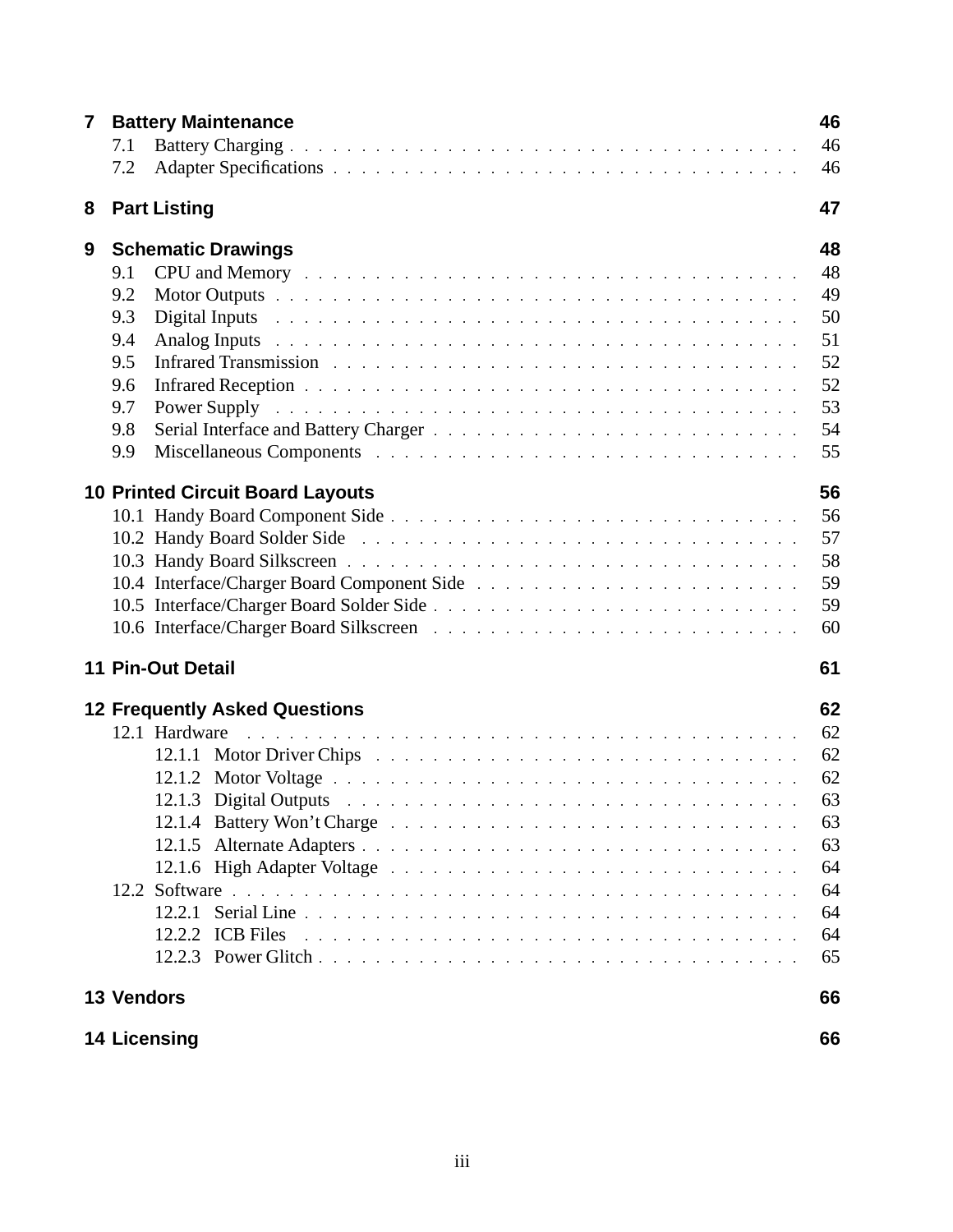# **1 Specifications**

The Handy Board features:

- 52–pin Motorola 6811 microprocessor with system clock at 2 MHz.
- 32K of battery-backed CMOS static RAM.
- Two L293D chips capable of driving four DC motors.
- $16 \times 2$  character LCD screen.
- Two user-programmable buttons, one knob, and piezo beeper.
- Powered header inputs for 7 analog sensors and 9 digital sensors.
- Internal 9.6v nicad battery with built-in recharging circuit.
- Hardware 38 kHz oscillator and drive transistor for IR output and on-board 38 kHz IR receiver.
- 8-pin powered connector to 6811 SPI circuit (1 Mbaud serial peripheral interface).
- Expansion bus with chip selects allows easy expansion using inexpensive digital I/O latches.
- Board size of 4.25  $\times$  3.15 inches, designed for a commercial, high grade plastic enclosure which holds battery pack beneath the board.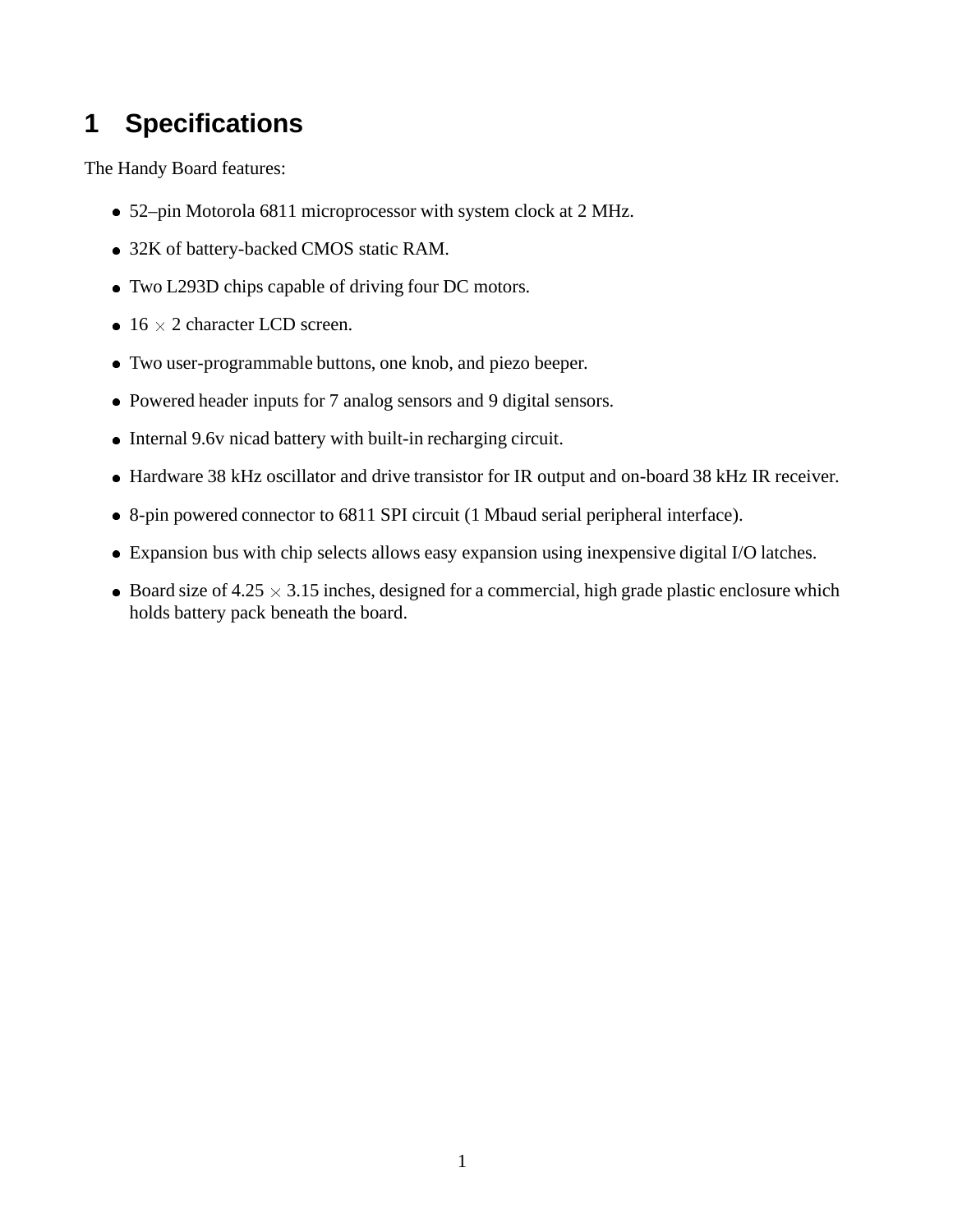# **2 Ports and Connectors**



Figure 1: Labelled Handy Board Diagram

Figure 1, above, shows a labelled view of the Handy Board's ports, connectors, inputs, and outputs. In the following, each of these is briefly described.

- **1. Power Switch.** The power switch is used to turn the Handy Board on and off. The Handy Board retains the contents of its memory even when the board is switched off.
- **2. Computer Connector.** Via this RJ11 connector, the Handy Board attaches to a desktop computer (using the separate Interface/Charger Board).
- **3. 4 DC Motor Outputs and Indicators.** The Handy Board's four motor outputs are located at this single 12–pin connector. Each motor output consists of three pins; the motor connects to the outer two pins and the center pin is not used. Red and green LEDs indicate motor direction. From top to bottom, the motor outputs are numbered 0 to 3.
- **4. Start Button.** The Start button is used to control the execution of Interactive C programs. Also, its state may be read under user program control.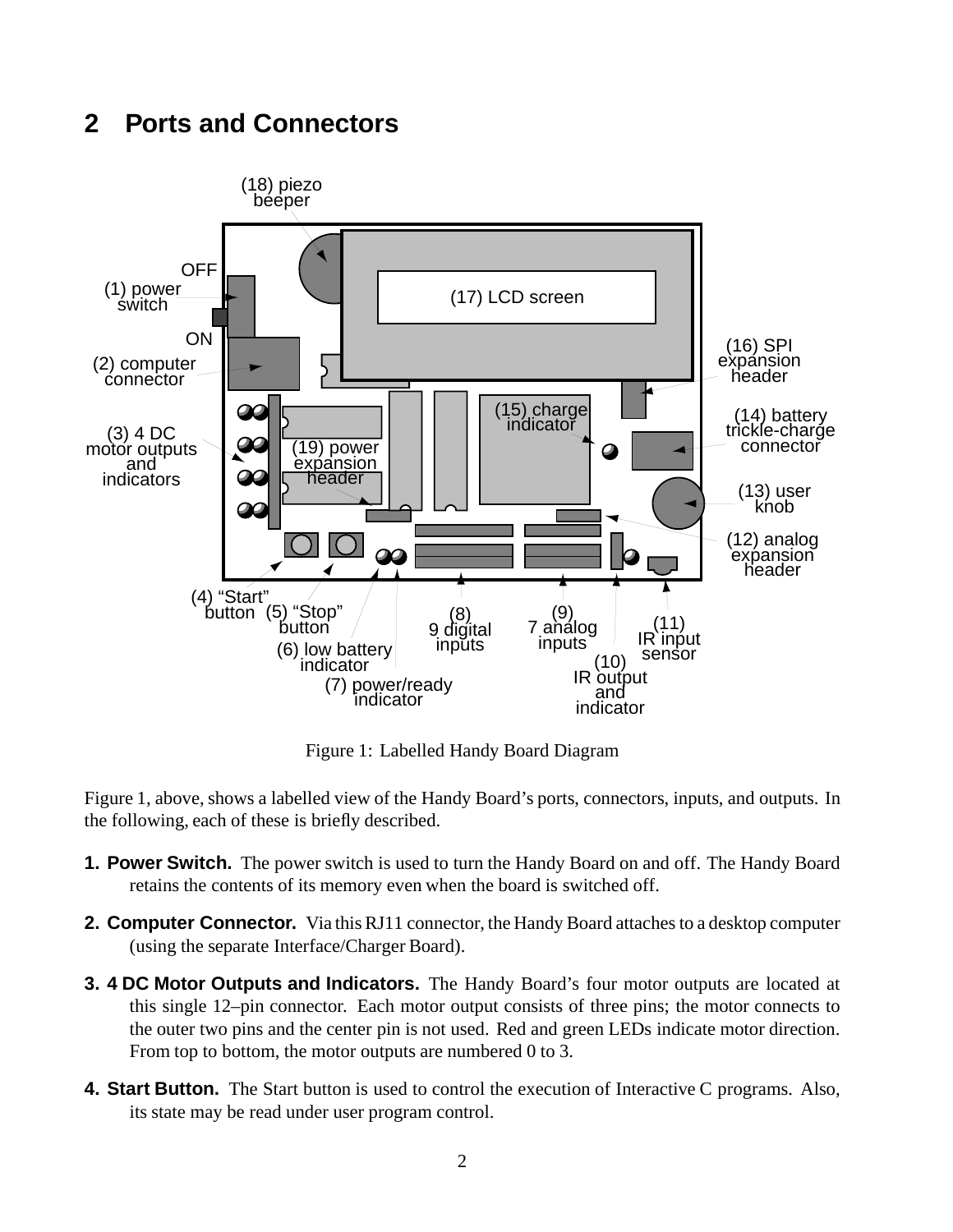- **5. Stop Button.** The Stop button is used to put the Handy Board into a special bootstrap download mode. Also, its state may be read under user program control.
- **6. Low Battery Indicator.** The red Low Battery LED lights when for a brief interval each time the Handy Board is switched on. If this LED is on steadily, it indicates that the battery is low and that the CPU is halted.
- **7. Power/Ready Indicator.** The green Power/Ready LED lights when the Handy Board is in normal operation, and flashes when the Handy Board is transmitting serial data. If the board is powered on and this LED is off, then the Handy Board is in special bootstrap mode.
- **8. 9 Digital Inputs.** The bank of digital input ports is here. From right to left, the digital inputs are numbered 7 to 15.
- **9. 7 Analog Inputs.** The bank of analog input ports is here. From right to left, the analog inputs are numbered 0 to 6.
- **10. IR Output and Indicator.** The infrared output port is here. The red indicator LED lights when the output is enabled.
- **11. IR Input Sensor.** The dark green-colored infrared sensor is here.
- **12. Analog Expansion Header.** The analog expansion header is a  $1\times4$  connector row located above analog inputs 0 to 3.
- **13. User Knob.** The user knob is a trimmer potentiometer whose value can be read under user program control.
- **14. Battery Trickle-Charge Connector.** The battery charge connector is a coaxial power jack to accept a 12 volt signal for trickle-charging the Handy Board's internal battery.
- **15. Charge Indicator.** The yellow charge indicator LED lights when the Handy Board is charging via the coaxial power jack.
- **16. SPI Expansion Header.** The SPI expansion header is a  $2 \times 4$  pin jack that allows connection with the 6811's*serial peripheral interface* circuit. See the CPU and memory schematic diagram for a pin-out of this connector.
- **17. LCD Screen.** The Handy Board is provided with a  $16\times2$  LCD screen which can display data under user control.
- **18. Piezo Beeper.** The Handy Board has a simple piezo beeper for generating tones under user control.
- **19. Power Expansion Header.** The power expansion header is a  $1 \times 4$  pin jack that provides access to the unregulated motor power and ground signals.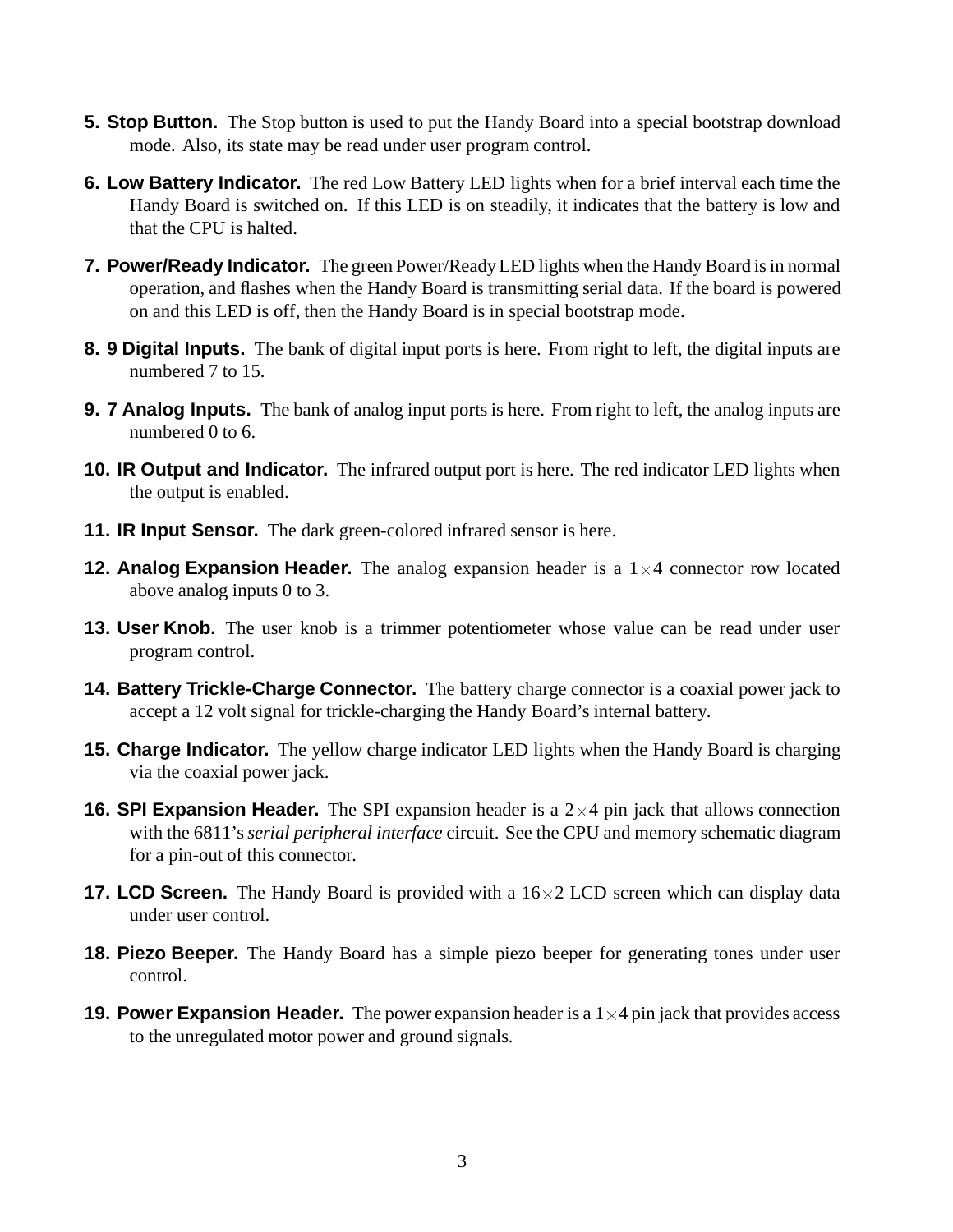# **3 Quick Start**

Here are the steps to getting started with the Handy Board and Interactive C:

- 1. Connect the Handy Board to the serial port of the host computer,using the separate Serial Interface board. The Serial Interface board connects to the host computer using a standard modem cable; the Handy Board connects to the Serial Interface using a standard 4–wire telephone cable.
- 2. Put the Handy Board into bootstrap download mode, by holding down the STOP button while turning on system power. The pair of LED's by the two push buttons should light up, and then turn off. When power is on and both of the LED's are off, the Handy Board is in download mode.
- 3. Run the appropriate downloader for the host computer platform, and download the file pcode hb. s19.
- 4. Turn the Handy Board off and then on, and the Interactive C welcome message should appear on the Handy Board's LCD screen.
- 5. Run Interactive C.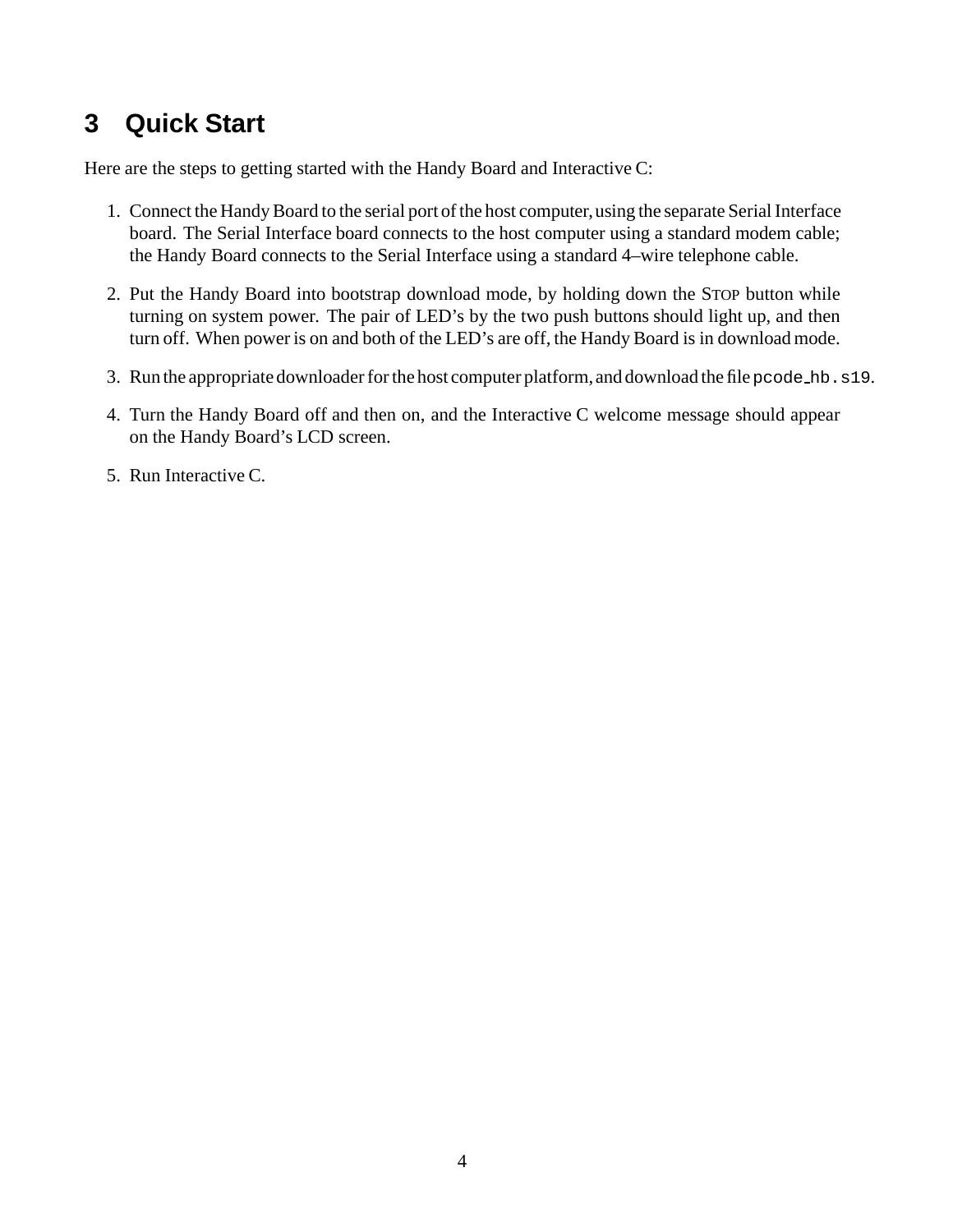# **4 6811 Downloaders**

There are two primary components to the Interactive C software system:

- The*6811 downloader program*, which is used to load the runtime 6811 operating program on the Handy Board. There are a number of different 6811 downloaders for each computer platform.
- The*Interactive C application*, which is used to compile and download IC programs to the Handy Board.

This software is available for a variety of computer platforms/operating systems, including MS-DOS, Windows 3.1/Windows 95, Macintosh, and Unix. The remainder of this section explains the choices in the 6811 downloaders.

### **4.1 Overview**

The 6811 downloaders are general purpose applications for downloading a Motorola hex file (also called an S19 record) into the Handy Board's memory. Each line hex file contains ASCII-encoded binary data indicating what data is to be loaded where into the Handy Board's memory.

For use with Interactive C, the program named "pcode\_hb.s19" must be present in the Handy Board. The task of the downloaders, then, is simply to initialize the Handy Board's memory with the contents of this file.

An additional purpose of the downloaders is to program the 6811's "CONFIG" register. The CONFIG register determines the nature of the 6811 memory map. For use with Interactive C, the CONFIG register must be set to the value  $0 \times 0$  c, which allows the 6811 to access the Handy Board's 32K static RAM memory in its entirety. Some downloaders automatically program the CONFIG register; others require a special procedure to do so. Please note that programming of the CONFIG register *only needs to be done once* to factory-fresh 6811's. It is then set in firmware until deliberately reprogrammed to a different value.

Another consideration related to downloaders is the type of 6811 in use. The Handy Board can use both the "A" and "E" series of 6811. These two chip varieties are quite similar, but not all downloaders support the E series' bootstrap sequence. (The E series chips have more flexibility on their Port A input/output pins and can run at a higher clock speed.)

### **4.2 Putting the Handy Board into Bootstrap Download Mode**

When using any of the downloaders, the Handy Board must first be put into its bootstrap download mode. This is done by first turning the board off, and then turning it on *while holding down the STOP button* (the button closer to the pair of LEDs to the right of the buttons). When the board is first turned on, these two LEDs should light for about  $\frac{1}{3}$  of a second and then both should turn off. The STOP button must be held down continuously during this sequence. *When the board is powered on and both of these LEDs are off, it is ready for bootstrap download.*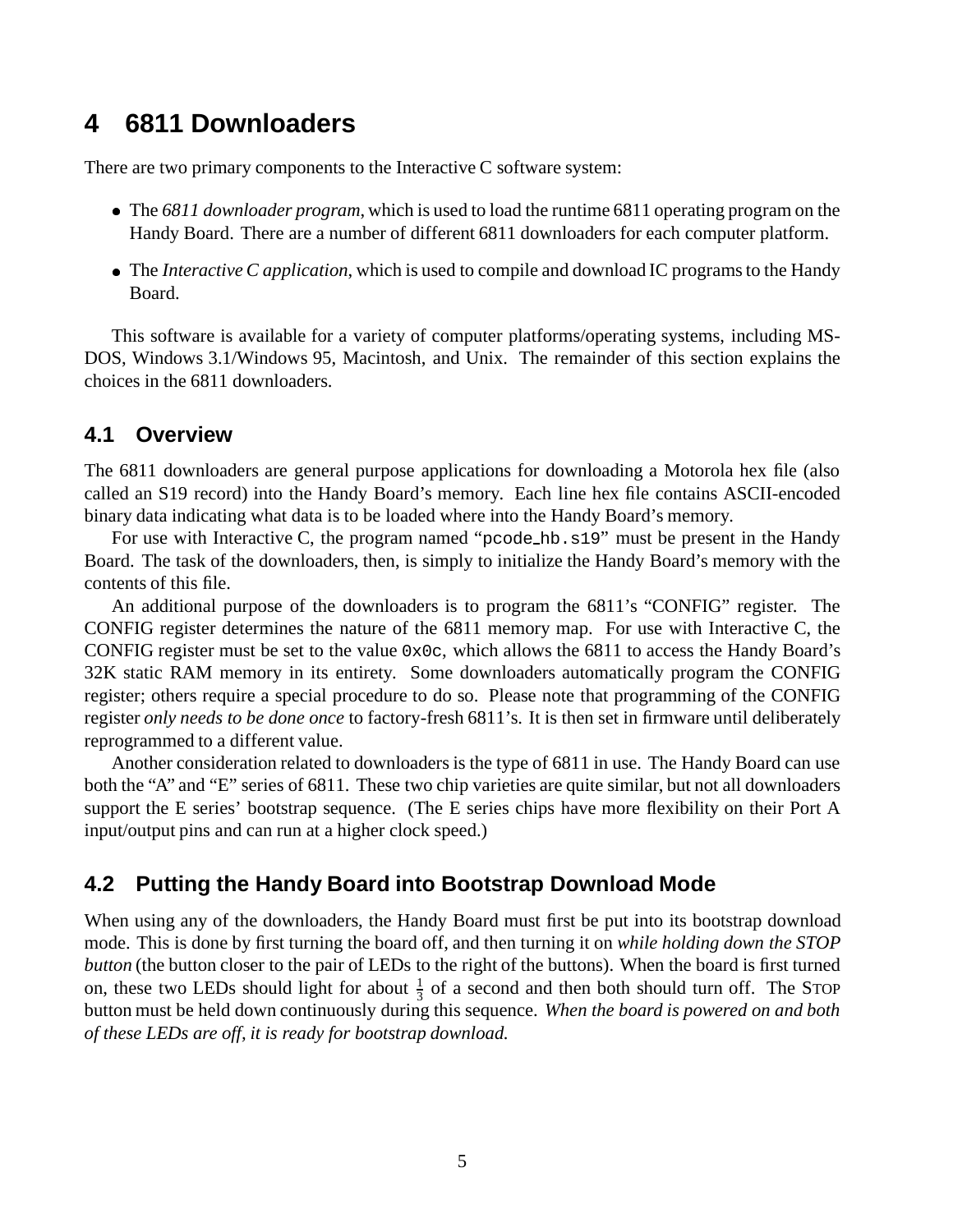## **4.3 MS-DOS**

Two downloaders are available for MS-DOS machines: *dl*, by Randy Sargent and *dlm*, by Fred Martin.

- *dl* is compatible only with the A series of 6811, and automatically programs the CONFIG register. Type "dl pcode hb.s19" at the MS-DOS prompt.
- *dlm* is compatible with both the A and E series of 6811, but does not automatically program the CONFIG register. Type "dlm pcode hb.s19 -256" to download to an A series chip and "dlm pcode hb.s19 -512" to download to an E series chip.

Neither *dl* nor *dlm* runs very well under Windows. It is generally necessary to run them from a full-screen DOS shell to get them to work at all. Under Windows, *hbdl* is recommended instead.

## **4.4 Windows 3.1 and Windows 95**

*hbdl*, by Vadim Gerasimov, is the recommended Windows 6811 downloader. *hbdl* features automatic recognition of both A and E series 6811s and automatic programming of the CONFIG register.

To use *hbdl*, run the hbdl.exe application and select the "pcode<sub>hb.s19</sub>" file for download. Make sure the text box for the CONFIG register has the value "0c."

## **4.5 Macintosh**

There are two choices available for the Macintosh: *Initialize Board*, by Randy Sargent, and *6811 Downloader*, by Fred Martin.

*Initialize Board* features automatic programming of the CONFIG register, but only works with A series 6811's. It comes in two versions, one using the modem port and one using the printer port.

In order to get *Initialize Board* to use the Handy Board's pcode hb.s19 file, one must edit its STR resources to name this file. Then using it is just a matter of double-clicking on the application icon.

*6811 Downloader* features automatic recognition of both A and E series 6811's. In order to program the CONFIG register, one must select the "download to EEPROM" option and then download the config0c.s19 file.

*6811 Downloader* may be run by double-clicking on the application icon and selecting a file for download, or by dragging the file to be downloaded onto the appliation icon.

## **4.6 Unix**

The *dl* downloader, written by Randy Sargent, is available for a number of Unix platforms, including DECstations, Linux, Sparc Solaris, Sparc Sun OS, SGI, HPUX, and RS6000.

This downloader only works with the A series of 6811, and supports automatic programming of the CONFIG register.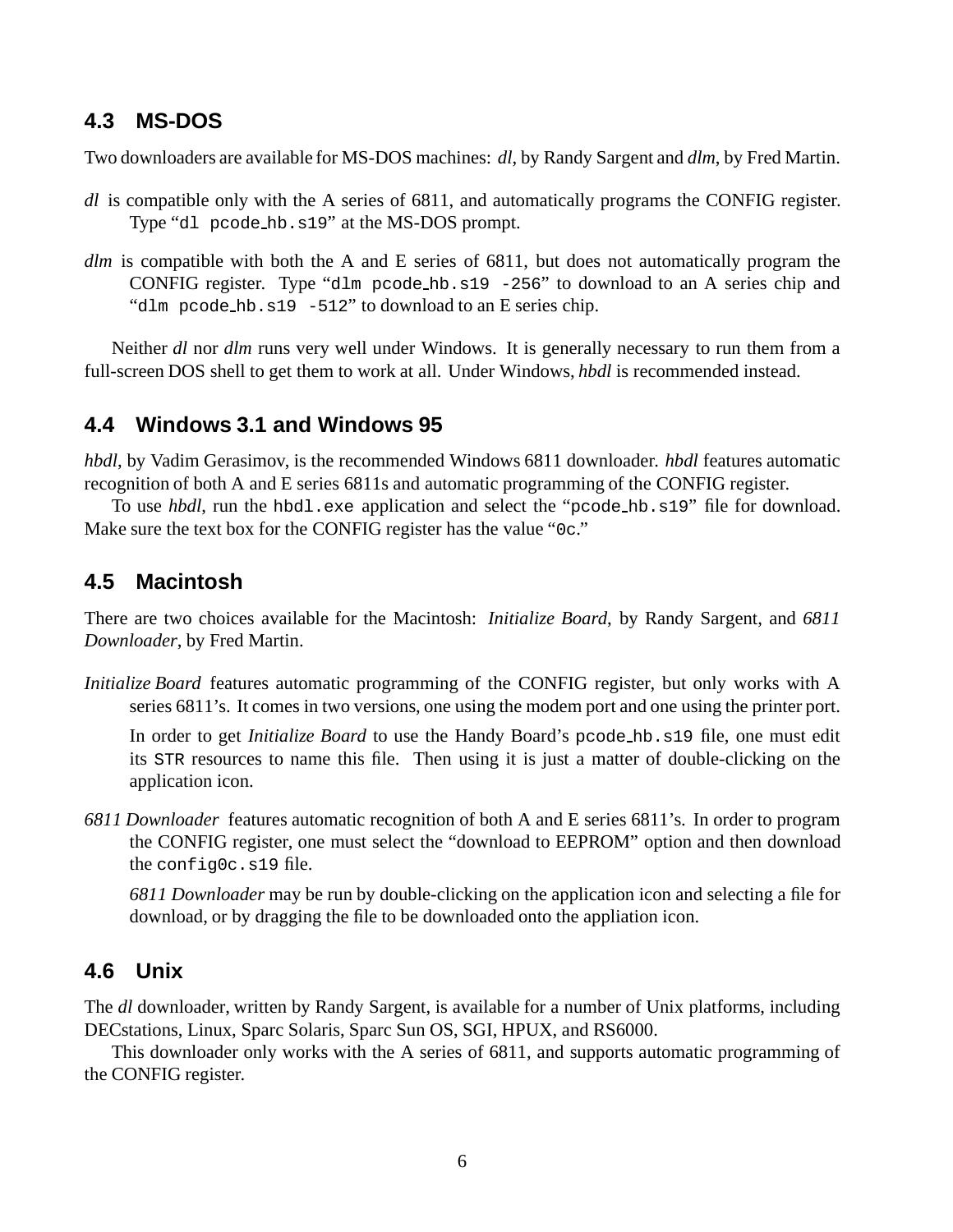# **5 Interactive C**

Interactive C (IC for short) is a C language consisting of a compiler (with interactive command-line compilation and debugging) and a run-time machine language module. IC implements a subset of C including control structures (for, while, if, else), local and global variables, arrays, pointers, 16-bit and 32-bit integers, and 32-bit floating point numbers.

IC works by compiling into pseudo-code for a custom stack machine, rather than compiling directly into native code for a particular processor. This pseudo-code (or *p-code*) is then interpreted by the run-time machine language program. This unusual approach to compiler design allows IC to offer the following design tradeoffs:

- **Interpreted execution** that allows run-time error checking and prevents crashing. For example, IC does array bounds checking at run-time to protect against programming errors.
- **Ease of design.** Writing a compiler for a stack machine is significantly easier than writing one for a typical processor. Since IC's p-code is machine-independent, porting IC to another processor entails rewriting the p-code interpreter, rather than changing the compiler.
- **Small object code.** Stack machine code tends to be smaller than a native code representation.
- **Multi-tasking.** Because the pseudo-code is fully stack-based, a process's state is defined solely by its stack and its program counter. It is thus easy to task-switch simply by loading a new stack pointer and program counter. This task-switching is handled by the run-time module, not by the compiler.

Since IC's ultimate performance is limited by the fact that its output p-code is interpreted, these advantages are taken at the expense of raw execution speed. Still, IC is no slouch.

*IC was designed and implemented by Randy Sargent with the assistance of Fred Martin. This manual covers the freeware distribution of IC (version 2.8x).*

# **5.1 Using IC**

When IC is booted, it immediately attempts to connect with the Handy Board, which should be turned on and running the pcode hb.s19 program.

After synchronizing with the Handy Board, IC compiles and downloads the default set of library files, and then presents the user with the "C>" prompt. At this prompt, either an IC command or C–language expression may be entered.

All C expressions must be ended with a semicolon. For example, to evaluate the arithmetic expression  $1 + 2$ , type the following:

 $C> 1 + 2i$ 

(The underlined portion indicates user input.) When this expression is typed, it is compiled by IC and then downloaded to the Handy Board for evaluation. The Handy Board then evaluates the compiled form and returns the result, which is printed on the IC console.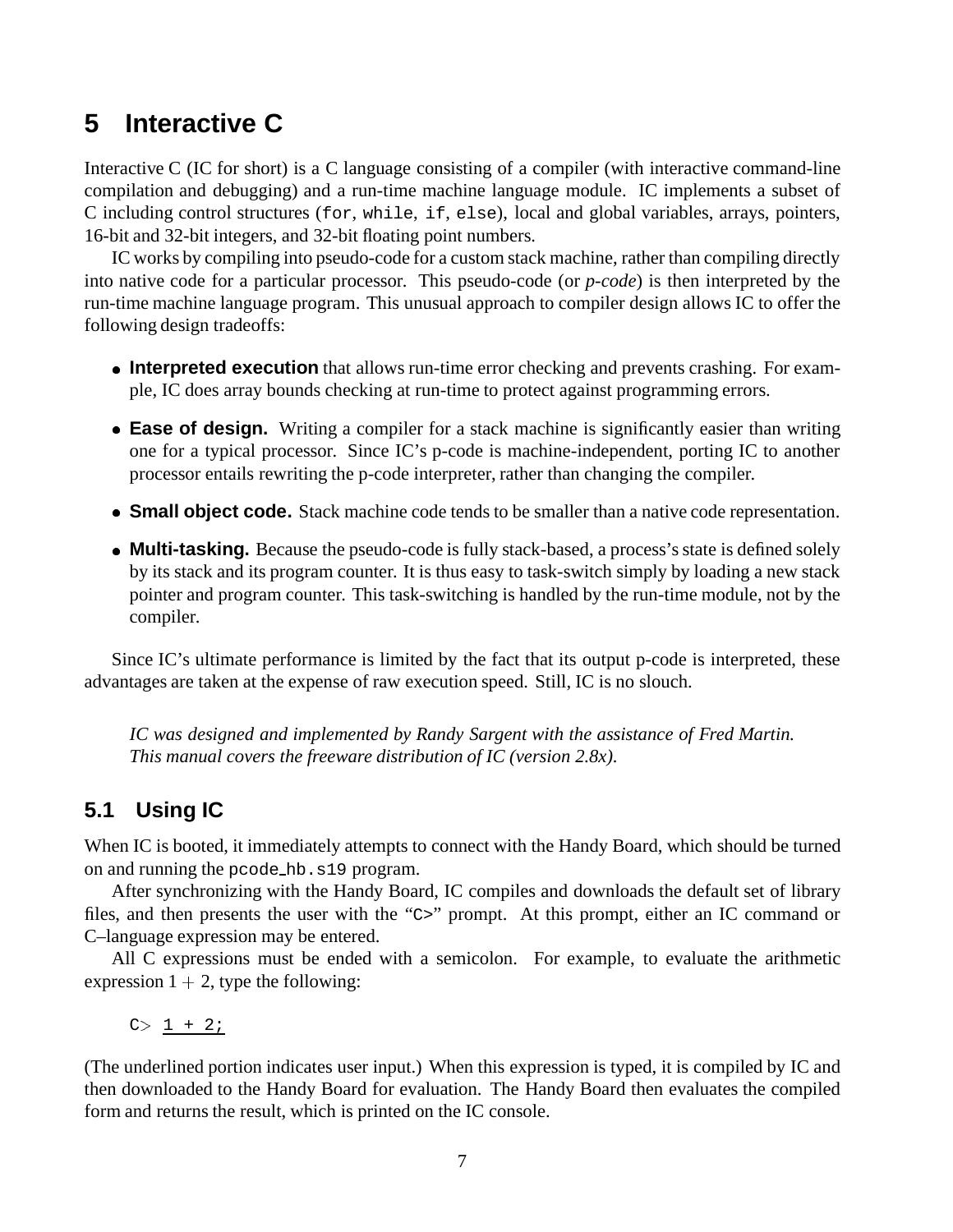To evaluate a series of expressions, create a C block by beginning with an open curly brace "{" and ending with a close curly brace "}". The following example creates a local variable i and prints the sum i+7 to the Handy Board's LCD screen:

```
C> \{int i=3; print(f("d", i+7));\}
```
### **5.1.1 IC Commands**

IC responds to the following commands:

• Load file. The command load <filename> compiles and loads the named file. The Handy Board must be attached for this to work. IC looks first in the local directory and then in the IC library path for files.

Several files may be loaded into IC at once, allowing programs to be defined in multiple files.

- **Unload file.** The command unload <sup>&</sup>lt; filename <sup>&</sup>gt; unloads the named file, and re-downloads remaining files.
- **List files, functions, or globals.** The command list files displays the names of all files presently loaded into IC. The command list functions displays the names of presently defined C functions. The command list globals displays the names of all currently defined global variables.
- Kill all processes. The command kill all kills all currently running processes.
- **Print process status.** The command ps prints the status of currently running processes.
- **Help.** The command help displays a help screen of IC commands.
- **Quit.** The command quit exits IC. In the MS-DOS version, CTRL-C can also be used.

### **5.1.2 Line Editing**

IC has a built-in line editor and command history, allowing editing and re-use of previously typed statements and commands. The mnemonics for these functions are based on standard Emacs control key assignments.

To scan forward and backward in the command history, type CTRL-P or  $|\uparrow|$  for backward, and CTRL-N or  $\downarrow$  for forward.

Figure  $\overline{2}$  shows the keystroke mappings understood by IC.

IC does parenthesis-balance-highlighting as expressions are typed.

### **5.1.3 The Main Function**

After functions have been downloaded to the Handy Board, they can be invoked from the IC prompt. If one of the functions is named main(), it will automatically be run when the Handy Board is reset.

To reset the Handy Board *without* running the main() function (for instance, when hooking the board back to the computer), hold down the START button when turning on the Handy Board. The board will reset without running main().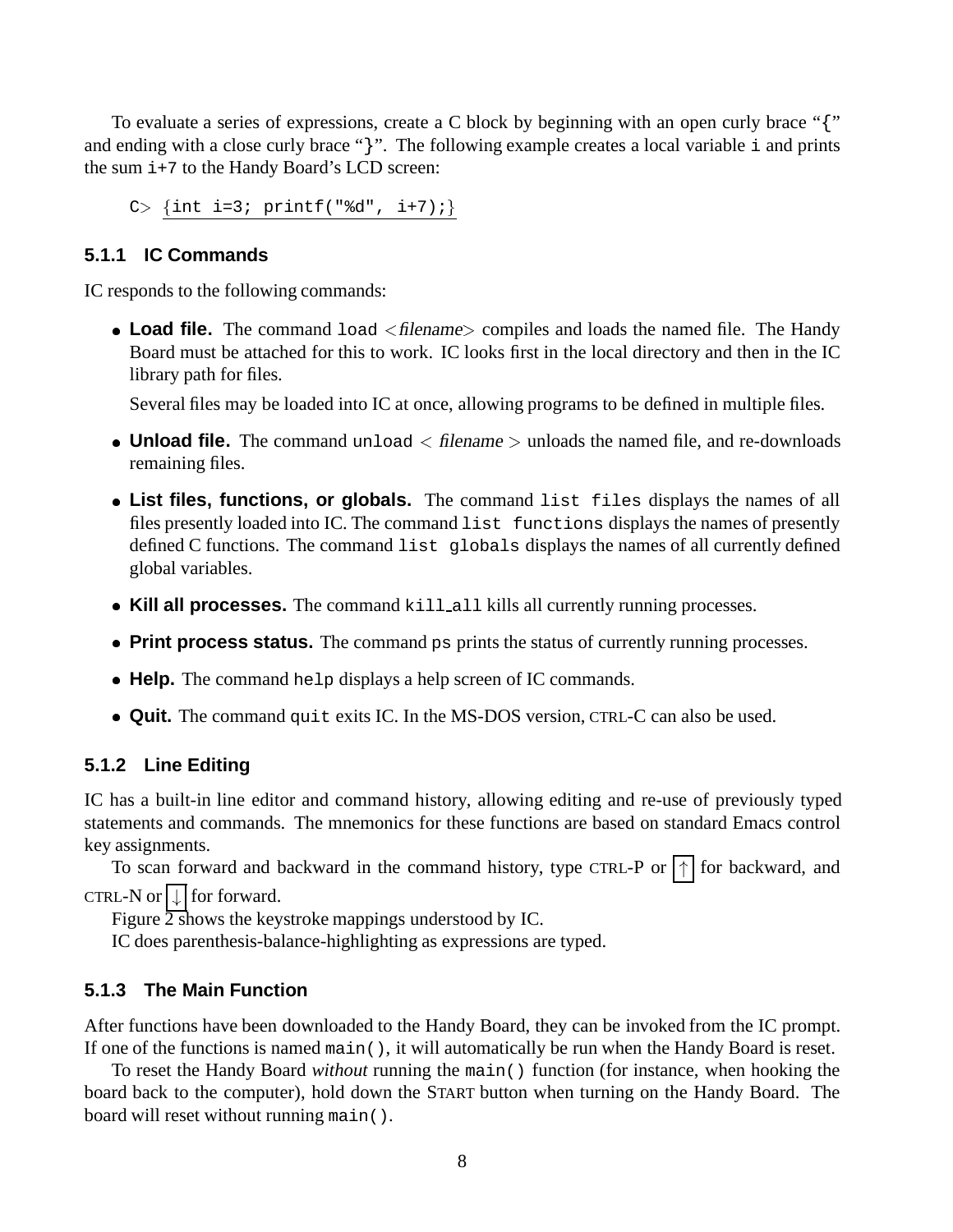| <b>Keystroke</b> | <b>Function</b>   |
|------------------|-------------------|
| $CTRI - A$       | beginning-of-line |
| CTRL-B           | hackward-char     |
|                  | backward-char     |
| <b>CTRL-D</b>    | delete-char       |
| CTRL-E           | end-of-line       |
| CTRL-F           | forward-char      |
|                  | forward-char      |
| $CTRL-K$         | kill-line         |

Figure 2: IC Command-Line Keystroke Mappings

## **5.2 A Quick C Tutorial**

Most C programs consist of function definitions and data structures. Here is a simple C program that defines a single function, called main.

```
void main()
{
    printf("Hello, world!\n");
}
```
All functions must have a return value; that is, the value that they return when they finish execution. main has a return value type of void, which is the "null" type. Other types include integers (int) and floating point numbers (float). This *function declaration* information must precede each function definition.

Immediately following the function declaration is the function's name (in this case, main). Next, in parentheses, are any arguments (or inputs) to the function. main has none, but a empty set of parentheses is still required.

After the function arguments is an open curly-brace "f". This signifies the start of the actual function code. Curly-braces signify program *blocks*, or chunks of code.

Next comes a series of C *statements*. Statements demand that some action be taken. Our demonstration program has a single statement, a printf (formatted print). This will print the message "Hello, world!" to the LCD display. The \n indicates end-of-line.

The printf statement ends with a semicolon (";"). *All* C statements must be ended by a semicolon. Beginning C programmers commonly make the error of omitting the semicolon that is required at the end of each statement.

The main function is ended by the close curly-brace "?".

Let's look at an another example to learn some more features of C. The following code defines the function *square*, which returns the mathematical square of a number.

```
int square(int n)
\{return n * n;
}
```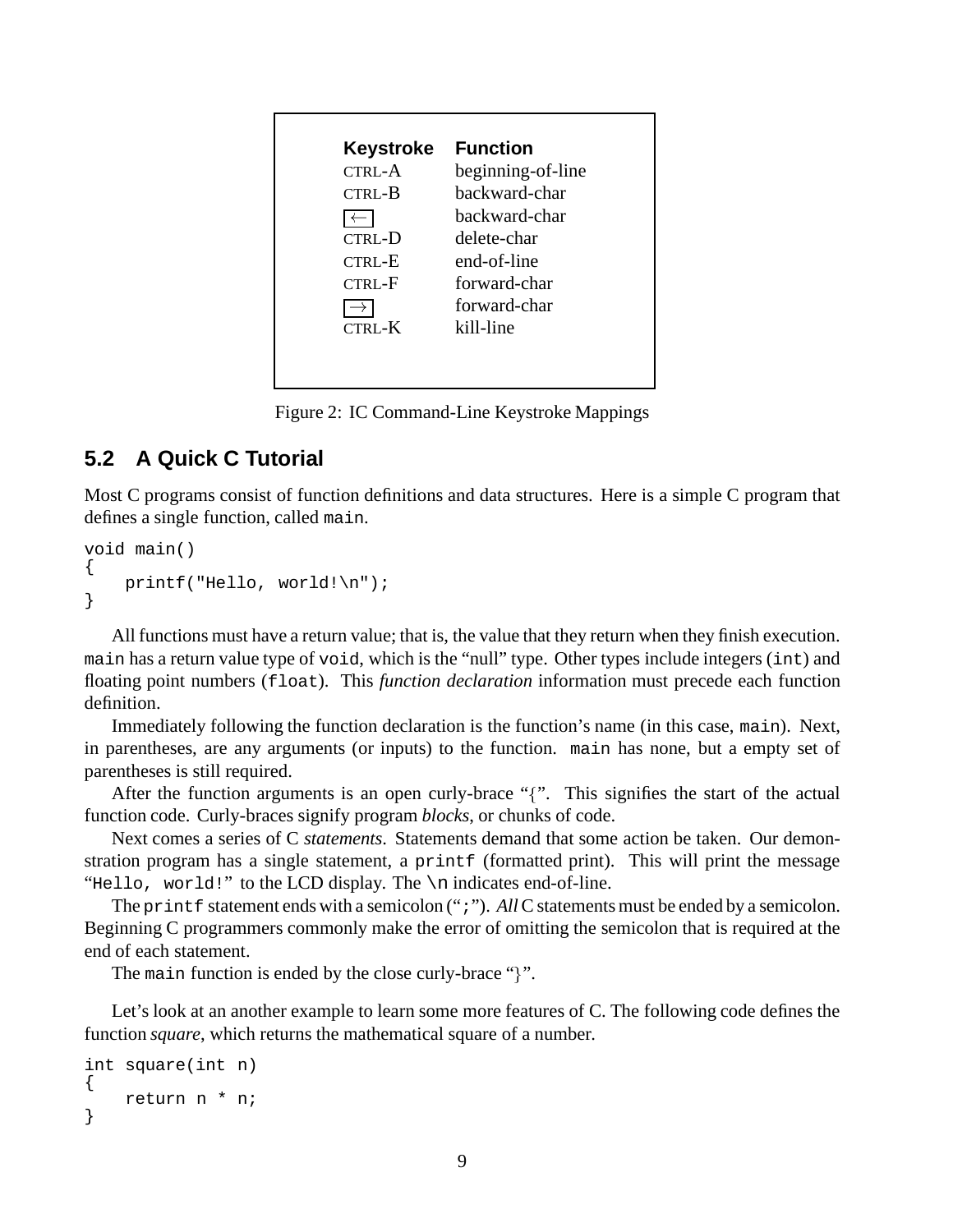The function is declared as type int, which means that it will return an integer value. Next comes the function name square, followed by its argument list in parenthesis. square has one argument, n, which is an integer. Notice how declaring the type of the argument is done similarly to declaring the type of the function.

When a function has arguments declared, those argument variables are valid within the "scope" of the function (i.e., they only have meaning within the function's own code). Other functions may use the same variable names independently.

The code for square is contained within the set of curly braces. In fact, it consists of a single statement: the return statement. The return statement exits the function and returns the value of the C *expression* that follows it (in this case "n  $*$ n").

Expressions are evaluated according set of precendence rules depending on the various operations within the expression. In this case, there is only one operation (multiplication), signified by the "\*", so precedence is not an issue.

Let's look at an example of a function that performs a function call to the square program.

float hypotenuse(int a, int b) {

```
float h;
   h = sqrt((float)(square(a) + square(b))))return h;
}
```
This code demonstrates several more features of C. First, notice that the floating point variable h is defined at the beginning of the hypotenuse function. In general, whenever a new program block (indicated by a set of curly braces) is begun, new local variables may be defined.

The value of h is set to the result of a call to the sqrt function. It turns out that sqrt is a built-in function that takes a floating point number as its argument.

We want to use the square function we defined earlier, which returns its result as an integer. But the sqrt function requires a floating point argument. We get around this type incompatibility by *coercing* the integer sum ( $square(a) + square(b)$ ) into a float by preceding it with the desired type, in parentheses. Thus, the integer sum is made into a floating point number and passed along to sqrt.

The hypotenuse function finishes by returning the value of h.

This concludes the brief C tutorial.

## **5.3 Data Types, Operations, and Expressions**

Variables and constants are the basic data objects in a C program. Declarations list the variables to be used, state what type they are, and may set their initial value. Operators specify what is to be done to them. Expressions combine variables and constants to create new values.

### **5.3.1 Variable Names**

Variable names are case-sensitive. The underscore character is allowed and is often used to enhance the readability of long variable names. C keywords like if, while, etc. may not be used as variable names.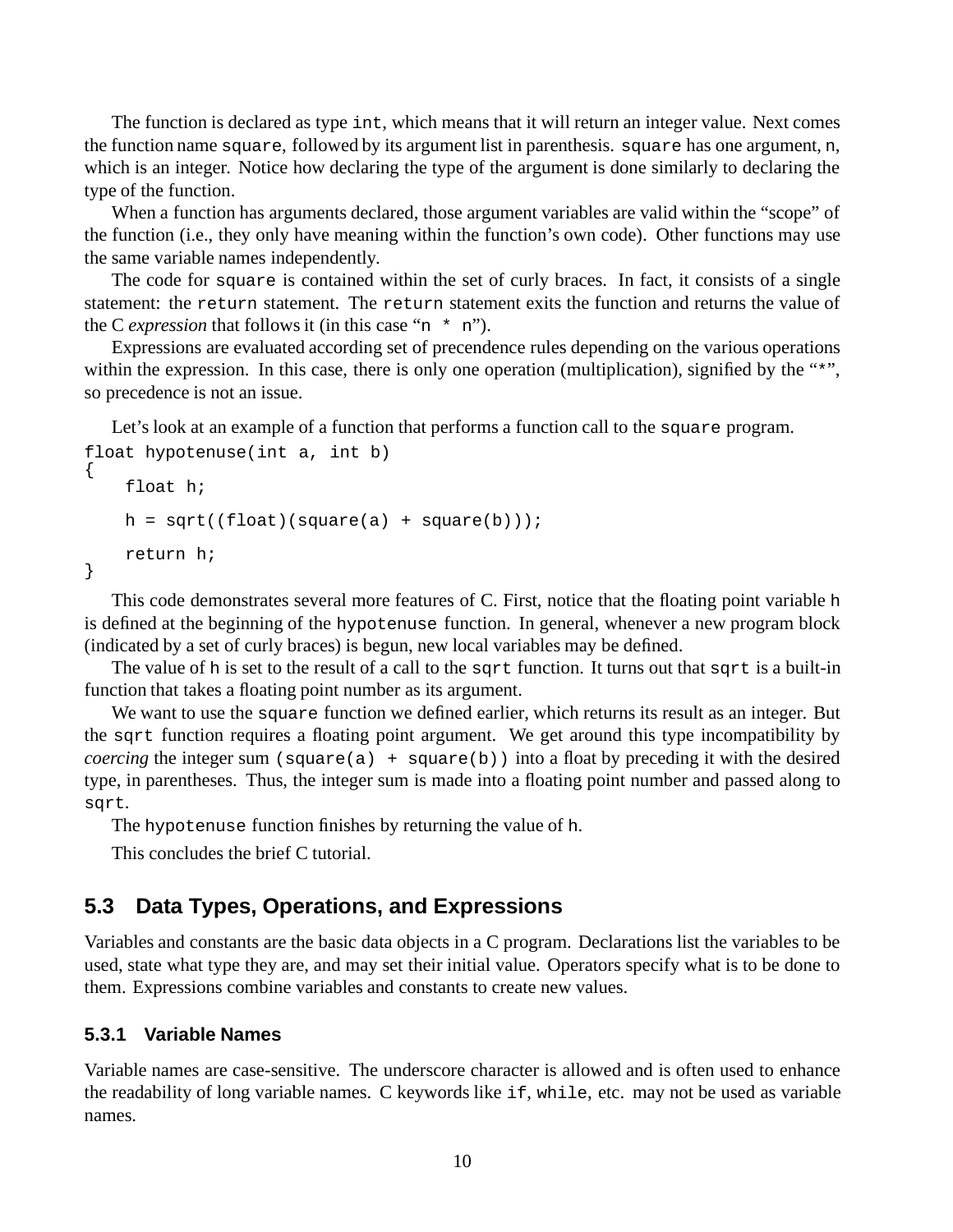Global variables and functions may not have the same name. In addition, local variables named the same as functions prevent the use of that function within the scope of the local variable.

### **5.3.2 Data Types**

IC supports the following data types:

**16-bit Integers** 16-bit integers are signified by the type indicator int. They are signed integers, and may be valued from  $-32,768$  to  $+32,767$  decimal.

**32-bit Integers** 32-bit integers are signified by the type indicator long. They are signed integers, and may be valued from  $-2,147,483,648$  to  $+2,147,483,647$  decimal.

**32-bit Floating Point Numbers** Floating point numbers are signified by the type indicator float. They have approximately seven decimal digits of precision and are valued from about  $10^{-38}$  to  $10^{38}$ .

**8-bit Characters** Characters are an 8-bit number signified by the type indicator char. A character's value typically represents a printable symbol using the standard ASCII character code.

Arrays of characters (character strings) are supported, but individual characters are not.

### **5.3.3 Local and Global Variables**

If a variable is declared within a function, or as an argument to a function, its binding is *local*, meaning that the variable has existence only that function definition.

If a variable is declared outside of a function, it is a global variable. It is defined for all functions, including functions that are defined in files other than the one in which the global variable was declared.

**Variable Initialization** Local and global variables can be initialized when they are declared. If no initialization value is given, the variable is initialized to zero.

```
int foo()
{
  int x; /* create local variable x
                   with initial value 0
  int y = 7; y^* create local variable y
\dots with initial value 7 \times / ...
float z=3.0; /* create global variable z<br>with initial value 3.0 \cdot*/
                    with initial value 3.0
```
Local variables are initialized whenever the function containing them runs. Global variables are initialized whenever a reset condition occurs. Reset conditions occur when:

1. New code is downloaded;

- 2. The main() procedure is run;
- 3. System hardware reset occurs.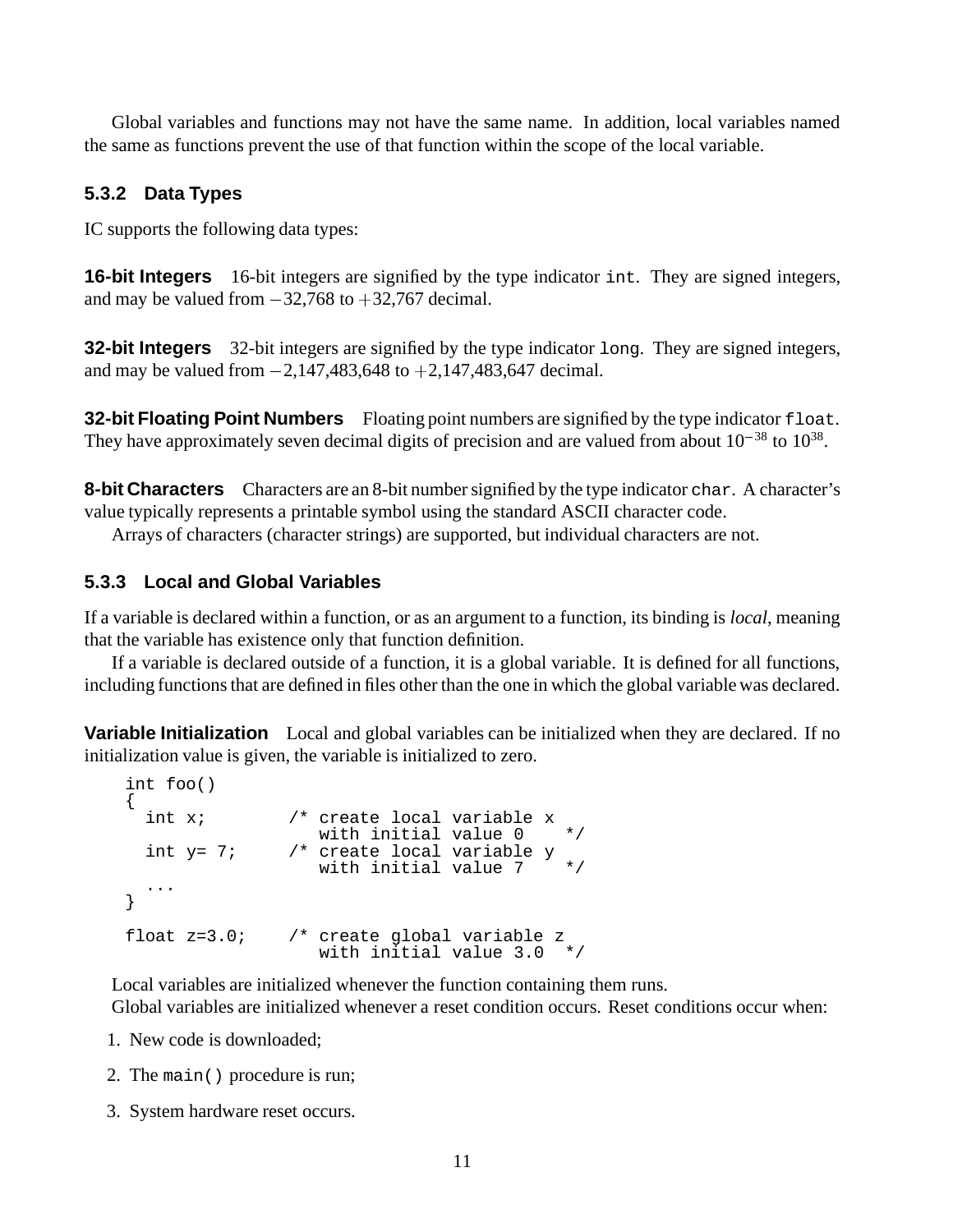**Persistent Global Variables** A special *uninitialized* form of global variable, called the "persistent" type, has been implemented for IC. A persistent global is *not* initialized upon the conditions listed for normal global variables.

To make a persistent global variable, prefix the type specifier with the key word persistent. For example, the statement

persistent int i;

creates a global integer called i. The initial value for a persistent variable is arbitrary; it depends on the contents of RAM that were assigned to it. Initial values for persistent variables cannot be specified in their declaration statement.

Persistent variables keep their state when the Handy Board is turned off and on, when main is run, and when system reset occurs. Persistent variables, in general, will lose their state when a new program is downloaded. However, it is possible to prevent this from occurring. If persistent variables are declared at the beginning of the code, before any function or non-persistent globals, they will be re-assigned to the same location in memory when the code is re-compiled, and thus their values will be preserved over multiple downloads.

If the program is divided into multiple files and it is desired to preserve the values of persistent variables, then all of the persistent variables should be declared in one particular file and that file should be placed first in the load ordering of the files.

Persistent variables were created with two applications in mind:

- Calibration and configuration values that do not need to be re-calculated on every reset condition.
- Robot learning algorithms that might occur over a period when the robot is turned on and off.

## **5.3.4 Constants**

**Integers** Integers may be defined in decimal integer format (e.g., 4053 or -1), hexadecimal format using the "0x" prefix (e.g., 0x1fff), and a non-standard but useful binary format using the "0b" prefix (e.g., 0b1001001). Octal constants using the zero prefix are not supported.

Long Integers Long integer constants are created by appending the suffix "1" or "L" (upper- or lower-case alphabetic L) to a decimal integer. For example, 0L is the long zero. Either the upper or lower-case "L" may be used, but upper-case is the convention for readability.

**Floating Point Numbers** Floating point numbers may use exponential notation (e.g., "10e3" or "10E3") or must contain the decimal period. For example, the floating point zero can be given as "0.", "0.0", or "0E1", but not as just "0".

**Characters and Character Strings** Ouoted characters return their ASCII value (e.g., 'x'). Character strings are defined with quotation marks, e.g., "This is a character string.".

## **5.3.5 Operators**

Each of the data types has its own set of operators that determine which operations may be performed on them.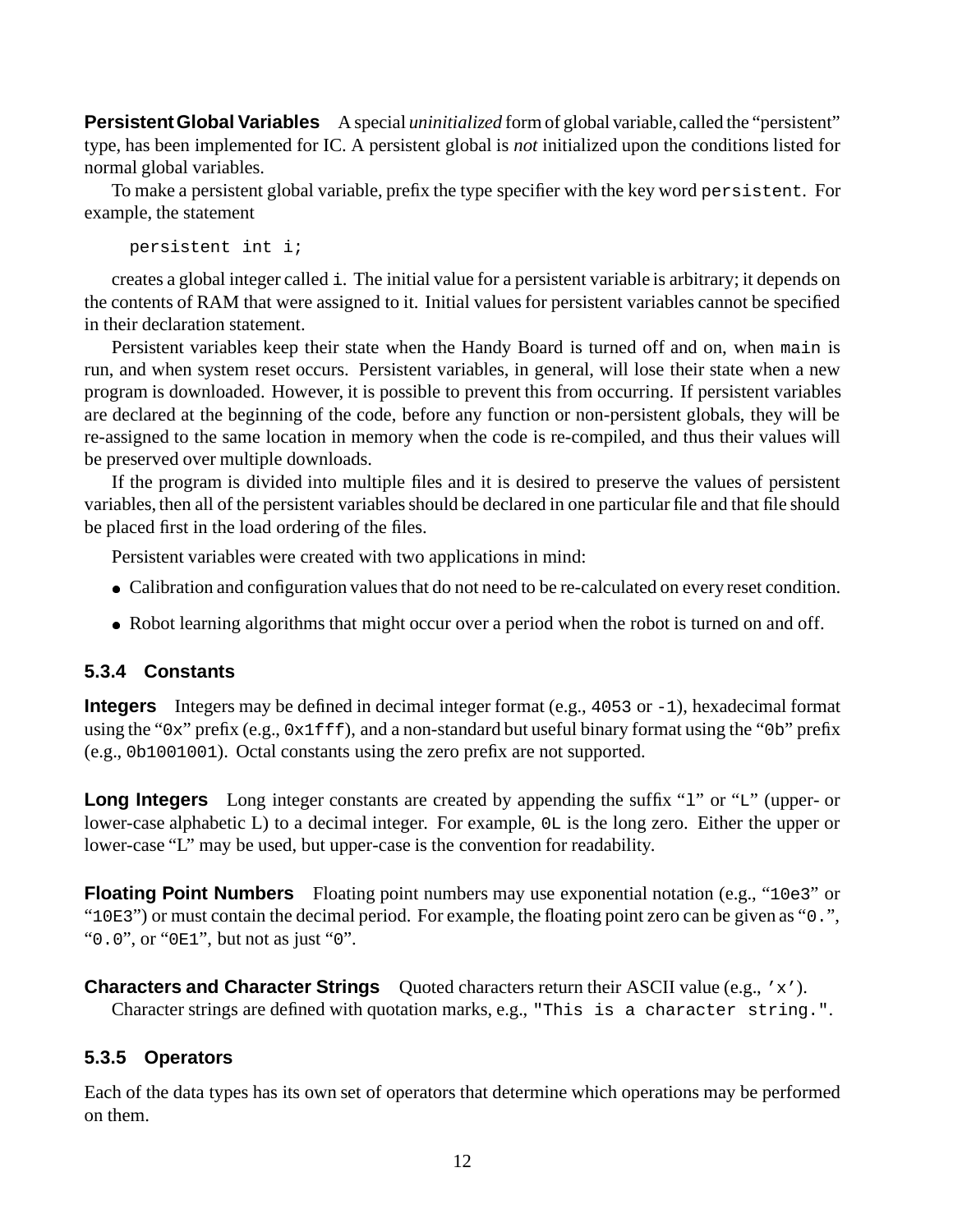**Integers** The following operations are supported on integers:

- **Arithmetic.** addition +, subtraction -, multiplication \*, division /.
- **Comparison.** greater-than >, less-than <, equality ==, greater-than-equal >=, less-than-equal  $\leq$   $=$   $\leq$
- **Bitwise Arithmetic.** bitwise-OR |, bitwise-AND &, bitwise-exclusive-OR ˆ, bitwise-NOT ˜.
- **Boolean Arithmetic.** logical-OR | |, logical-AND & &, logical-NOT !.

When a C statement uses a boolean value (for example, if), it takes the integer zero as meaning false, and any integer other than zero as meaning true. The boolean operators return zero for false and one for true.

Boolean operators  $\&\&\&$  and  $\vert\vert$  stop executing as soon as the truth of the final expression is determined. For example, in the expression  $a \&b$ , if a is false, then b does not need to be evaluated because the result must be false. The && operator "knows this" and does not evaluate b.

**Long Integers** A subset of the operations implemented for integers are implemented for long integers: arithmetic addition +, subtraction -, and multiplication \*, and the integer comparison operations. Bitwise and boolean operations and division are not supported.

**Floating Point Numbers** IC uses a package of public-domain floating point routines distributed by Motorola. This package includes arithmetic, trigonometric, and logarithmic functions.

The following operations are supported on floating point numbers:

- **Arithmetic.** addition +, subtraction -, multiplication \*, division /.
- **Comparison.** greater-than >, less-than <, equality ==, greater-than-equal >=, less-than-equal  $\leq$   $=$ .
- **Built-in Math Functions.** A set of trigonometric, logarithmic, and exponential functions is supported, as discussed in Section 5.9 of this document.

**Characters** Characters are only allowed in character arrays. When a cell of the array is referenced, it is automatically coerced into a integer representation for manipulation by the integer operations. When a value is stored into a character array, it is coerced from a standard 16-bit integer into an 8-bit character (by truncating the upper eight bits).

## **5.3.6 Assignment Operators and Expressions**

The basic assignment operator is  $=$ . The following statement adds 2 to the value of  $\alpha$ .

 $a = a + 2i$ 

The abbreviated form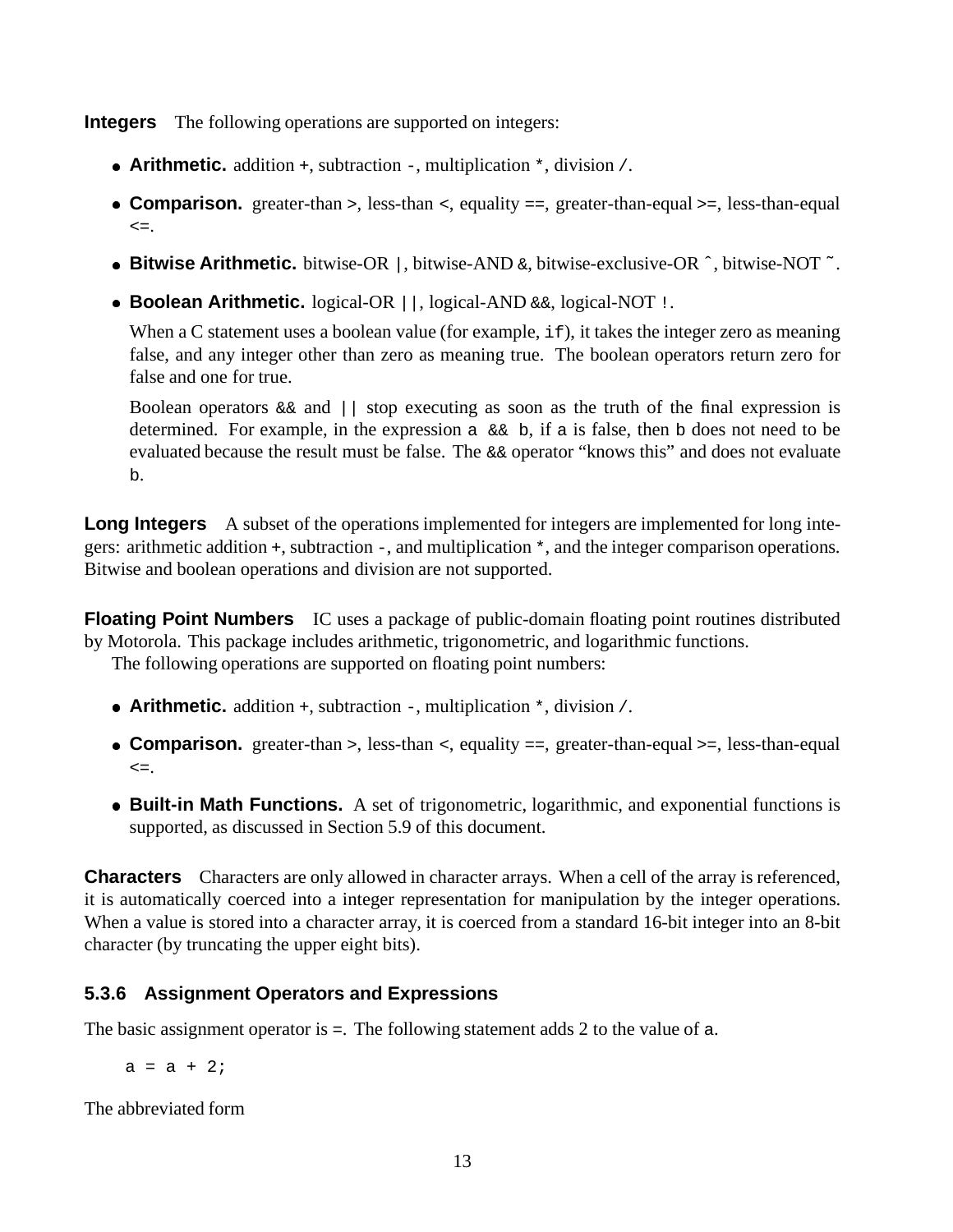$a += 2i$ 

could also be used to perform the same operation.

All of the following binary operators can be used in this fashion:

+ - \* / % << >> & ˆ |

#### **5.3.7 Increment and Decrement Operators**

The increment operator " $++$ " increments the named variable. For example, the statement " $a++$ " is equivalent to " $a = a+1$ " or " $a += 1$ ".

A statement that uses an increment operator has a value. For example, the statement

```
a = 3;printf("a=%d a+1=%d\n", a, ++a);
```
will display the text " $a=3$  a+1=4."

If the increment operator comes after the named variable, then the value of the statement is calculated *after* the increment occurs. So the statement

```
a = 3;printf("a=%d a+1=%d\n", a, a++);
```
would display " $a=3$  a+1=3" but would finish with a set to 4.

The decrement operator "--" is used in the same fashion as the increment operator.

#### **5.3.8 Precedence and Order of Evaluation**

The following table summarizes the rules for precedence and associativity for the C operators. Operators listed earlier in the table have higher precedence; operators on the same line of the table have equal precedence.

| <b>Operator</b>                           | <b>Associativity</b> |  |  |
|-------------------------------------------|----------------------|--|--|
|                                           | left to right        |  |  |
| type)<br>$^{\mathrm{+}}$<br>- (           | right to left        |  |  |
| ిం<br>$^\star$                            | left to right        |  |  |
| $\,^+$                                    | left to right        |  |  |
| <<<br>>                                   | left to right        |  |  |
| $\leq$ $=$<br>$\geq$<br>$\,<\,$<br>$\geq$ | left to right        |  |  |
| $!=$                                      | left to right        |  |  |
| &                                         | left to right        |  |  |
| ́                                         | left to right        |  |  |
|                                           | left to right        |  |  |
| &&                                        | left to right        |  |  |
|                                           | right to left        |  |  |
| $=$ etc.<br>$+=$                          | right to left        |  |  |
| ,                                         | left to right        |  |  |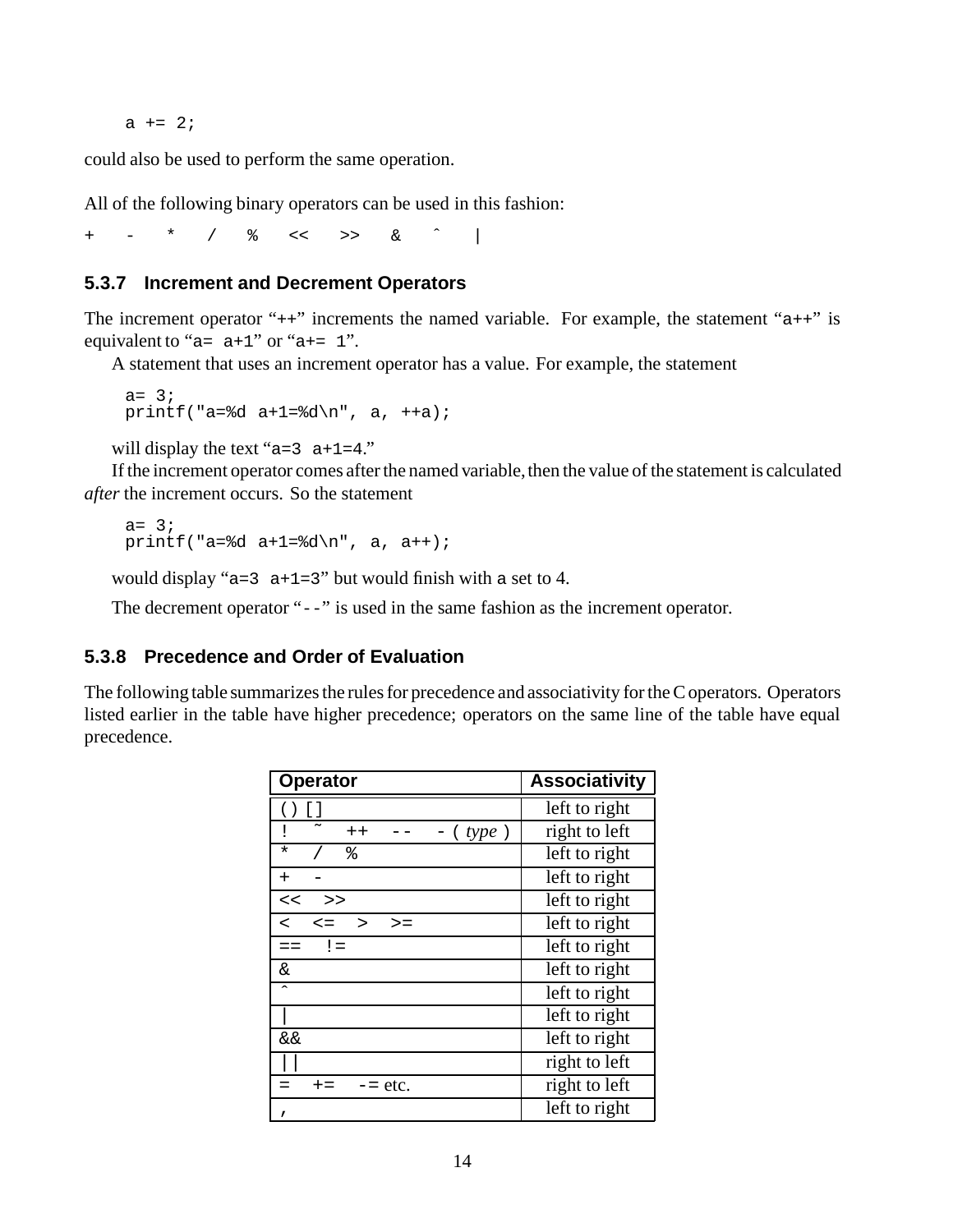# **5.4 Control Flow**

IC supports most of the standard C control structures. One notable exception is the case and switch statement, which is not supported.

### **5.4.1 Statements and Blocks**

A single C statement is ended by a semicolon. A series of statements may be grouped together into a *block* using curly braces. Inside a block, local variables may be defined.

There is never a semicolon after a right brace that ends a block.

### **5.4.2 If-Else**

The if else statement is used to make decisions. The syntax is:

```
if ( expression )
  statement-1
else
  statement-2
```
expression is evaluated; if it is not equal to zero (e.g., logic true), then statement-1 is executed.

The else clause is optional. If the if part of the statement did not execute, and the else is present, then statement-2 executes.

### **5.4.3 While**

The syntax of a while loop is the following:

```
while ( expression )
  statement
```
while begins by evaluating expression. If it is false, then statement is skipped. If it is true, then statement is evaluated. Then the expression is evaluated again, and the same check is performed. The loop exits when expression becomes zero.

One can easily create an infinite loop in C using the while statement:

```
while (1)
  statement
```
### **5.4.4 For**

The syntax of a for loop is the following:

```
for (xpr-1 : expr-2 : expr-3)statement
```
This is equivalent to the following construct using while: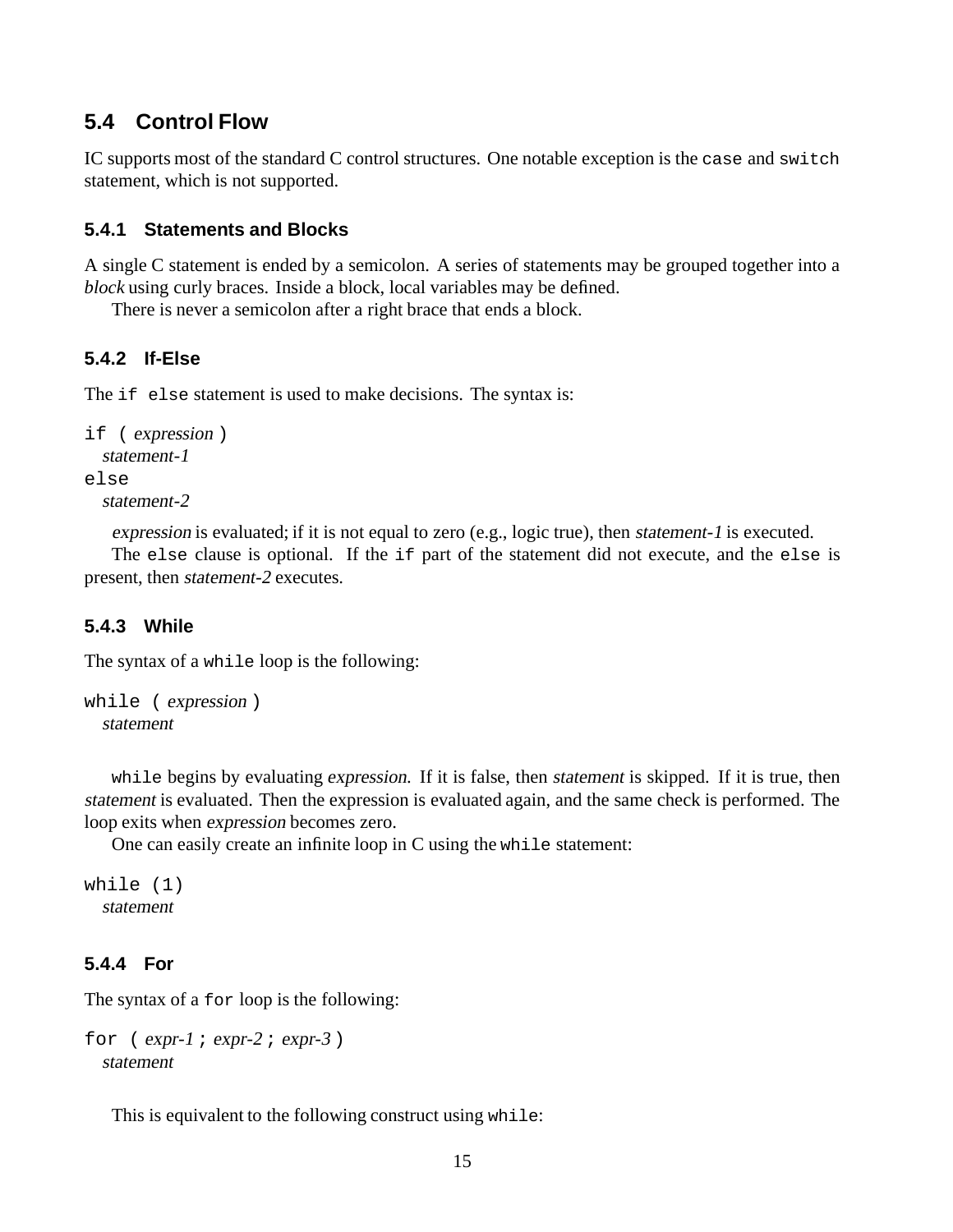```
expr-1 ;
while (expr-2) {
  statement
  expr-3 ;
}
```
Typically, expr-<sup>1</sup> is an assignment, expr-<sup>2</sup> is a relational expression, and expr-<sup>3</sup> is an increment or decrement of some manner. For example, the following code counts from 0 to 99, printing each number along the way:

```
int i;
for (i= 0; i < 100; i++)printf("d\n\{n", i);
```
### **5.4.5 Break**

Use of the break provides an early exit from a while or a for loop.

## **5.5 LCD Screen Printing**

IC has a version of the C function printf for formatted printing to the LCD screen.

The syntax of printf is the following:

```
printf( format-string, [arg-1], ..., [arg-N])
```
This is best illustrated by some examples.

### **5.5.1 Printing Examples**

**Example 1: Printing a message.** The following statement prints a text string to the screen.

```
printf("Hello, world!\n");
```
In this example, the format string is simply printed to the screen.

The character "\n" at the end of the string signifies *end-of-line*. When an end-of-line character is printed, the LCD screen will be cleared when a subsequent character is printed. Thus, most printf statements are terminated by a  $\n\times$ n.

**Example 2: Printing a number.** The following statement prints the value of the integer variable x with a brief message.

```
printf("Value is d\n^n, x);
```
The special form %d is used to format the printing of an integer in decimal format.

**Example 3: Printing a number in binary.** The following statement prints the value of the integer variable x as a binary number.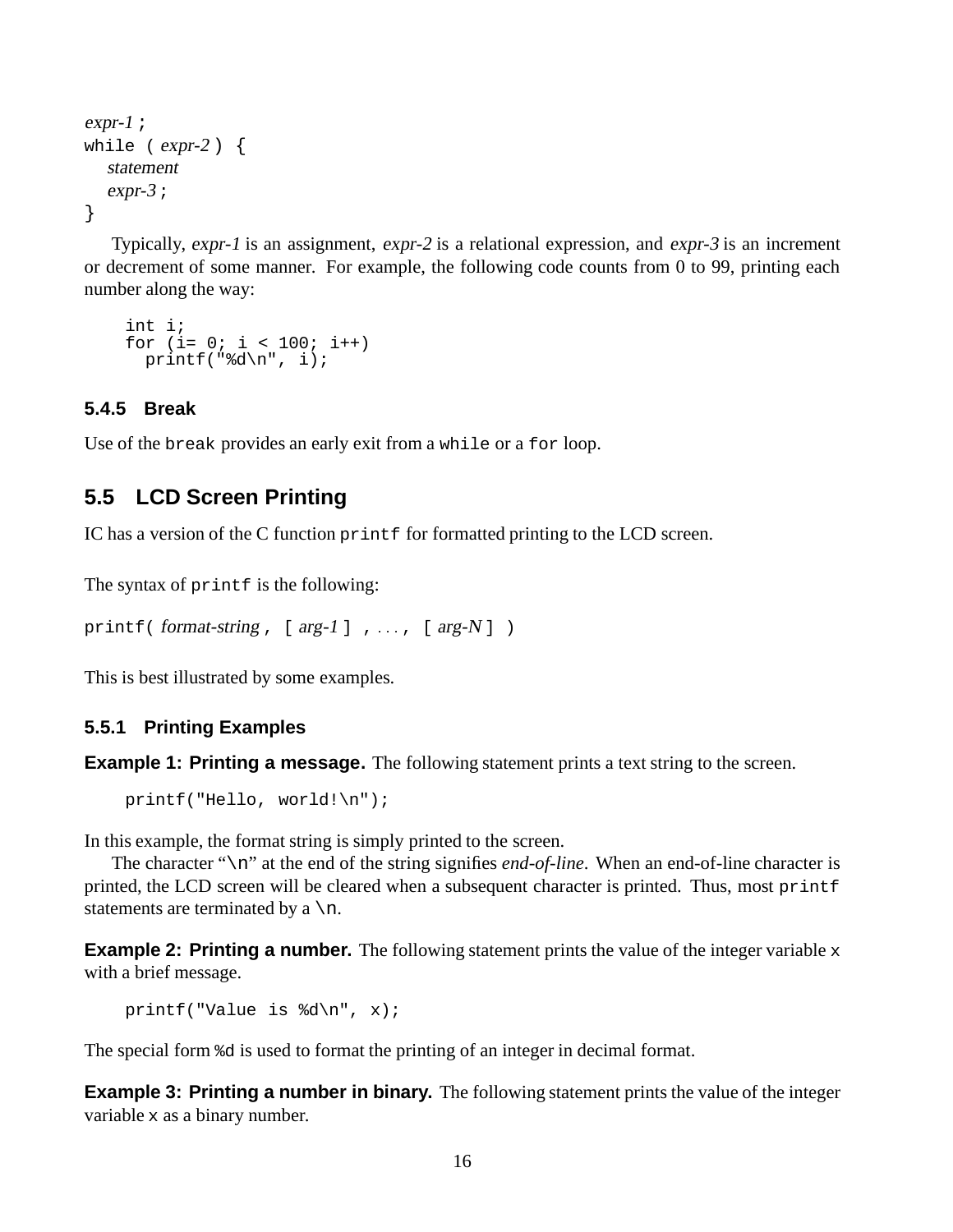printf("Value is  $b\n\ln$ ", x);

The special form %b is used to format the printing of an integer in binary format. Only the *low byte* of the number is printed.

**Example 4: Printing a floating point number.** The following statement prints the value of the floating point variable n as a floating point number.

```
printf("Value is %f\n", n);
```
The special form %f is used to format the printing of floating point number.

### **Example 5: Printing two numbers in hexadecimal format.**

printf(" $A=\&x \quad B=\&x\n\infty$ ", a, b);

The form %x formats an integer to print in hexadecimal.

#### **5.5.2 Formatting Command Summary**

| <b>Format Command</b> | Data Type  | <b>Description</b>          |
|-----------------------|------------|-----------------------------|
| %d                    | int        | decimal number              |
| %x                    | int        | hexadecimal number          |
| %b                    | int        | low byte as binary number   |
| ៖c                    | int        | low byte as ASCII character |
| %f                    | float      | floating point number       |
| $\mathcal{E}$ ន       | char array | char array (string)         |

#### **5.5.3 Special Notes**

- The final character position of the LCD screen is used as a system "heartbeat." This character continuously blinks back and forth when the board is operating properly. If the character stops blinking, the Handy Board has crashed.
- Characters that would be printed beyond the final character position are truncated.
- $\bullet$  The printf() command treats the two-line LCD screen as a single longer line.
- Printing of long integers is not presently supported.

## **5.6 Arrays and Pointers**

IC supports one-dimensional arrays of characters, integers, long integers, and floating-point numbers. Pointers to data items and arrays are supported.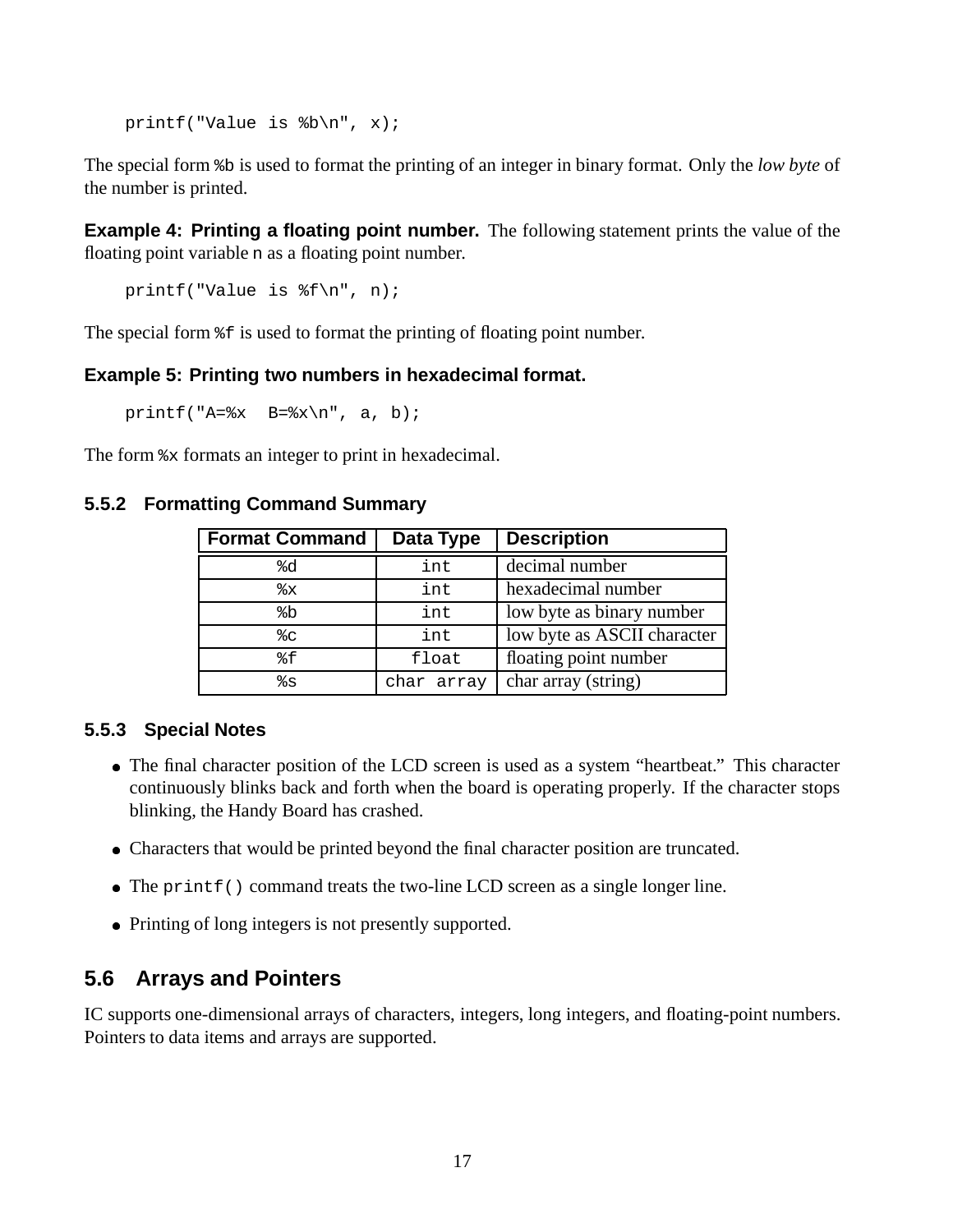#### **5.6.1 Declaring and Initializing Arrays**

Arrays are declared using the square brackets. The following statement declares an array of ten integers:

int foo[10];

In this array, elements are numbered from 0 to 9. Elements are accessed by enclosing the index number within square brackets:  $f \circ \circ [4]$  denotes the fifth element of the array  $f \circ \circ$  (since counting begins at zero).

Arrays are initialized by default to contain all zero values; arrays may also be initialized at declaration by specifying the array elements, separated by commas, within curly braces. Using this syntax, the size of the array would not specified within the square braces; it is determined by the number of elements given in the declaration. For example,

int foo[]=  $\{0, 4, 5, -8, 17, 301\};$ 

creates an array of six integers, with foo[0] equalling 0, foo[1] equalling 4, etc.

Character arrays are typically text strings. There is a special syntax for initializing arrays of characters. The character values of the array are enclosed in quotation marks:

char string[]= "Hello there";

This form creates a character array called string with the ASCII values of the specified characters. In addition, the character array is terminated by a zero. Because of this zero-termination, the character array can be treated as a string for purposes of printing (for example). Character arrays can be initialized using the curly braces syntax, but they will not be automatically null-terminated in that case. In general, printing of character arrays that are *not* null-terminated will cause problems.

#### **5.6.2 Passing Arrays as Arguments**

When an array is passed to a function as an argument, the array's pointer is actually passed, rather than the elements of the array. If the function modifies the array values, the array will be modified, since there is only one copy of the array in memory.

In normal C, there are two ways of declaring an array argument: as an array or as a pointer. IC only allows declaring array arguments as arrays.

As an example, the following function takes an index and an array, and returns the array element specified by the index:

```
int retrieve element(int index, int array[])
{
    return array[index];
}
```
Notice the use of the square brackets to declare the argument array as an array of integers.

When passing an array variable to a function, use of the square brackets is not needed:

```
{
int array[10];
retrieve element(3, array);
}
```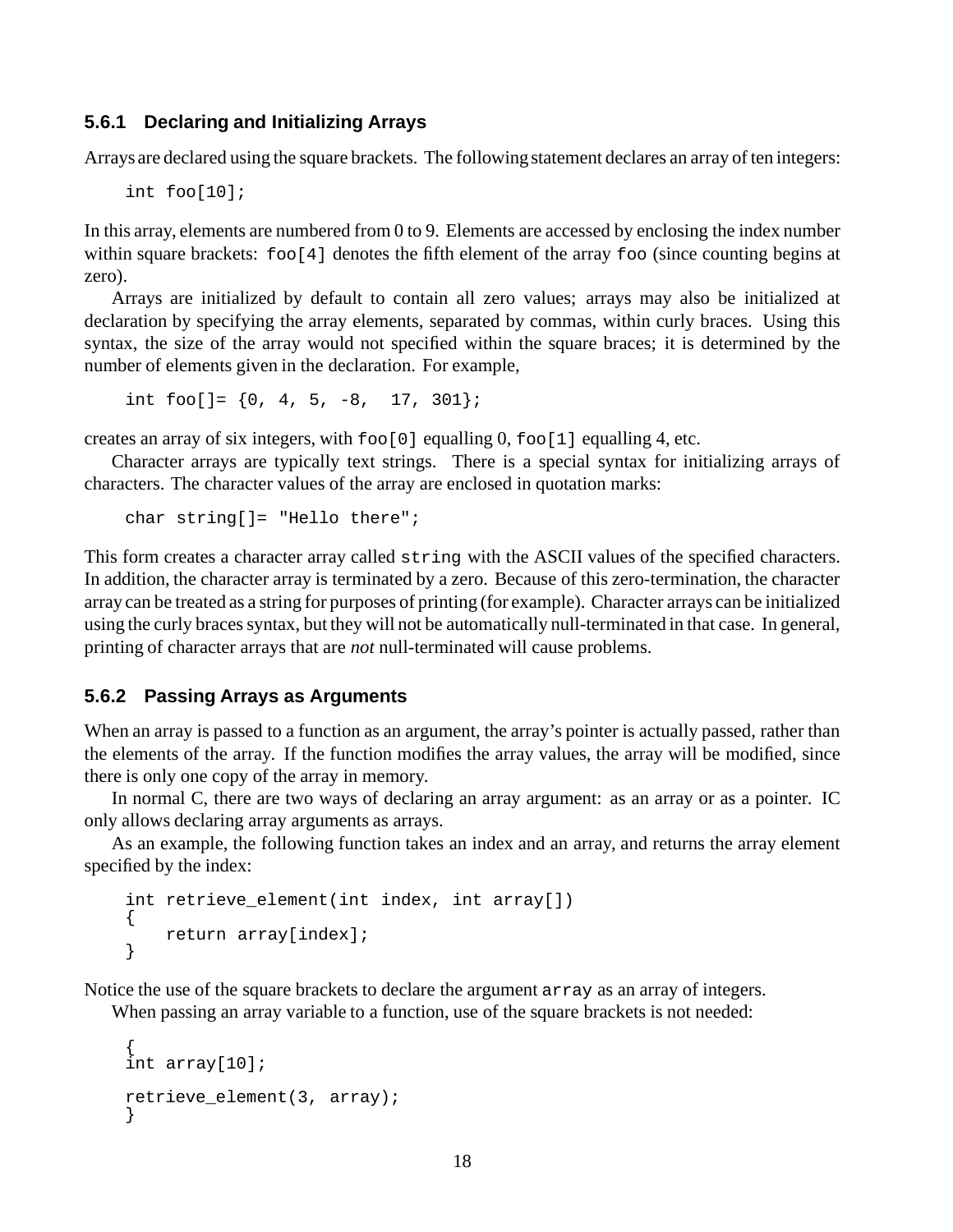#### **5.6.3 Declaring Pointer Variables**

Pointers can be passed to functions which then go on to modify the value of the variable being pointed to. This is useful because the same function can be called to modify different variables, just by giving it a different pointer.

Pointers are declared with the use of the asterisk (\*). In the example

```
int *foo;
float *bar;
```
foo is declared as a pointer to an integer, and bar is declared as a pointer to a floating point number.

To make a pointer variable point at some other variable, the ampersand operator is used. The ampersand operator returns the *address* of a variable's value; that is, the place in memory where the variable's value is stored. Thus:

```
int *foo;
int x= 5;
foo= &xi
```
makes the pointer  $f \circ \circ f$  "point at" the value of x (which happens to be 5).

This pointer can now be used to retrieve the value of x using the asterisk operator. This process is called *de-referencing*. The pointer, or reference to a value, is used to fetch the value being pointed at. Thus:

int y; y= \*foo;

sets y equal to the value pointed at by foo. In the previous example, foo was set to point at x, which had the value 5. Thus, the result of dereferencing foo yields 5, and y will be set to 5.

#### **5.6.4 Passing Pointers as Arguments**

Pointers can be passed to functions; then, functions can change the values of the variables that are pointed at. This is termed *call-by-reference*; the reference, or pointer, to the variable is given to the function that is being called. This is in contrast to *call-by-value*, the standard way that functions are called, in which the value of a variable is given the to function being called.

The following example defines an average\_sensor function which takes a port number and a pointer to an integer variable. The function will average the sensor and store the result in the variable pointed at by result.

In the code, the function argument is specified as a pointer using the asterisk:

```
void average_sensor(int port, int *result)
{
  int sum= 0;
  int i;
  for (i= 0; i< 10; i++) sum += analog(port);
  *result= sum/10;
}
```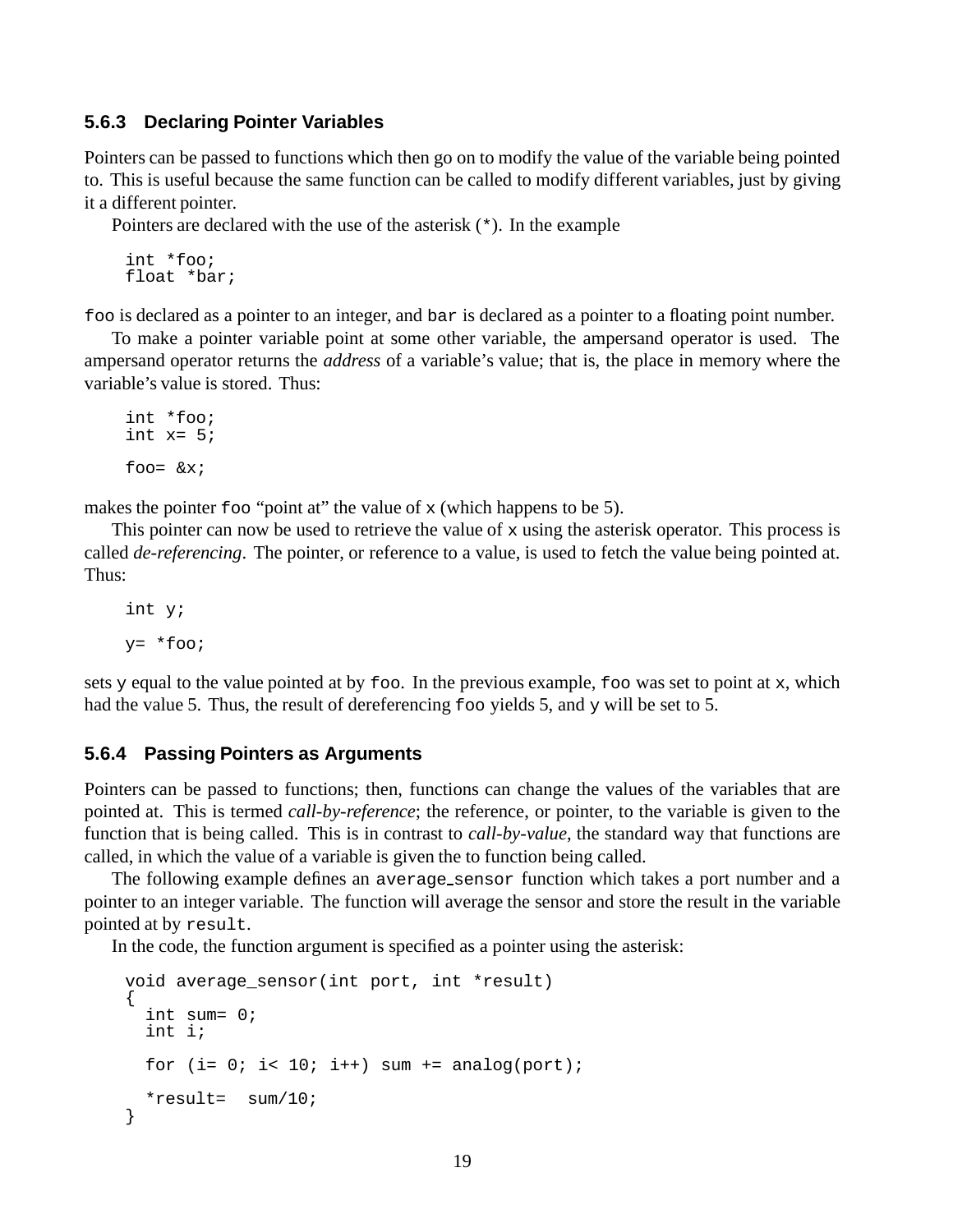Notice that the function itself is declared as a void. It does not need to return anything, because it instead stores its answer in the pointer variable that is passed to it.

The pointer variable is used in the last line of the function. In this statement, the answer sum/10 is stored at the location pointed at by result. Notice that the asterisk is used to get the *location* pointed by result.

## **5.7 Library Functions**

Library files provide standard C functions for interfacing with hardware on the Handy Board. These functions are written either in C or as assembly language drivers. Library files provide functions to do things like control motors, make tones, and input sensors values.

IC automatically loads the library file every time it is invoked. The name of the default library file is is contained as a resource within the IC application. On command-line versions of IC, this resource may be modified by invoking "ic -config". On the Macintosh, the IC application has a STR resource that defines the name of the library file.

The Handy Board's root library file is named lib\_hb.lis.

#### **5.7.1 Output Control**

**DC Motors** DC motor ports are numbered from 0 to 3.

Motors may be set in a "forward" direction (corresponding to the green motor LED being lit) and a "backward" direction (corresponding to the motor red LED being lit).

The functions fd(int m) and bk(int m) turn motor m on or off, respectively, at full power. The function  $\circ$  f (int m) turns motor m off.

The power level of motors may also be controlled. This is done in software by a motor on and off rapidly (a technique called *pulse-width modulation*. The motor(int m, int p) function allows control of a motor's power level. Powers range from 100 (full on in the forward direction) to -100 (full on in the backward direction). The system software actually only controls motors to seven degrees of power, but argument bounds of  $-100$  and  $+100$  are used.

```
void fd(int m)
```
Turns motor m on in the forward direction. Example:  $fd(3)$ ;

void bk(int m)

Turns motor m on in the backward direction. Example:  $bk(1)$ ;

void off(int m)

Turns off motor m. Example:  $\text{off}(1)$ ;

```
void alloff()
```
void ao()

Turns off all motors. ao is a short form for alloff.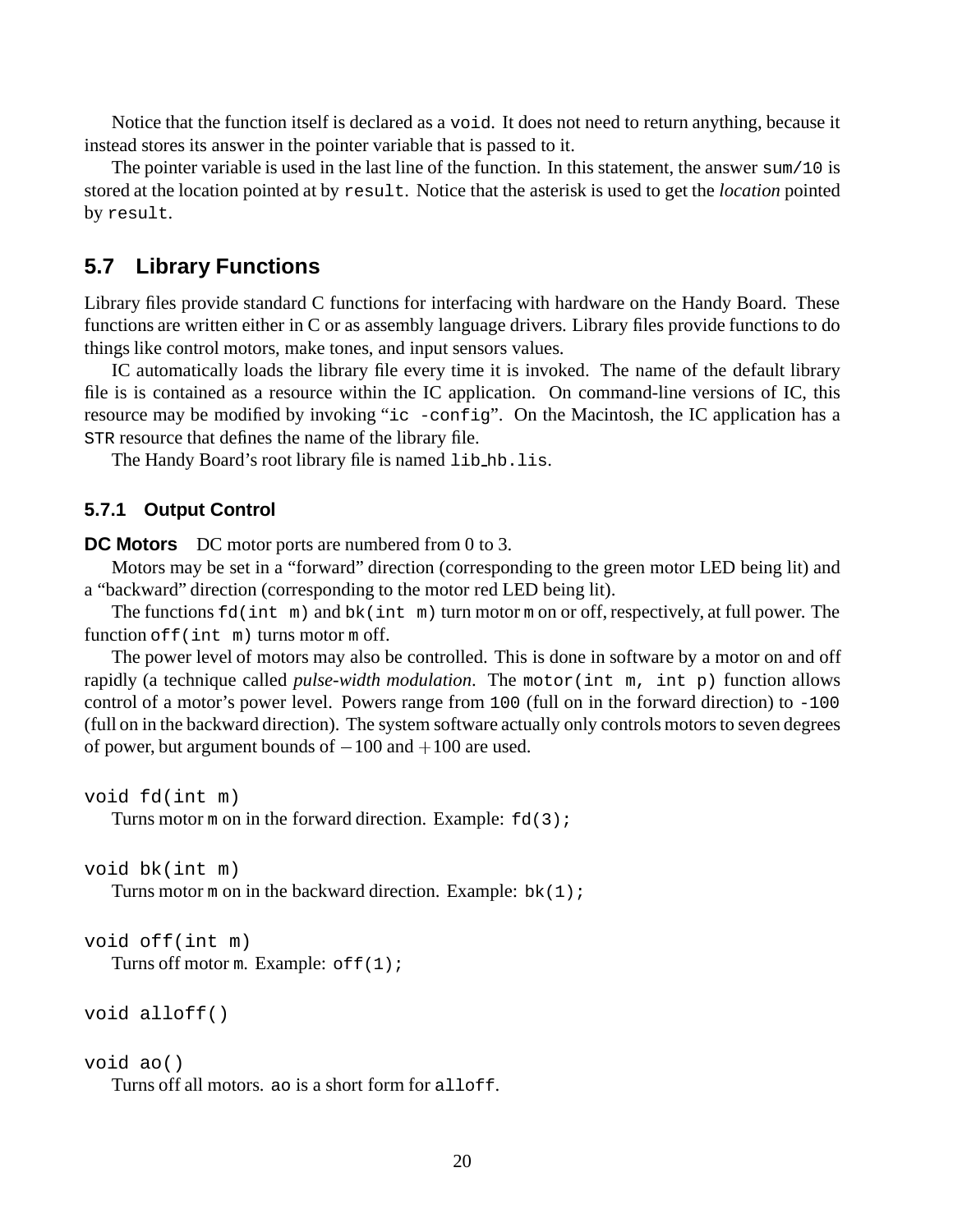```
void motor(int m, int p)
```
Turns on motor m at power level p. Power levels range from 100 for full on forward to -100 for full on backward.

**Servo Motor** A library routine allows control of a single servo motor, using digital input 9, which is actually the 6811's Port A bit 7 (PA7), a bidirectional control pin. Loading the servo library files causes this pin to be employed as a digital output suitable for driving the control wire of the servo motor.

The servo motor has a three-wire connection: power, ground, and control. These wires are often color-coded red, black, and white, respectively. The control wire is connected to PA7; the ground wire, to board ground; the power wire, to a  $+5$  volt source. The Handy Board's regulated  $+5v$  supply may be used, though this is not an ideal solution because it will tax the regulator. A better solution is a separate battery with a common ground to the Handy Board or a tap at the  $+6v$  position of the Handy Board's battery back.

The position of the servo motor shaft is controlled by a rectangular waveform that is generated on the PA7 pin. The duration of the positive pulse of the waveform determines the position of the shaft. This pulse repeats every 20 milliseconds.

The length of the pulse is set by the library function servo, or by functions calibrated to set the position of the servo by angle.

```
void servo on()
```
Enables PA7 servo output waveform.

```
void servo on()
```
Disables PA7 servo output waveform.

```
int servo(int period)
```
Sets length of servo control pulse. Value is the time in half-microseconds of the positive portion of a rectangular wave that is generated on the PA7 pin for use in controlling a servo motor. Minimum allowable value is 1400 (i.e., 700  $\mu$ sec); maximum is 4860.

Function return value is actual period set by driver software.

```
int servo rad(float angle)
```
Sets servo angle in radians.

```
int servo deg(float angle)
```
Sets servo angle in degrees.

In order to use the servo motor functions, the files servo.icb and servo.c must be loaded.

#### **5.7.2 Sensor Input**

```
int digital(int p)
```
Returns the value of the sensor in sensor port p, as a true/false value (1 for true and 0 for false).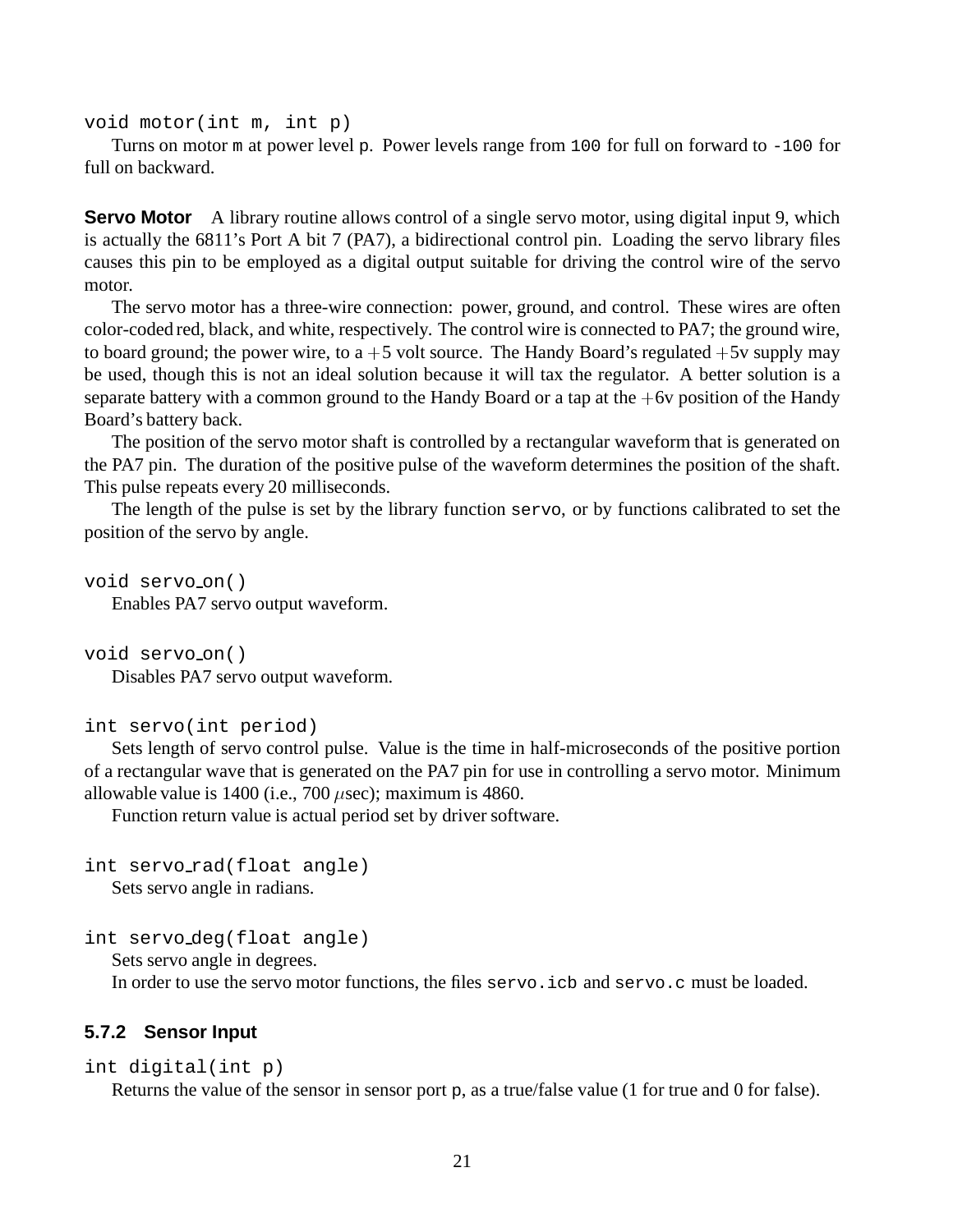Sensors are expected to be *active low*, meaning that they are valued at zero volts in the active, or true, state. Thus the library function returns the inverse of the actual reading from the digital hardware: if the reading is zero volts or logic zero, the digital() function will return true.

If the digital() function is applied to port that is implemented in hardware as an analog input, the result is true if the analog measurement is less than 127, and false if the reading is greater than or equal to 127.

Ports are numbered as marked on the Handy Board.

```
int analog(int p)
```
Returns value of sensor port numbered p. Result is integer between 0 and 255.

If the analog() function is applied to a port that is implemented digitally in hardware, then the value 0 is returned if the digital reading is 0, and the value 255 is returned if the digital reading is 1.

Ports are numbered as marked on the Handy Board.

**User Buttons and Knob** The Handy Board has two buttons and a knob whose value can be read by user programs.

```
int stop button()
```
Returns value of button labelled STOP: 1 if pressed and 0 if released. Example:

```
/* wait until stop button pressed */
while (!stop\_button() ) { }
```
int start button()

Returns value of button labelled START.

void stop press()

Waits for STOP button to be pressed, then released. Then issues a short beep and returns. The code for stop press is as follows:

```
while (!stop_button());
while (stop_button());
beep();
```

```
void start press()
```
Like stop press, but for the START button.

int knob()

Returns the position of a knob as a value from 0 to 255.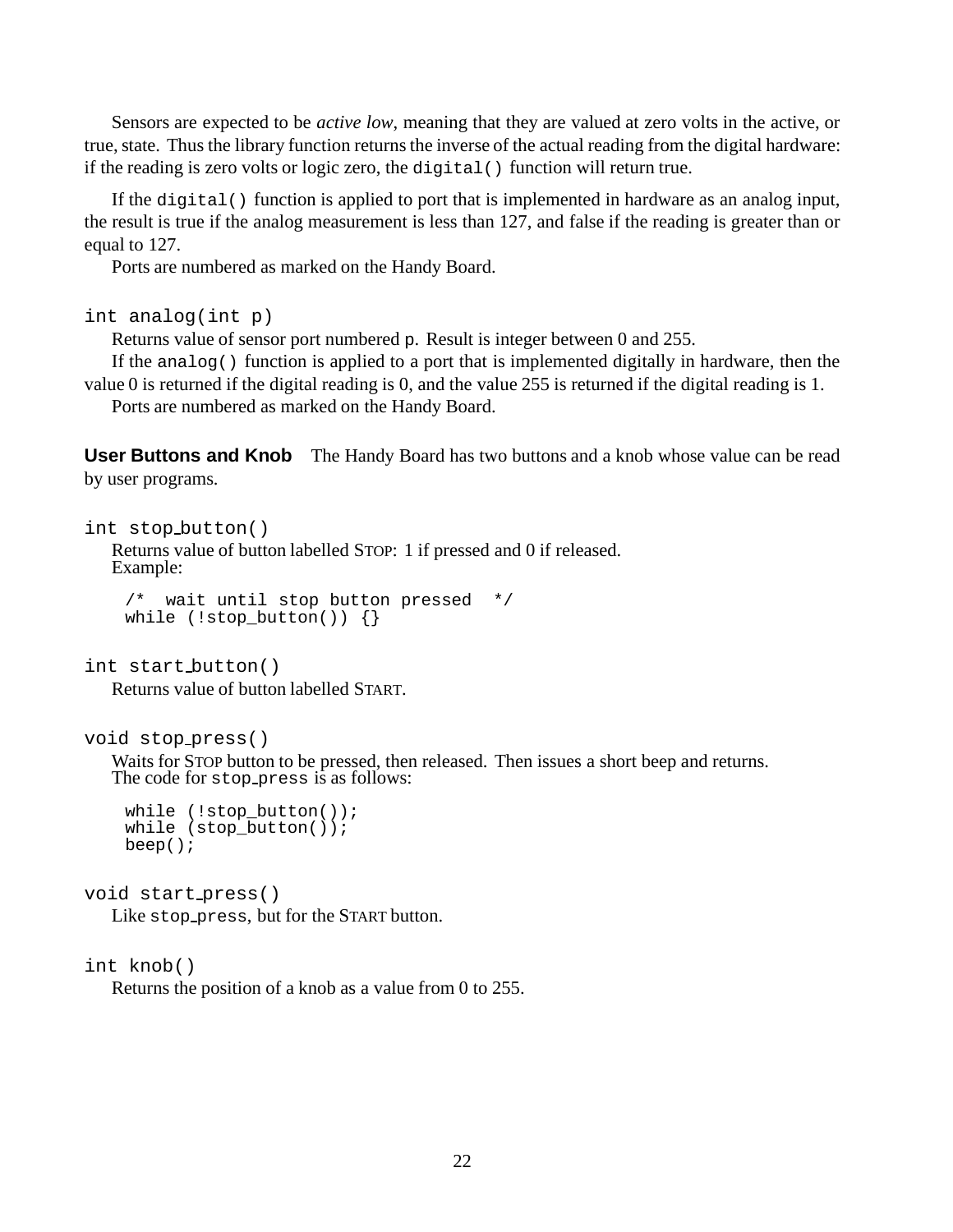**Infrared Subsystem** The Handy Board provides an on-board infrared receiver (the Sharp IS1U60), for infrared input, and a 40 kHz modulation and power drive circuit, for infrared output. The output circuit requires an external infrared LED.

*As of this writing, only the infrared receive function is officially supported. On the Handy Board web site, contributed software to extend the infrared functionality is available.*

To use the infrared reception function, the file sony-ir.icb must be loaded into Interactive C. This file may be added to the Handy Board default library file, lib hb.lis. *Please make sure that the file* r22 ir.lis *is not present in the* lib hb.lis *file.*

The sony-ir.icb file adds the capability of receiving infrared codes transmitted by a Sony remote, or a universal remote programmed to transmit Sony infrared codes.

```
int sony init(1)
```
Enables the infrared driver.

```
int sony init(0)
```
Disables the infrared driver.

```
int ir data(int dummy)
```
Returns the data byte last received by the driver, or zero if no data has been received since the last call. A value must be provided for the dummy argument, but its value is ignored.

The infrared sensor is the dark green component in the Handy Board's lower right hand corner.

### **5.7.3 Time Commands**

System code keeps track of time passage in milliseconds. The time variables are implemented using the long integer data type. Standard functions allow use floating point variables when using the timing functions.

```
void reset system time()
```
Resets the count of system time to zero milliseconds.

long mseconds()

Returns the count of system time in milliseconds. Time count is reset by hardware reset (i.e., turning the board off and on) or the function reset\_system\_time(). mseconds() is implemented as a C primitive (not as a library function).

float seconds()

Returns the count of system time in seconds, as a floating point number. Resolution is one millisecond.

```
void sleep(float sec)
```
Waits for an amount of time equal to or slightly greater than sec seconds. sec is a floating point number.

Example: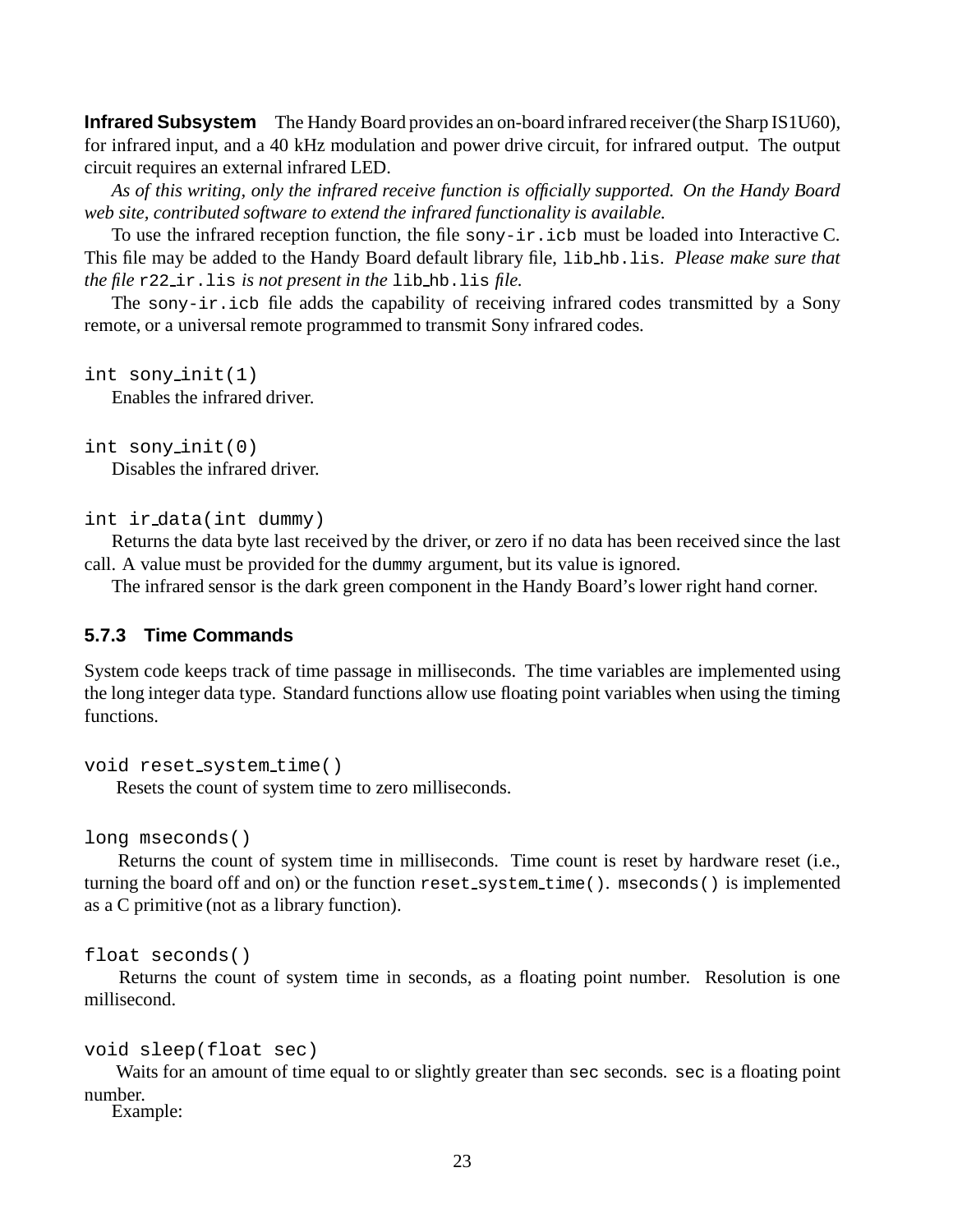```
/* wait for 1.5 seconds */
sleep(1.5);
```

```
void msleep(long msec)
```
Waits for an amount of time equal to or greater than msec milliseconds. msec is a long integer. Example:

```
/* wait for 1.5 seconds */msleep(1500L);
```
#### **5.7.4 Tone Functions**

Several commands are provided for producing tones on the standard beeper.

void beep()

Produces a tone of 500 Hertz for a period of 0.3 seconds.

```
void tone(float frequency, float length)
```
Produces a tone at pitch frequency Hertz for length seconds. Both frequency and length are floats.

```
void set beeper pitch(float frequency)
```
Sets the beeper tone to be frequency Hz. The subsequent function is then used to turn the beeper on.

```
void beeper on()
```
Turns on the beeper at last frequency selected by the former function.

```
void beeper off()
```
Turns off the beeper.

### **5.8 Multi-Tasking**

#### **5.8.1 Overview**

One of the most powerful features of IC is its multi-tasking facility. Processes can be created and destroyed dynamically during run-time.

Any C function can be spawned as a separate task. Multiple tasks running the same code, but with their own local variables, can be created.

Processes communicate through global variables: one process can set a global to some value, and another process can read the value of that global.

Each time a process runs, it executes for a certain number of *ticks*, defined in milliseconds. This value is determined for each process at the time it is created. The default number of ticks is five; therefore, a default process will run for 5 milliseconds until its "turn" ends and the next process is run. All processes are kept track of in a *process table*; each time through the table, each process runs once (for an amount of time equal to its number of ticks).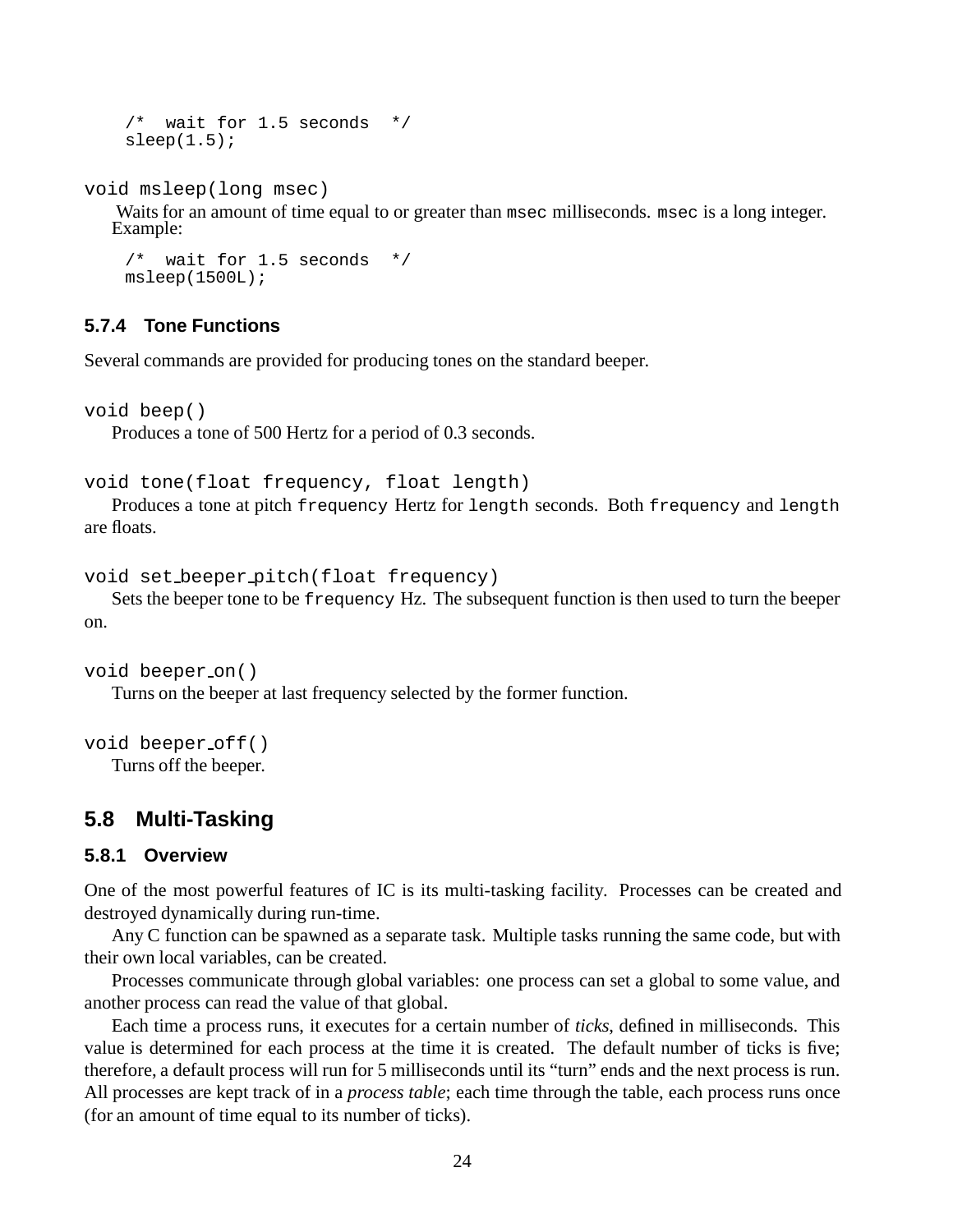Each process has its own *program stack.* The stack is used to pass arguments for function calls, store local variables, and store return addresses from function calls. The size of this stack is defined at the time a process is created. The default size of a process stack is 256 bytes.

Processes that make extensive use of recursion or use large local arrays will probably require a stack size larger than the default. Each function call requires two stack bytes (for the return address) plus the number of argument bytes; if the function that is called creates local variables, then they also use up stack space. In addition, C expressions create intermediate values that are stored on the stack.

It is up to the programmer to determine if a particular process requires a stack size larger than the default. A process may also be created with a stack size *smaller* than the default, in order to save stack memory space, if it is known that the process will not require the full default amount.

When a process is created, it is assigned a unique *process identification number* or *pid*. This number can be used to kill a process.

#### **5.8.2 Creating New Processes**

The function to create a new process is start process. start process takes one mandatory argument—the function call to be started as a process. There are two optional arguments: the process's number of ticks and stack size. (If only one optional argument is given, it is assumed to be the ticks number, and the default stack size is used.)

start process has the following syntax:

```
int start_process( function-call(...), [TICKS], [STACK-SIZE] )
```
start process returns an integer, which is the process ID assigned to the new process.

The function call may be any valid call of the function used. The following code shows the function main creating a process:

```
void check_sensor(int n)
{
  while (1)
    printf("Sensor %d is %d\n", n, digital(n));
}
void main()
{
  start_process(check_sensor(2));
}
```
Normally when a C functions ends, it exits with a return value or the "void" value. If a function invoked as a process ends, it "dies," letting its return value (if there was one) disappear. (This is okay, because processes communicate results by storing them in globals, not by returning them as return values.) Hence in the above example, the check sensor function is defined as an infinite loop, so as to run forever (until the board is reset or a kill process is executed).

Creating a process with a non-default number of ticks or a non-default stack size is simply a matter of using start process with optional arguments; e.g.

start\_process(check\_sensor(2), 1, 50);

will create a check sensor process that runs for 1 milliseconds per invocation and has a stack size of 50 bytes (for the given definition of check sensor, a small stack space would be sufficient).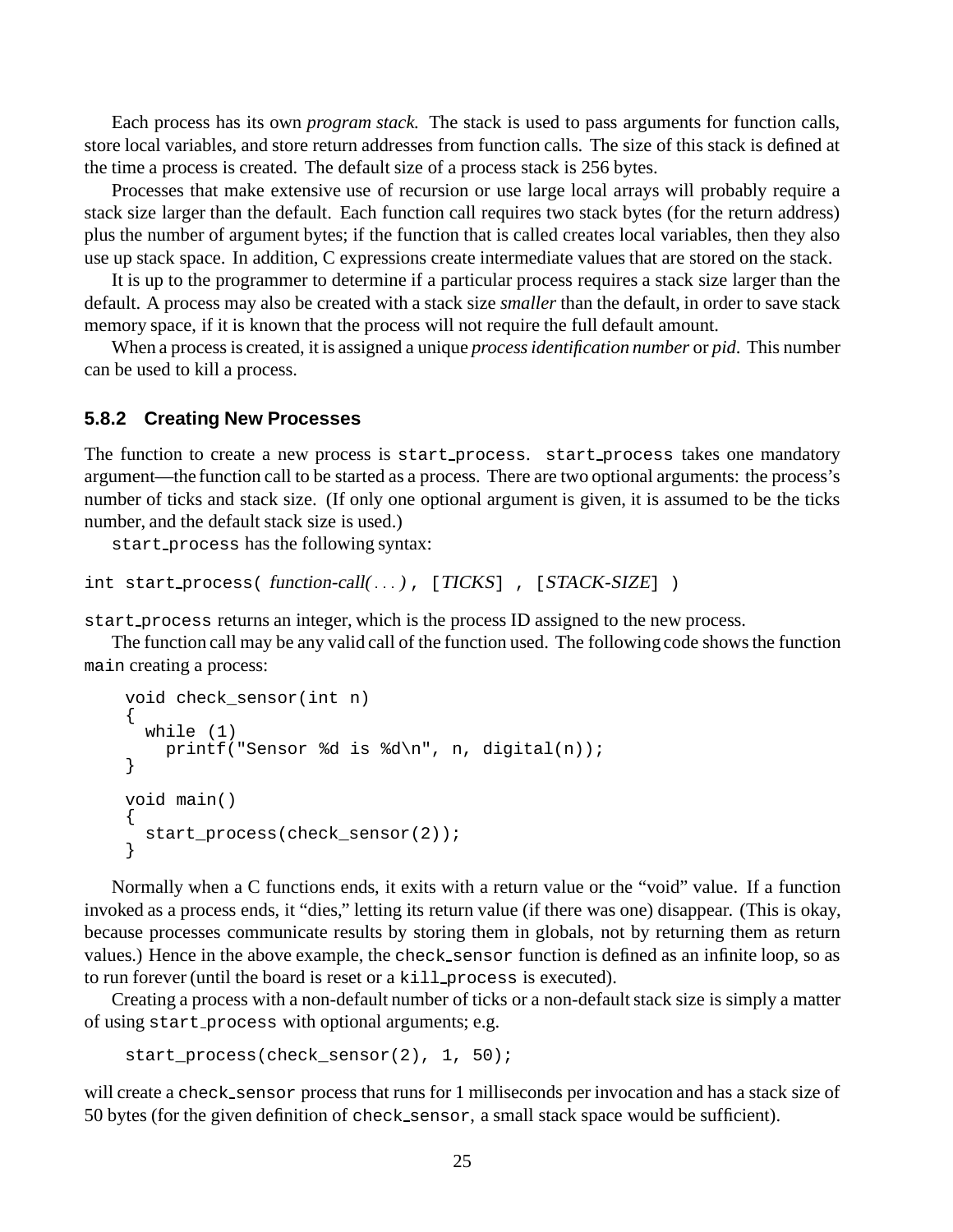### **5.8.3 Destroying Processes**

The kill process function is used to destroy processes. Processes are destroyed by passing their process ID number to kill process, according to the following syntax:

```
int kill process(int pid)
```
kill process returns a value indicating if the operation was successful. If the return value is 0, then the process was destroyed. If the return value is 1, then the process was not found.

The following code shows the main process creating a check sensor process, and then destroying it one second later:

```
void main()
{
  int pid;
 pid= start process(check sensor(2));
  sleep(1.0);kill_process(pid);
}
```
## **5.8.4 Process Management Commands**

IC has two commands to help with process management. The commands only work when used at the IC command line. They are not C functions that can be used in code.

kill all

kills all currently running processes.

ps

prints out a list of the process status.

The following information is presented: process ID, status code, program counter, stack pointer, stack pointer origin, number of ticks, and name of function that is currently executing.

### **5.8.5 Process Management Library Functions**

The following functions are implemented in the standard C library.

```
void hog processor()
```
Allocates an additional 256 milliseconds of execution to the currently running process. If this function is called repeatedly, the system will wedge and only execute the process that is calling hogprocessor(). Only a system reset will unwedge from this state. Needless to say, this function should be used with extreme care, and should not be placed in a loop, unless wedging the machine is the desired outcome.

```
void defer()
```
Makes a process swap out immediately after the function is called. Useful if a process knows that it will not need to do any work until the next time around the scheduler loop.  $\text{defer}(\cdot)$  is implemented as a C built-in function.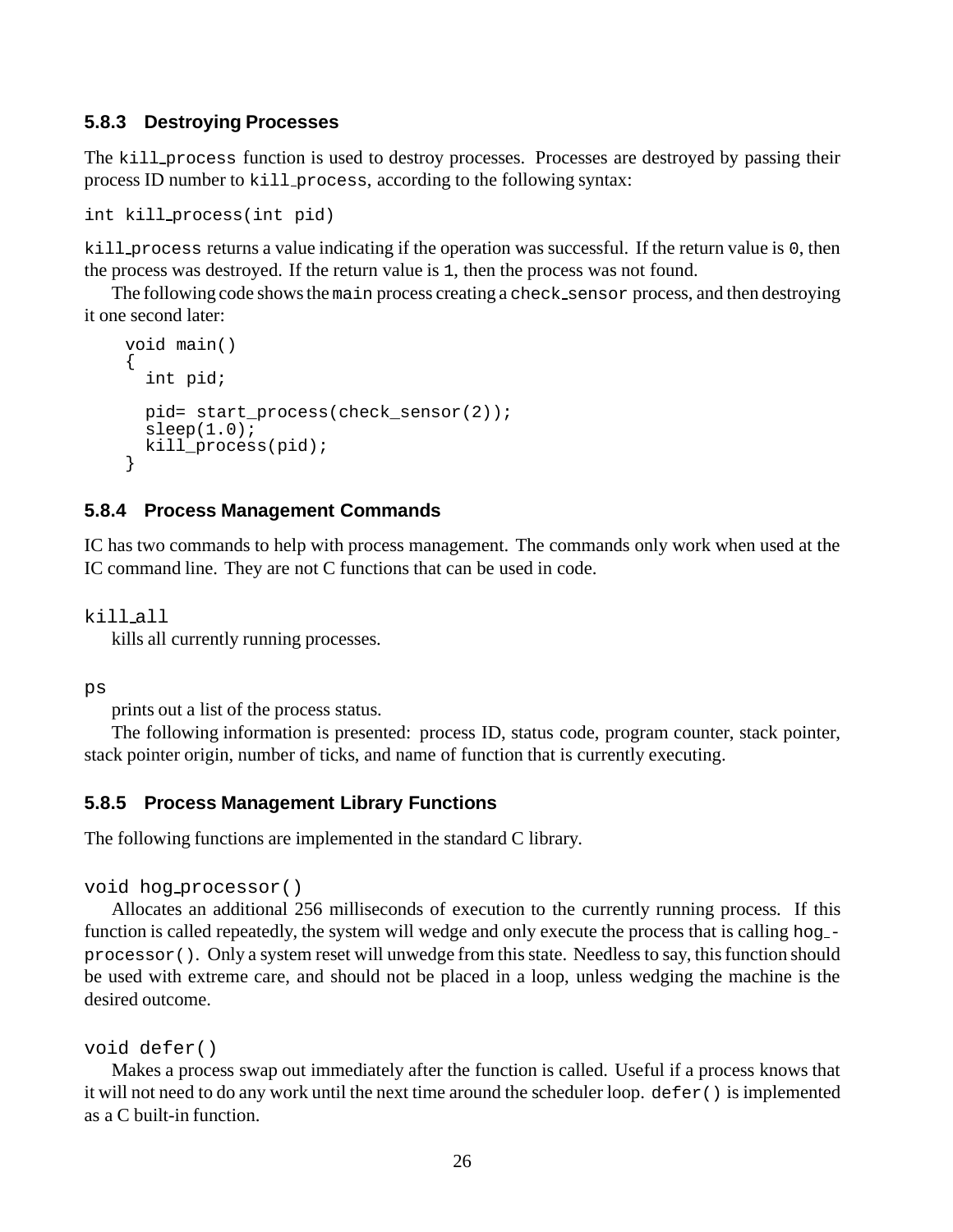## **5.9 Floating Point Functions**

In addition to basic floating point arithmetic (addition, subtraction, multiplication, and division) and floating point comparisons, a number of exponential and transcendental functions are built in to IC. These are implemented with a public domain library of routines provided by Motorola.

Keep in mind that all floating point operations are quite slow; each takes one to several milliseconds to complete. If Interactive C's speed seems to be poor, extensive use of floating point operations is a likely cause.

```
float sin(float angle)
```
Returns sine of angle. Angle is specified in radians; result is in radians.

```
float cos(float angle)
```
Returns cosine of angle. Angle is specified in radians; result is in radians.

```
float tan(float angle)
```
Returns tangent of angle. Angle is specified in radians; result is in radians.

```
float atan(float angle)
```
Returns arc tangent of angle. Angle is specified in radians; result is in radians.

```
float sqrt(float num)
```
Returns square root of num.

```
float log10(float num)
   Returns logarithm of num to the base 10.
```

```
float log(float num)
   Returns natural logarithm of num.
```

```
float exp10(float num)
   Returns 10 to the num power.
```

```
float exp(float num)
   Returns e to the num power.
```

```
(float) a ˆ (float) b
   Returns a to the b power.
```
## **5.10 Memory Access Functions**

IC has primitives for directly examining and modifying memory contents. These should be used with care as it would be easy to corrupt memory and crash the system using these functions.

There should be little need to use these functions. Most interaction with system memory should be done with arrays and/or globals.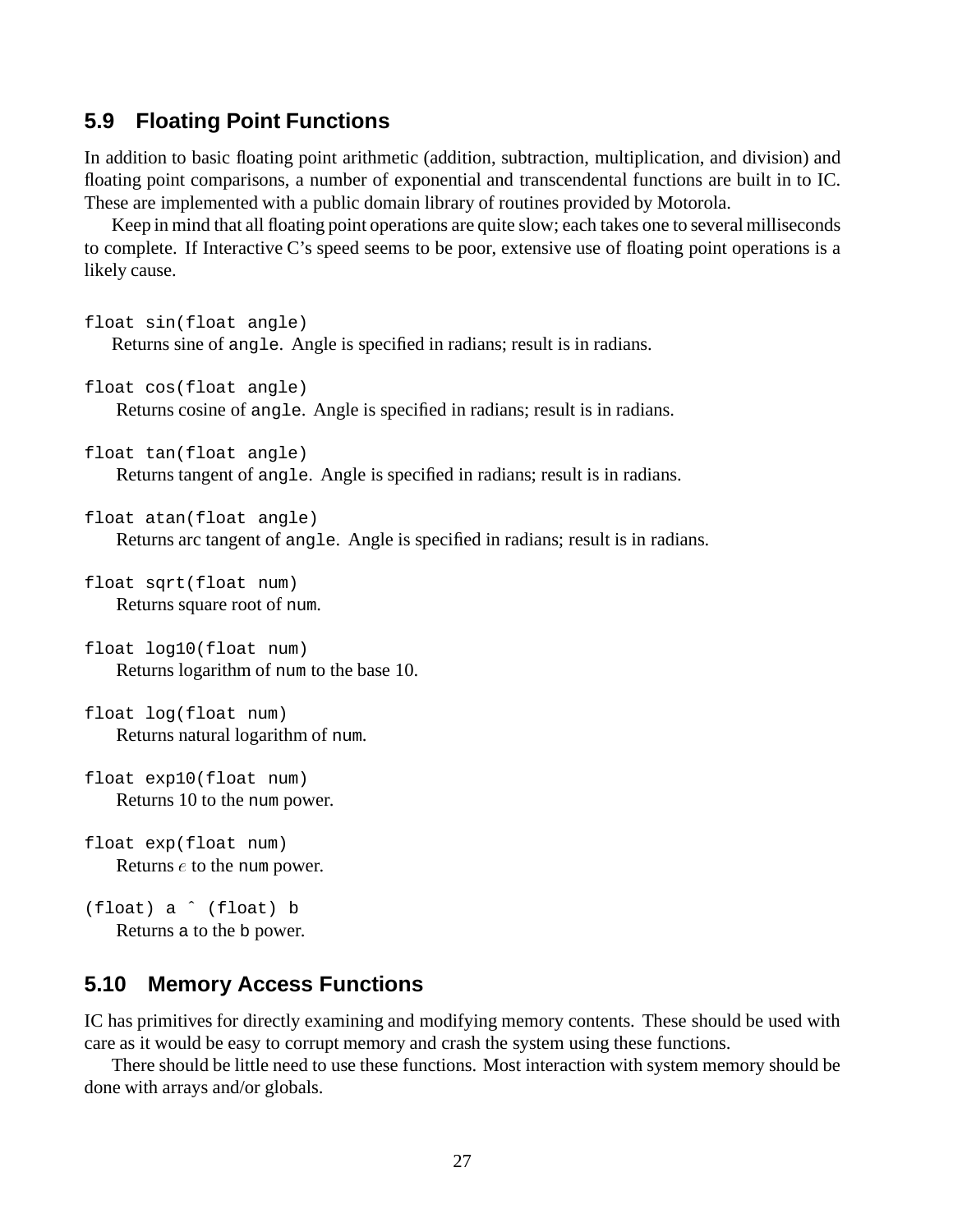int peek(int loc)

Returns the byte located at address loc.

int peekword(int loc)

Returns the 16-bit value located at address  $\log$  and  $\log+1$ .  $\log$  has the most significant byte, as per the 6811 16-bit addressing standard.

void poke(int loc, int byte) Stores the 8-bit value byte at memory address loc.

void pokeword(int loc, int word) Stores the 16-bit value word at memory addresses  $\log$  and  $\log +1$ .

void bit set(int loc, int mask) Sets bits that are set in mask at memory address loc.

```
void bit clear(int loc, int mask)
   Clears bits that are set in mask at memory address loc.
```
# **5.11 Error Handling**

There are two types of errors that can happen when working with IC: *compile-time* errors and *run-time* errors.

Compile-time errors occur during the compilation of the source file. They are indicative of mistakes in the C source code. Typical compile-time errors result from incorrect syntax or mis-matching of data types.

Run-time errors occur while a program is running on the board. They indicate problems with a valid C form when it is running. A simple example would be a divide-by-zero error. Another example might be running out of stack space, if a recursive procedure goes too deep in recursion.

These types of errors are handled differently, as is explained below.

### **5.11.1 Compile-Time Errors**

When compiler errors occur, an error message is printed to the screen. All compile-time errors must be fixed before a file can be downloaded to the board.

#### **5.11.2 Run-Time Errors**

When a run-time error occurs, an error message is displayed on the LCD screen indicating the error number. If the board is hooked up to ICwhen the error occurs, a more verbose error message is printed on the terminal.

Here is a list of the run-time error codes: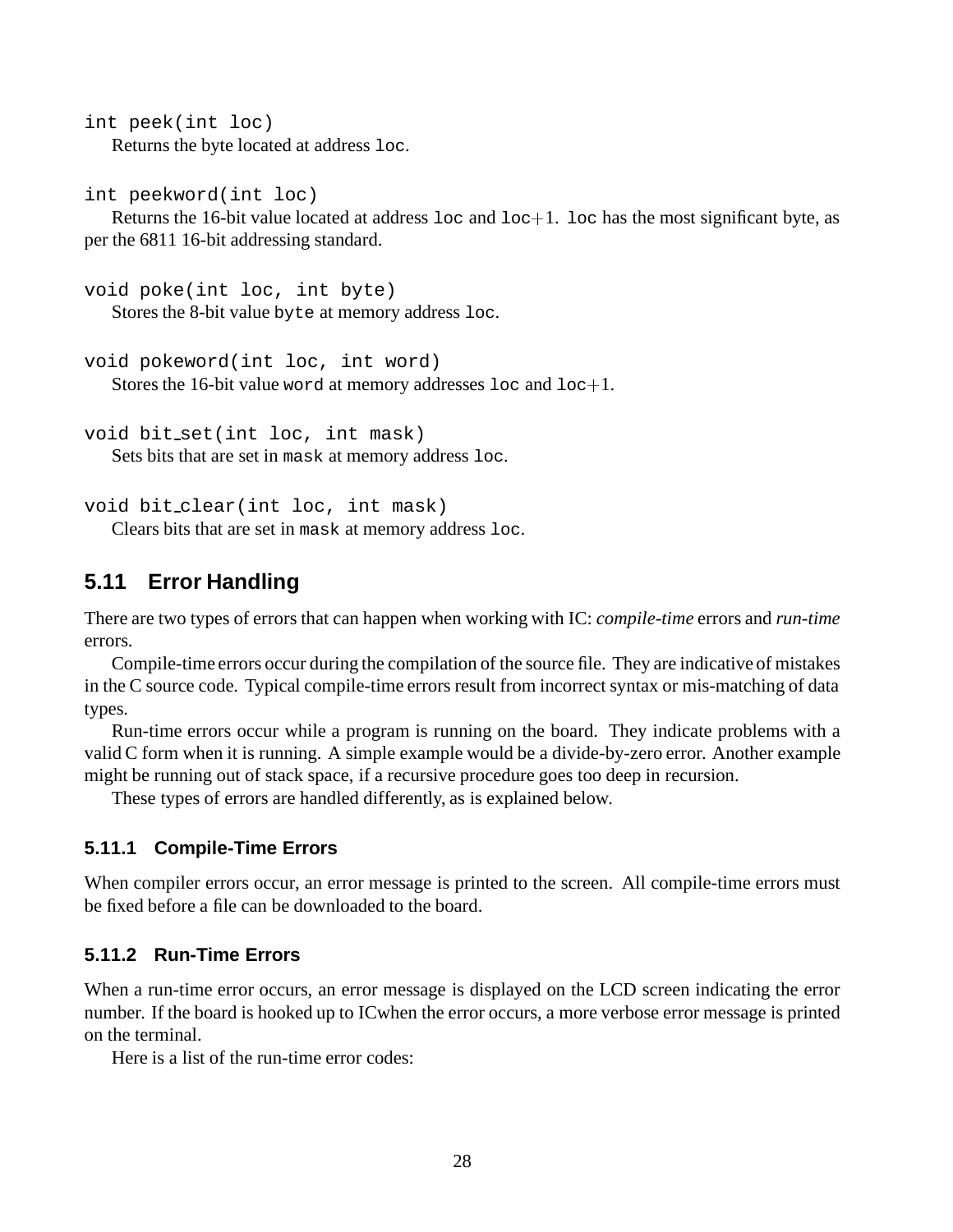| <b>Error Code</b> | <b>Description</b>                              |
|-------------------|-------------------------------------------------|
|                   | no stack space for start_process()              |
| $\mathfrak{D}$    | no process slots remaining                      |
| 3                 | array reference out of bounds                   |
| $\overline{4}$    | stack overflow error in running process         |
| 5                 | operation with invalid pointer                  |
| 6                 | floating point underflow                        |
| 7                 | floating point overflow                         |
| 8                 | floating point divide-by-zero                   |
| 9                 | number too small or large to convert to integer |
| 10                | tried to take square root of negative number    |
| 11                | tangent of 90 degrees attempted                 |
| 12                | log or ln of negative number or zero            |
| 15                | floating point format error in printf           |
| 16                | integer divide-by-zero                          |

## **5.12 Binary Programs**

With the use of a customized 6811 assembler program, IC allows the use of machine language programs within the C environment. There are two ways that machine language programs may be incorporated:

- 1. Programs may be called from C as if they were C functions.
- 2. Programs may install themselves into the interrupt structure of the 6811, running repetitiously or when invoked due to a hardware or software interrupt.

When operating as a function, the interface between C and a binary program is limited: a binary program must be given one integer as an argument, and will return an integer as its return value. However, programs in a binary file can declare any number of global integer variables in the C environment. Also, the binary program can use its argument as a pointer to a C data structure.

### **5.12.1 The Binary Source File**

Special keywords in the source assembly language file (or module) are used to establish the following features of the binary program:

**Entry point.** The entry point for calls to each program defined in the binary file.

- **Initialization entry point.** Each file may have one routine that is called automatically upon a reset condition. (The reset conditions are explained in Section 5.3.3, which discusses global variable initialization.) This initialization routine particularly useful for programs which will function as interrupt routines.
- **C variable definitions.** Any number of two-byte C integer variables may be declared within a binary file. When the module is loaded into IC, these variables become defined as globals in C.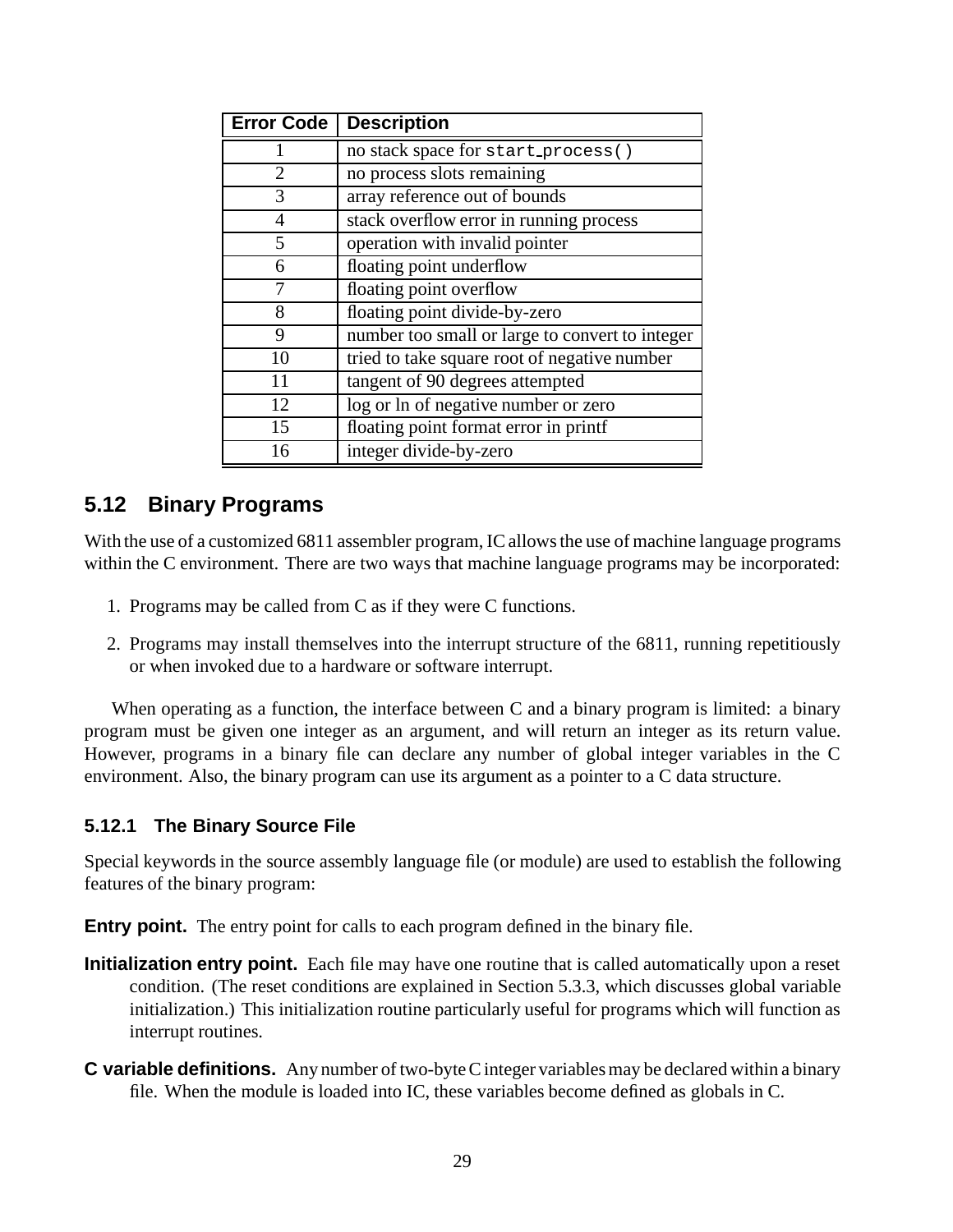```
/* Sample icb file */
/* origin for module and variables */
        ORG MAIN START
/* program to return twice the argument passed to us */
subroutine double:
        ASLD
        RTS
/* declaration for the variable "foo" */
variable foo:
        FDB 55
/* program to set the C variable "foo" */
subroutine_set_foo:
        STD variable_foo
        RTS
/* program to retrieve the variable "foo" */
subroutine_get_foo:
        LDD variable_foo
        RTS
/* code that runs on reset conditions */
subroutine initialize module:
        LDD #69<br>STD var
                variable foo
        RTS
```
Figure 3: Sample IC Binary Source File: testicb.asm

To explain how these features work, let's look at a sample IC binary source program, listed in Figure 3.

The first statement of the file ("ORG MAIN START") declares the start of the binary programs. This line must precede the code itself itself.

The entry point for a program to be called from C is declared with a special form beginning with the text subroutine . In this case, the name of the binary program is double, so the label is named subroutine double. As the comment indicates, this is a program that will double the value of the argument passed to it.

When the binary program is called from C, it is passed one integer argument. This argument is placed in the 6811's D register (also known as the "Double Accumulator") before the binary code is called.

The double program doubles the number in the D register. The ASLD instruction ( "Arithmetic Shift Left Double [Accumulator]") is equivalent to multiplying by 2; hence this doubles the number in the D register.

The RTS instruction is "Return from Subroutine." All binary programs must exit using this instruction. When a binary program exits, the value in the D register is the return value to C. Thus, the double program doubles its C argument and returns it to C.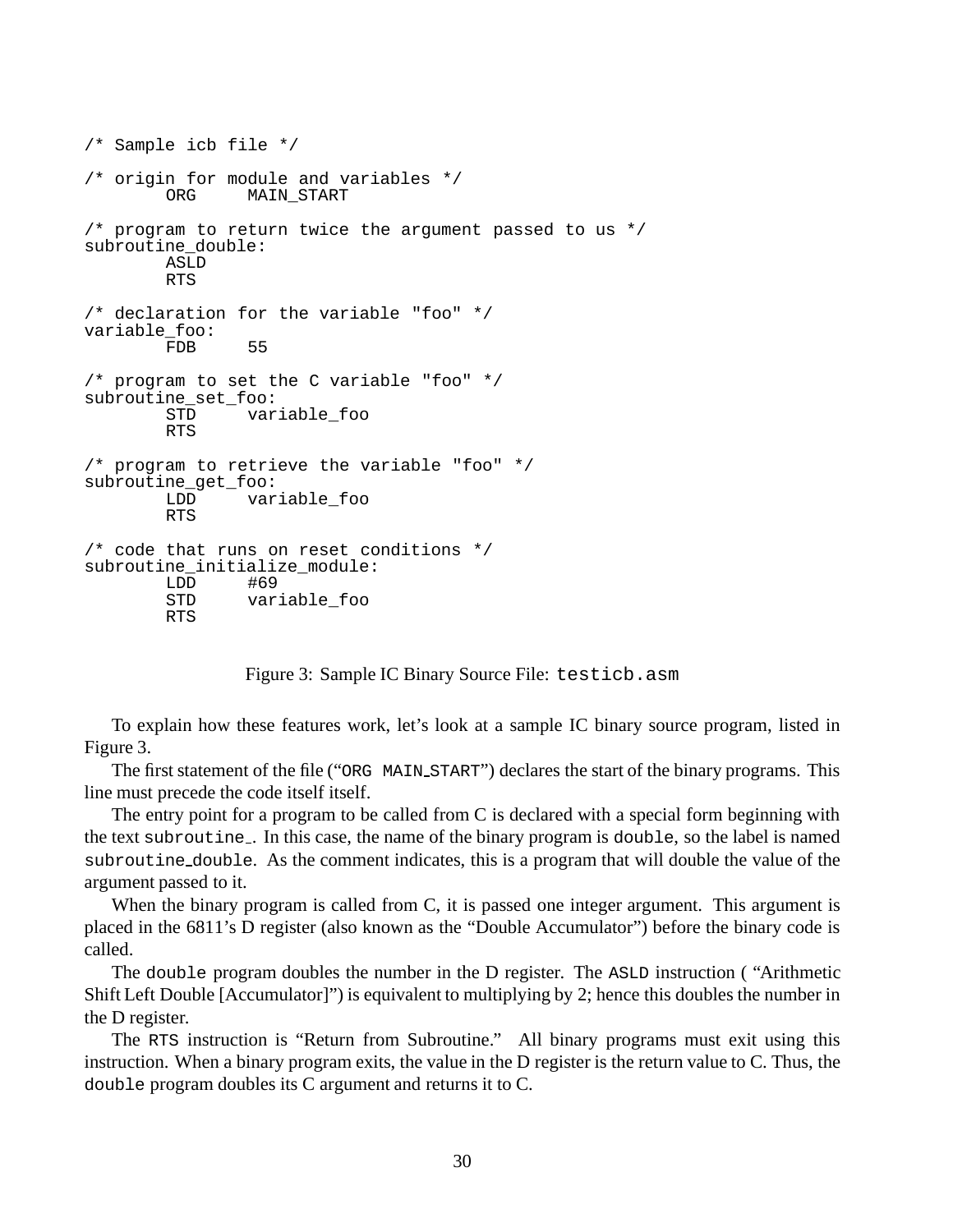**Declaring Variables in Binary Files** The label variable foo is an example of a special form to declare the name and location of a variable accessable from C. The special label prefix "variable\_" is followed the name of the variable, in this case, "foo."

This label must be immediately followed by the statement  $FDB <$   $\alpha$ umber  $>$ . This is an assembler directive that creates a two-byte value (which is the initial value of the variable).

Variables used by binary programs must be declared in the binary file. These variables then become C globals when the binary file is loaded into C.

The next binary program in the file is named "set\_foo." It performs the action of setting the value of the variable foo, which is defined later in the file. It does this by storing the D register into the memory contents reserved for foo, and then returning.

The next binary program is named "get\_foo." It loads the D register from the memory reserved for foo and then returns.

**Declaring an Initialization Program** The label subroutine initialize module is a special form used to indicate the entry point for code that should be run to initialize the binary programs. This code is run upon standard reset conditions: program download, hardware reset, or running of the main() function.

In the example shown, the initialization code stores the value 69 into the location reserved for the variable foo. This then overwrites the 55 which would otherwise be the default value for that variable.

Initialization of globals variables defined in an binary module is done differently than globals defined in C. In a binary module, the globals are initialized to the value declared by the FDB statement only when the code is downloaded to the 6811 board (not upon reset or running of main, like normal globals).

However, the initialization routine is run upon standard reset conditions, and can be used to initialize globals, as this example has illustrated.

#### **5.12.2 Interrupt-Driven Binary Programs**

Interrupt-driven binary programs use the initialization sequence of the binary module to install a piece of code into the interrupt structure of the 6811.

The 6811 has a number of different interrupts, mostly dealing with its on-chip hardware such as timers and counters. One of these interrupts is used by the runtime software to implement time-keeping and other periodic functions (such as LCD screen management). This interrupt, dubbed the "System Interrupt," runs at 1000 Hertz.

Instead of using another 6811 interrupt to run user binary programs, additional programs (that need to run at 1000 Hz. or less) may install themselves into the System Interrupt. User programs would be then become part of the 1000 Hz interrupt sequence.

This is accomplished by having the user program "intercept" the original 6811 interrupt vector that points to runtime interrupt code. This vector is made to point at the user program. When user program finishes, it jumps to the start of the runtime interrupt code.

Figure 4 depicts the interrupt structure before user program installation. The 6811 vector location points to system software code, which terminates in a "return from interrupt" instruction.

Figure 5 illustrates the result after the user program is installed. The 6811 vector points to the user program, which exits by jumping to the system software driver. This driver exits as before, with the RTI instruction.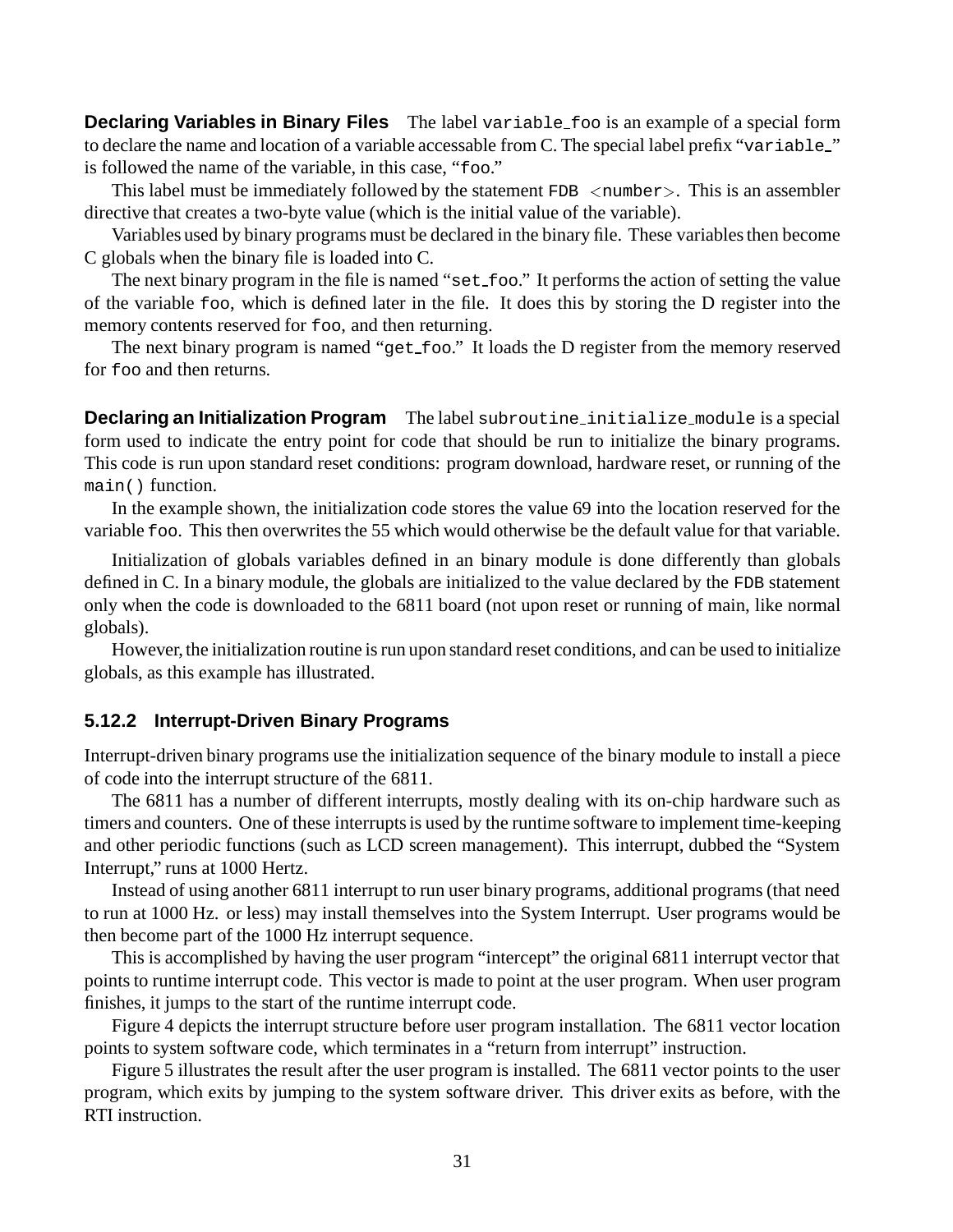

Figure 4: Interrupt Structure Before User Program Installation

Multiple user programs could be installed in this fashion. Each one would install itself ahead of the previous one. Some standard library functions, such as the shaft encoder software, is implemented in this fashion.

Figure 6 shows an example program that installs itself into the System Interrupt. This program toggles the signal line controlling the piezo beeper every time it is run; since the System Interrupt runs at 1000 Hz., this program will create a continous tone of 500 Hz.

The first line after the comment header includes a file named "6811 regs. asm". This file contains equates for all 6811 registers and interrupt vectors; most binary programs will need at least a few of these. It is simplest to keep them all in one file that can be easily included.

The subroutine initialize module declaration begins the initialization portion of the program. The file "ldxibase.asm" is then included. This file contains a few lines of 6811 assembler code that perform the function of determining the base pointer to the 6811 interrupt vector area, and loading this pointer into the 6811 X register.

The following four lines of code install the interrupt program (beginning with the label interrupt\_code start) according to the method that was illustrated in Figure 5.

First, the existing interrupt pointer is fetched. As indicated by the comment, the 6811's TOC4 timer is used to implement the System Interrupt. The vector is poked into the JMP instruction that will conclude the interrupt code itself.

Next, the 6811 interrupt pointer is replaced with a pointer to the new code. These two steps complete the initialization sequence.

The actual interrupt code is quite short. It toggles bit 3 of the 6811's PORTA register. The PORTA register controls the eight pins of Port A that connect to external hardware; bit 3 is connected to the piezo beeper.

The interrupt code exits with a jump instruction. The argument for this jump is poked in by the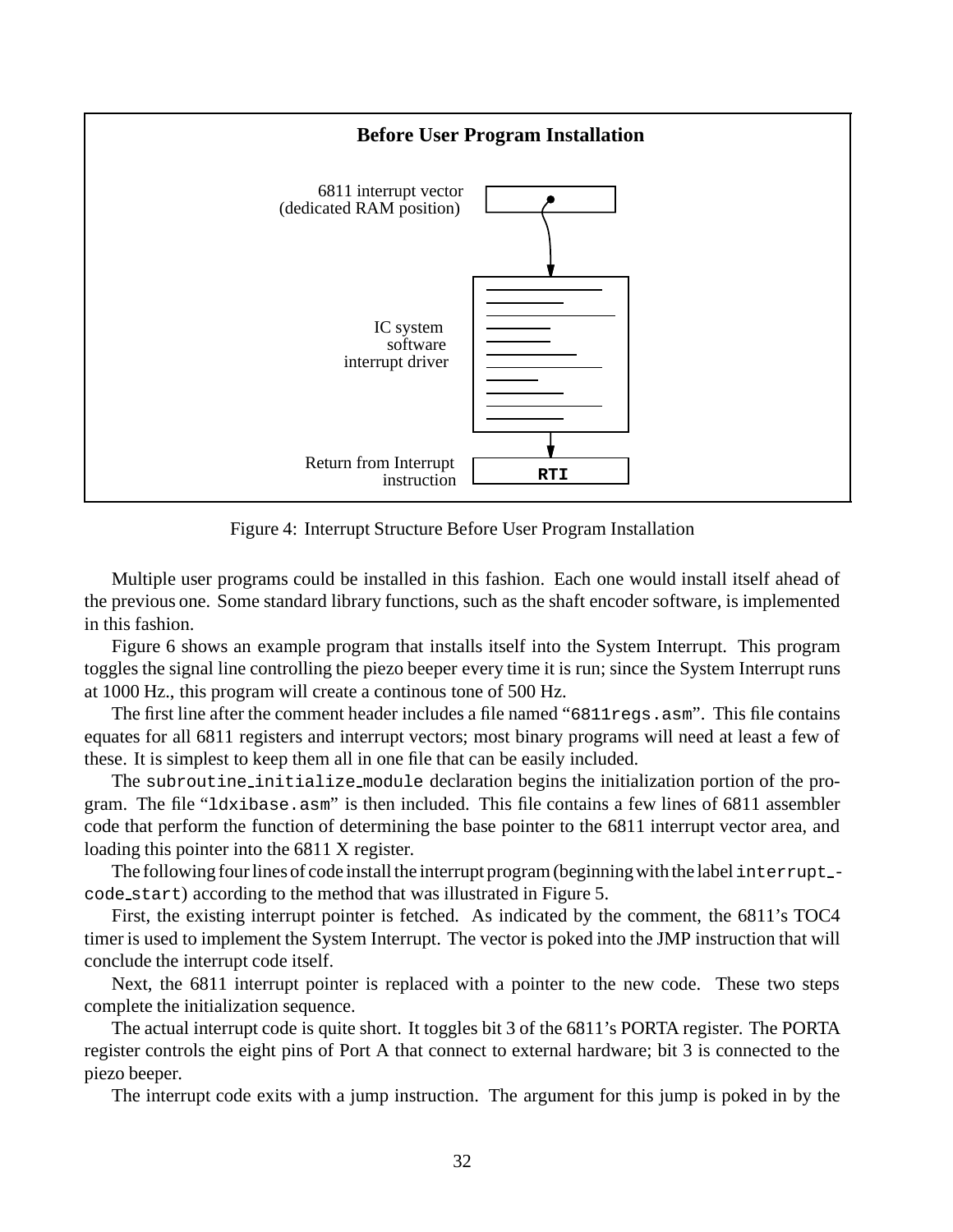

Figure 5: Interrupt Structure After User Program Installation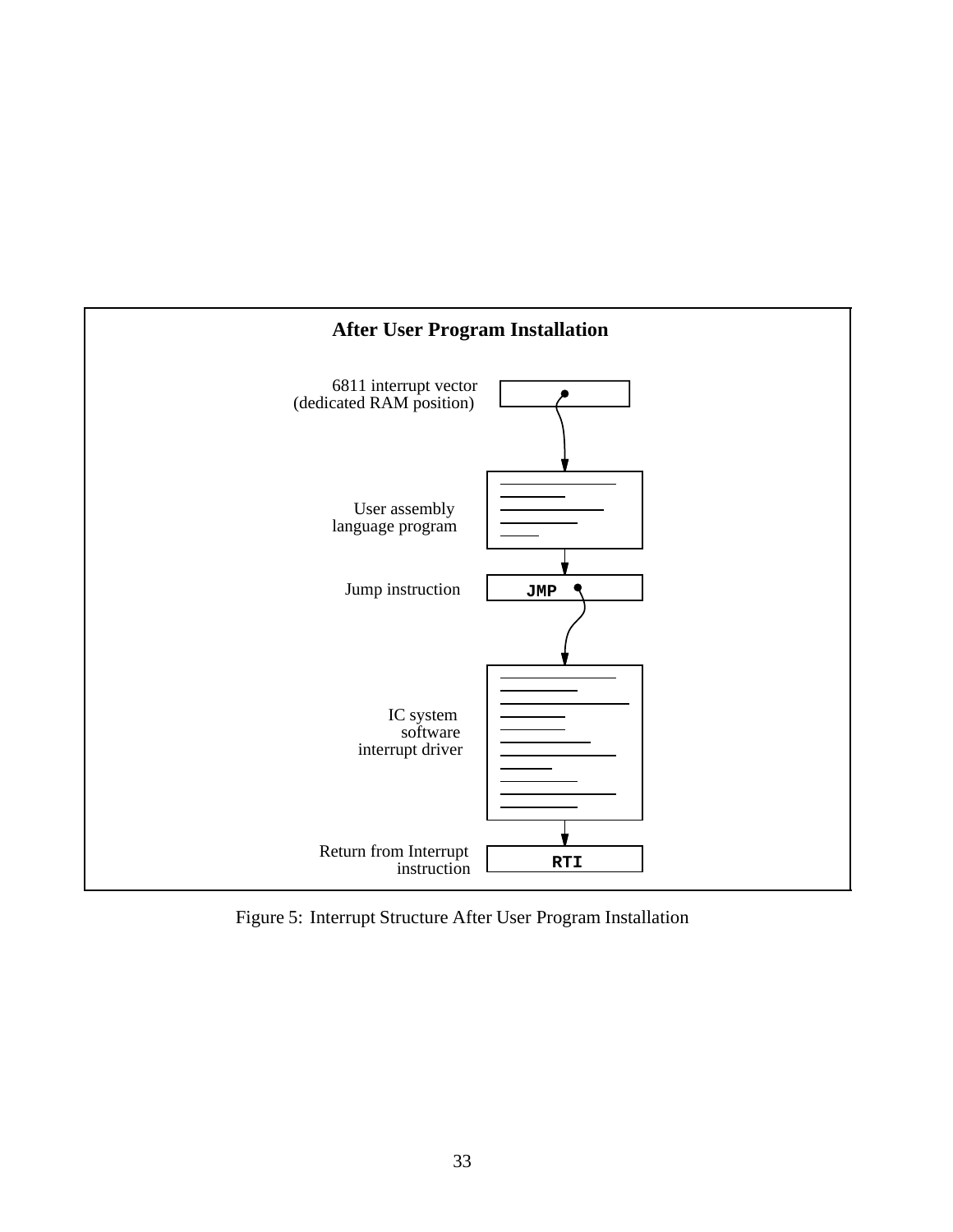\* icb file: "sysibeep.asm" \* \* example of code installing itself into<br>\* SystemInt 1000 Hz intervunt SystemInt 1000 Hz interrupt \* \* Fred Martin Thu Oct 10 21:12:13 1991 \* #include <6811regs.asm> ORG MAIN\_START subroutine\_initialize\_module: #include <ldxibase.asm> \* X now has base pointer to interrupt vectors (\$FF00 or \$BF00) \* get current vector; poke such that when we finish, we go there<br>LDD TOC4INT,X : SystemInt on TOC4 LDD TOC4INT, X ; SystemInt on TOC4<br>STD interrupt code exit+1 interrupt\_code\_exit+1 \* install ourself as new vector LDD #interrupt\_code\_start<br>STD TOC4INT,X TOC4INT, X RTS \* interrupt program begins here interrupt\_code\_start: \* frob the beeper every time called LDAA PORTA<br>EORA #%0000 EORA #%00001000 ; beeper bit<br>STAA PORTA PORTA interrupt\_code\_exit:<br>JMP \$0000  $i$  this value poked in by init routine

Figure 6: sysibeep.asm: Binary Program that Installs into System Interrupt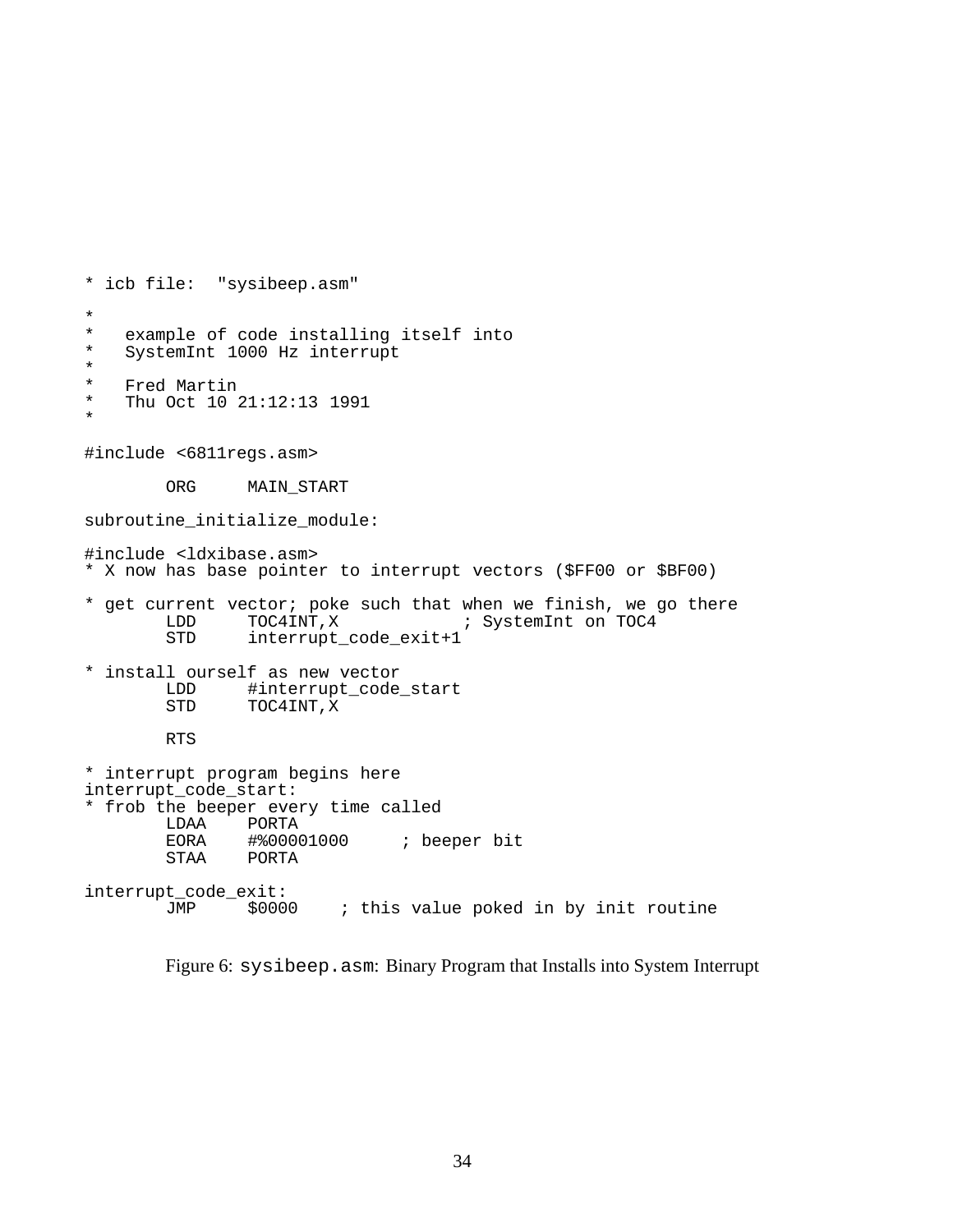initialization program.

The method allows any number of programs located in separate files to attach themselves to the System Interrupt. Because these files can be loaded from the C environment, this system affords maximal flexibility to the user, with small overhead in terms of code efficiency.

#### **5.12.3 The Binary Object File**

The source file for a binary program must be named with the .asm suffix. Once the .asm file is created, a special version of the 6811 assembler program is used to construct the binary object code. This program creates a file containing the assembled machine code plus label definitions of entry points and C variables.

```
S116802005390037FD802239FC802239CC0045FD8022393C
S9030000FC
S116872B05390037FD872D39FC872D39CC0045FD872D39F4
S9030000FC
6811 assembler version 2.1 10-Aug-91
  please send bugs to Randy Sargent (rsargent@athena.mit.edu)
  original program by Motorola.
subroutine_double 872b *0007
subroutine_get_foo 8733 *0021
subroutine_initialize_module 8737 *0026
subroutine_set_foo 872f *0016
variable_foo 872d *0012 0017 0022 0028
```
Figure 7: Sample IC Binary Object File: testicb.icb

The program as  $11$  ic is used to assemble the source code and create a binary object file. It is given the filename of the source file as an argument. The resulting object file is automatically given the suffix .icb (for IC Binary). Figure 7 shows the binary object file that is created from the testicb.asm example file.

#### **5.12.4 Loading an ICB File**

Once the .icb file is created, it can be loaded into IC just like any other C file. If there are C functions that are to be used in conjunction with the binary programs, it is customary to put them into a file with the same name as the .icb file, and then use a .lis file to loads the two files together.

#### **5.12.5 Passing Array Pointers to a Binary Program**

A pointer to an array is a 16-bit integer address. To coerce an array pointer to an integer, use the following form:

array ptr= (int) array;

where array ptr is an integer and array is an array.

When compiling code that performs this type of pointer conversion, IC must be used in a special mode. Normally, IC does not allow certain types of pointer manipulation that may crash the system. To compile this type of code, use the following invokation: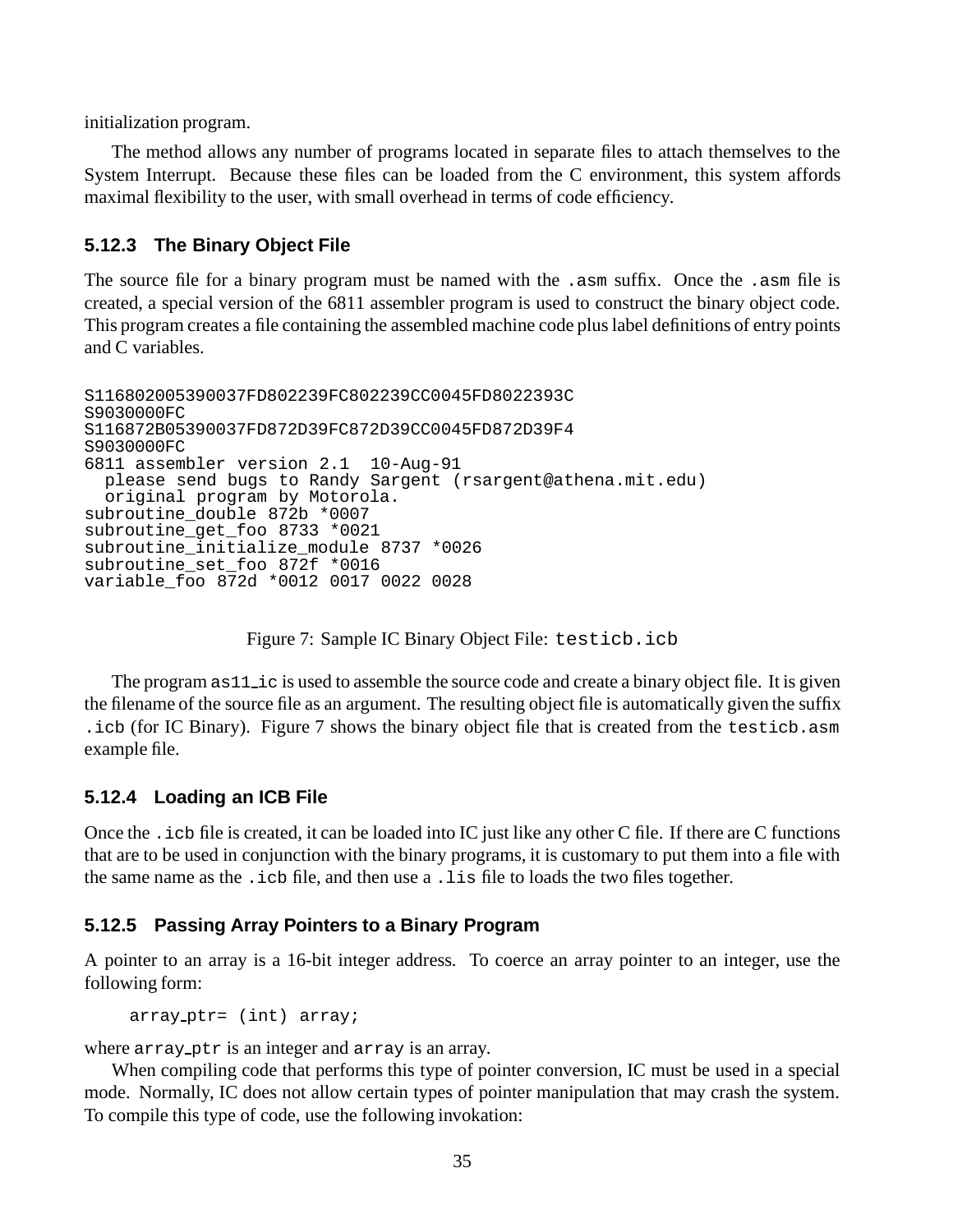ic -wizard

Arrays are internally represented with a two-byte length value followed by the array contents.

#### **5.13 IC File Formats and Management**

This section explains how IC deals with multiple source files.

#### **5.13.1 C Programs**

All files containing C code must be named with the ".c" suffix.

Loading functions from more than one C file can be done by issuing commands at the IC prompt to load each of the files. For example, to load the C files named foo.c and bar.c:

```
C> load foo.c
C> load bar.c
```
Alternatively, the files could be loaded with a single command:

C> load foo.c bar.c

If the files to be loaded contain dependencies (for example, if one file has a function that references a variable or function defined in the other file), then the second method (multiple file names to one load command) or the following approach must be used.

#### **5.13.2 List Files**

If the program is separated into multiple files that are always loaded together, a "list file" may be created. This file tells IC to load a set of named files. Continuing the previous example, a file called gnu.lis can be created:

```
Listing of qnu.lis:
foo.c
bar.c
```
Then typing the command load gnu.lis from the C prompt would cause both foo.c and bar.c to be loaded.

#### **5.13.3 File and Function Management**

**Unloading Files** When files are loaded into IC, they stay loaded until they are explicitly unloaded. This is usually the functionality that is desired. If one of the program files is being worked on, the other ones will remain in memory so that they don't have to be explicitly re-loaded each time the one undergoing development is reloaded.

However, suppose the file foo.c is loaded, which contains a definition for the function main. Then the file bar.c is loaded, which happens to also contain a definition for main. There will be an error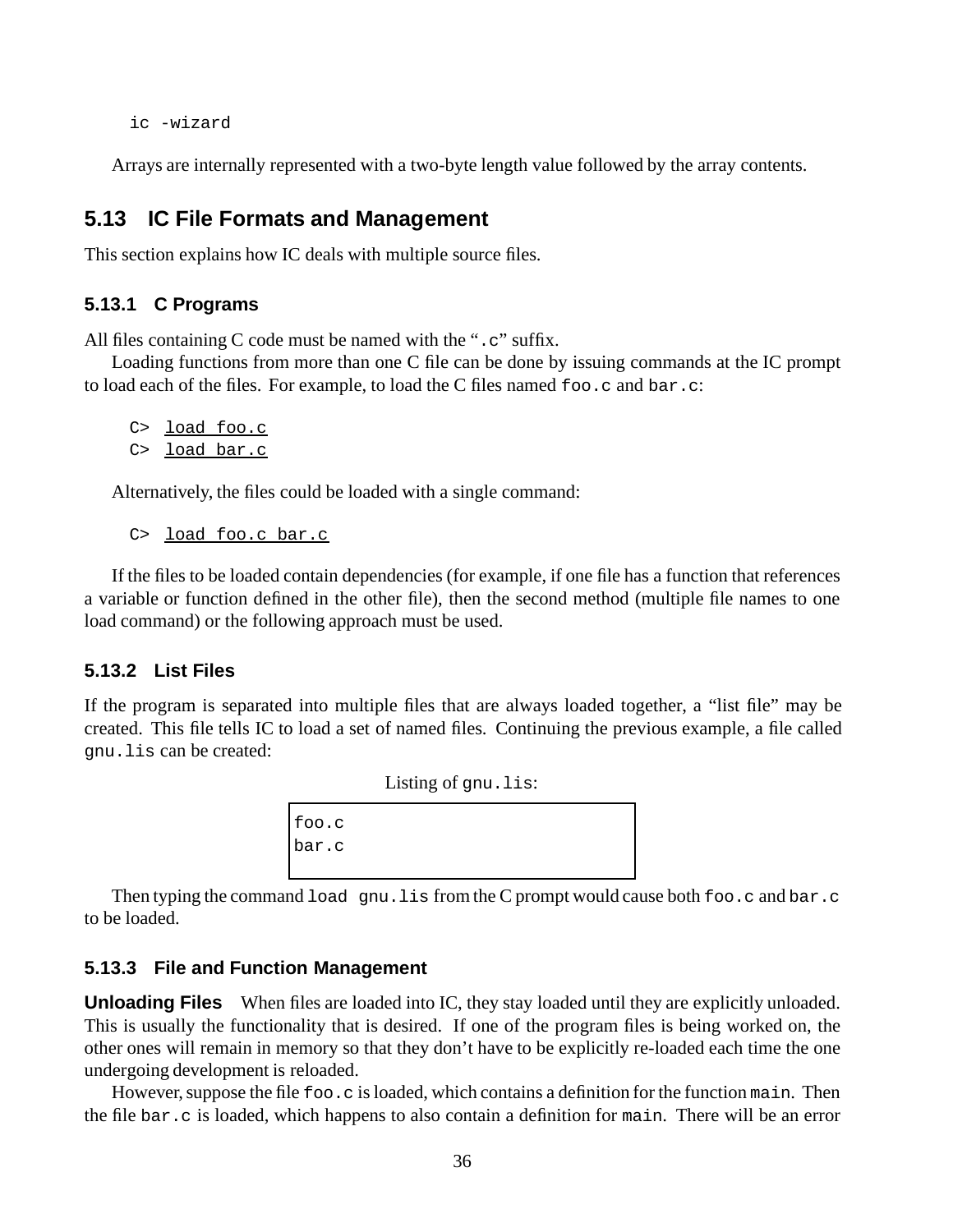message, because both files contain a main. IC will unload bar.c, due to the error, and re-download foo.c and any other files that are presently loaded.

The solution is to first unload the file containing the main that is not desired, and then load the file that contains the new main:

C> unload foo.c

C> load bar.c

## **5.14 Configuring IC**

IC has a multitude of command-line switches that allow control of a number of things. With commandline versions of IC, explanations for these switches can be gotten by issuing the command "ic -help".

IC stores the search path for and name of the library files internally; theses may be changed by executing the command "ic -config". When this command is run, IC will prompt for a new path and library file name, and will create a new executable copy of itself with these changes.

The Macintosh version of IC is configured by changing the values of STR resources using a utility like ResEdit.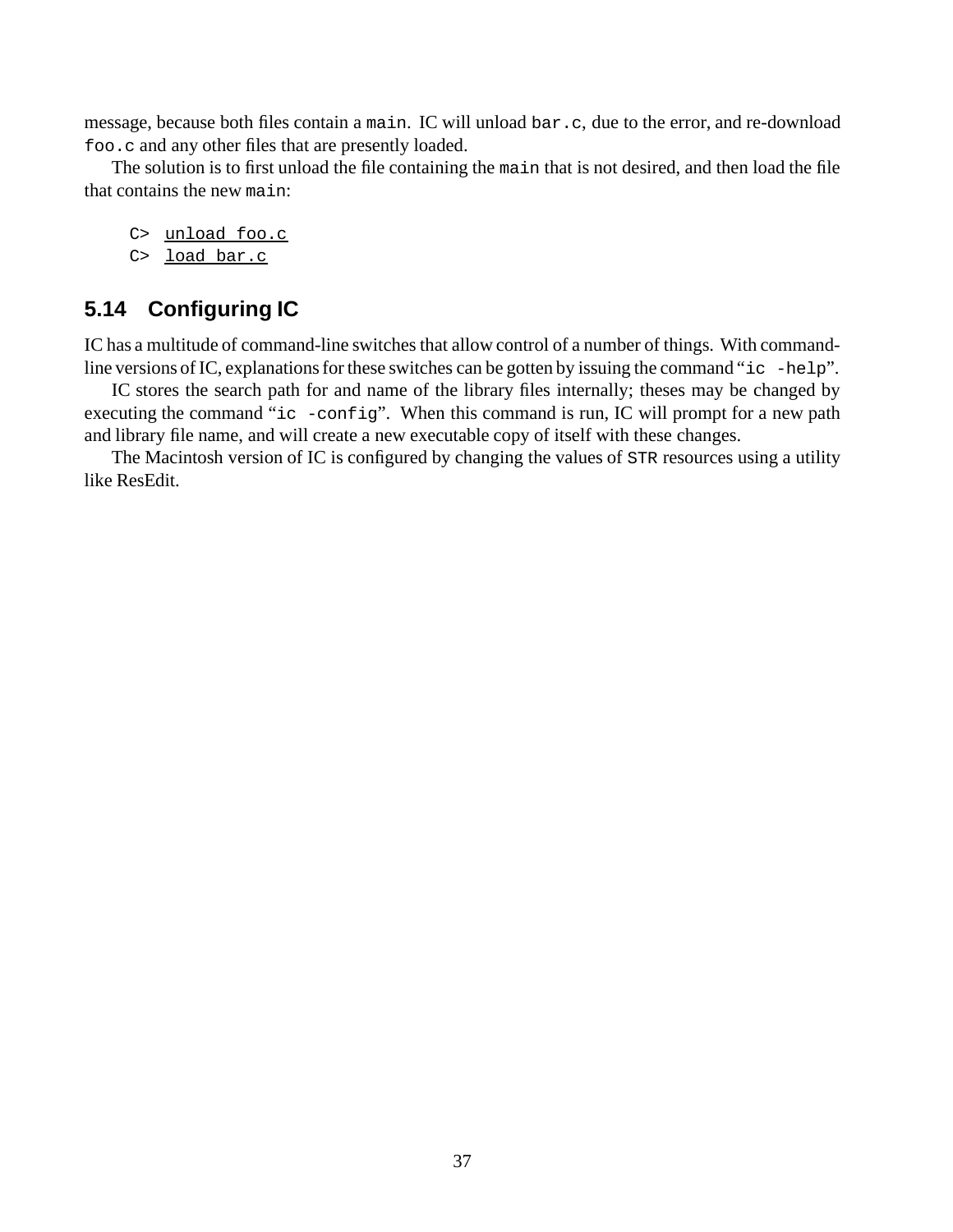# **6 Sensors and Motors**

This section explains how to interface a variety of devices to the Handy Board:

- A DC motor.
- A microswitch touch sensor.
- A photocell-based light sensor.
- An infrared reflectance sensor.
- A hall-effect magnetic sensor.

First, proper connector wiring technique, applicable to all devices is explained. Then individual wiring diagrams for each of the devices are presented.

## **6.1 Connector Wiring Technique**

Connectors are the bane of existence of all electronics. If there is one weak link in the reliable performance of any electronic system, it is its connectors. With this in mind, the importance of patiently and neatly built robot connectors cannot be overemphasized. Particularly since a robot is a mobile system subjected to various jolts and shocks, care taken in the construction of the robot's connectors will always pay off in the long run.

The Handy Board uses 0.1 inch male header as its connector for both motors and sensors. These are not the easiest connectors to work with, but they have a very compact footprint, allowing a large number of devices to be individually connected to the Handy Board.

The technique presented here has been time-tested to yield reliable results. There are four basic steps in the process:

- 1. Stripping and tinning wire ends.
- 2. Inserting heat shrink tubing on the individual wires.
- 3. Soldering wire ends to male header connector.
- 4. Shrinking tubing around the joints.

The remainder of this section explains the technique, showing diagrams for building the standard DC motor connector.

#### **6.1.1 Wire Type**

It is important to use stranded, not solid, wire cable. Each length of stranded wire consists of a twisted bundle of very thin thread-like wires. Solid wire, on the other hand, is a single thick wire segment.

The advantage of stranded wire is that it is much more flexible than solid wire, and also less susceptible to breakage. One thread of a stranded wire lengths can break without affecting the performance of the connection, but if a solid wire breaks the connection is lost.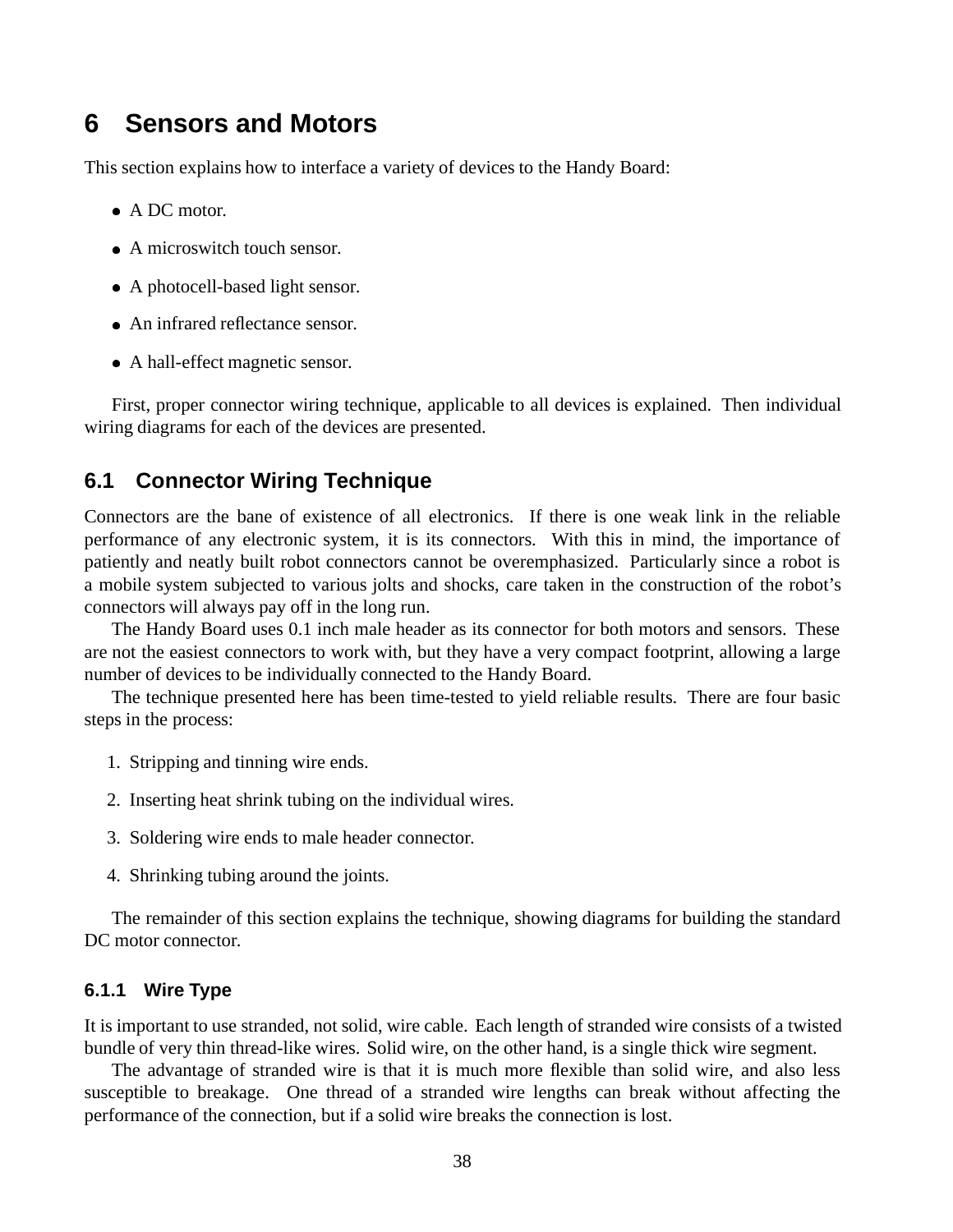An ideal wire for building sensor and motor cables is 28 gauge ribbon cable. Ribbon cable is stranded; the 28 gauge is the right weight to carry the current required to drive motors while still providing excellent flexibility. Ribbon cable also "zips" easily, so that sets of two or three wires can easily be made. Finally, rainbow ribbon cable is brightly colored in a ten-color sequence, making it easy to keep track of which wire connects where.

### **6.1.2 Stripping and Tinning Wire Ends**



The first step is to strip insulation from the wire cable and *tin* the wire ends. "Tinning" is the process of infusing the stranded wire end with solder.

Remove between 1/8 and 1/4 inch of insulation from the end of each wire. With your fingertips, individually twist the threads of each wire end tightly (follow the existing weave of the stranded wire bundle). Then, put a dab of solder onto the soldering iron, hold it to the wire end, and add some solder to the wire end. Draw the iron tip along the wire end to evenly distribute solder into the wire end.

### **6.1.3 Installing Heat Shrink Tubing**



Cut a 1/4 inch length of heat shrink tubing for each connection, and feed a tubing segment onto each wire.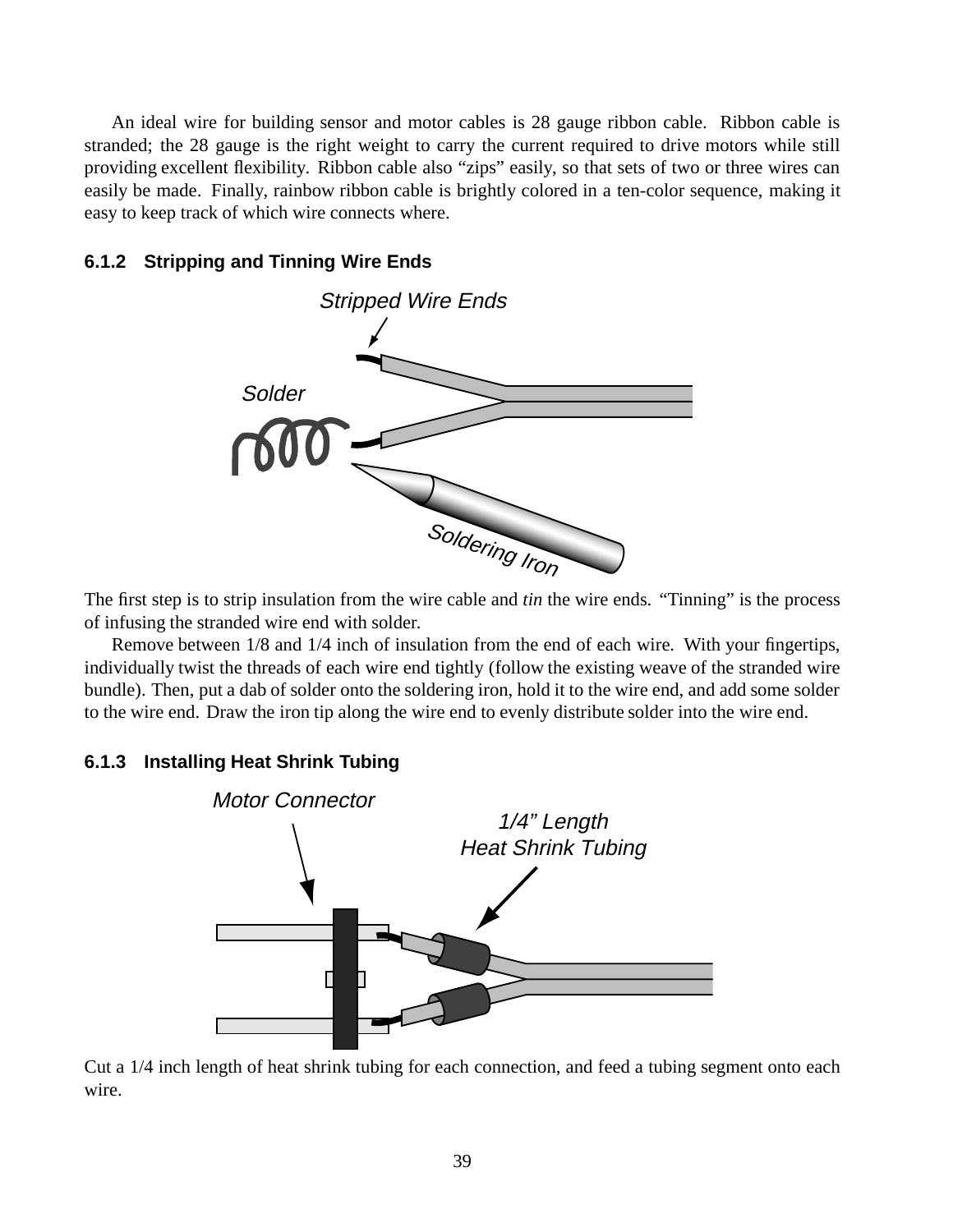In preparation for soldering, align the wires with the male header pins as indicated in the diagram. If necessary, zip back the individual wires so that the tubing does not get in the way of the connection. (The use of a "helping hands" tool is helpful here—a tool with two alligator clips on flexible arms.)



## **6.1.4 Soldering to Male Header**

Line up the wire ends with the male header pins and solder. Make sure that the heat shrink tubing is far enough away from the joint that the tubing does not shrink prematurely.

### **6.1.5 Shrinking the Tubing**



Gently apply heat from match or heat gun to shrink the tubing over the joints.

Slide the heat shrink tubing over the joints, and apply heat from a heat gun. If a heat gun is not available, the open flame from a match or butane lighter may be used. Hold the joint so the heat shrink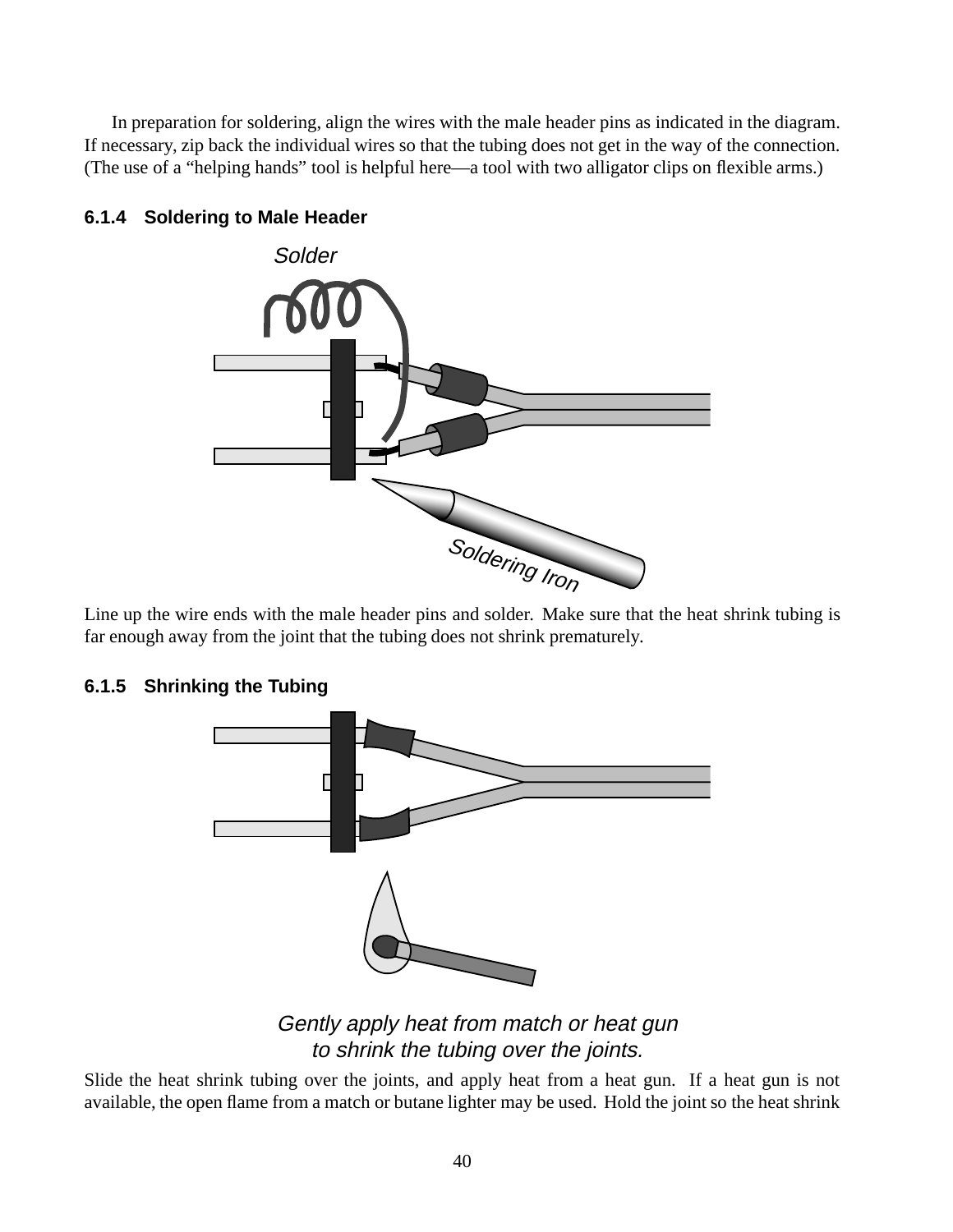tubing is at least 1 inch above the tip of the flame.

That's it! The connector end that plugs into the Handy Board is now complete.

## **6.2 Motors**



The DC motor connector uses two male pins on 0.2 inch spacing; i.e., the outer two of three pins. The center pin can be clipped away from the assembly.

Motors used with the Handy Board should be rated for 9 volt operation with a maximum current draw of about 600 mA.

## **6.3 Sensors**

#### **6.3.1 Basic Sensor Connector**



The Handy Board uses a three-conductor connector for plugging in sensor devices. As indicated in the diagram, the connector is formed from 4–prong male header pins, with one pin clipped away to polarize the connector (i.e., prevent it from being plugged in improperly).

The pin labelled " $+5v$  supply" may be used to power an active sensor (e.g., the transmitter LED of a reflective optosensor). The pin labelled "sensor signal" is the input to the Handy Board circuitry; this must be in the range of 0 to 5 volts. The pin labelled "ground" is the system ground.

The Handy Board includes a 47K pullup resistor that is wired between the sensor signal line and the <sup>+</sup>5v supply on all of its inputs, both analog and digital. This simplifies sensor design in several regards:

- All sensors have a default level of  $+5v$  when nothing is plugged in.
- For switch-type or resistive-type sensors, the sensor device just needs to be wired from the sensor signal pin to ground. Thus many sensor devices reduce to a simple two-wire connection.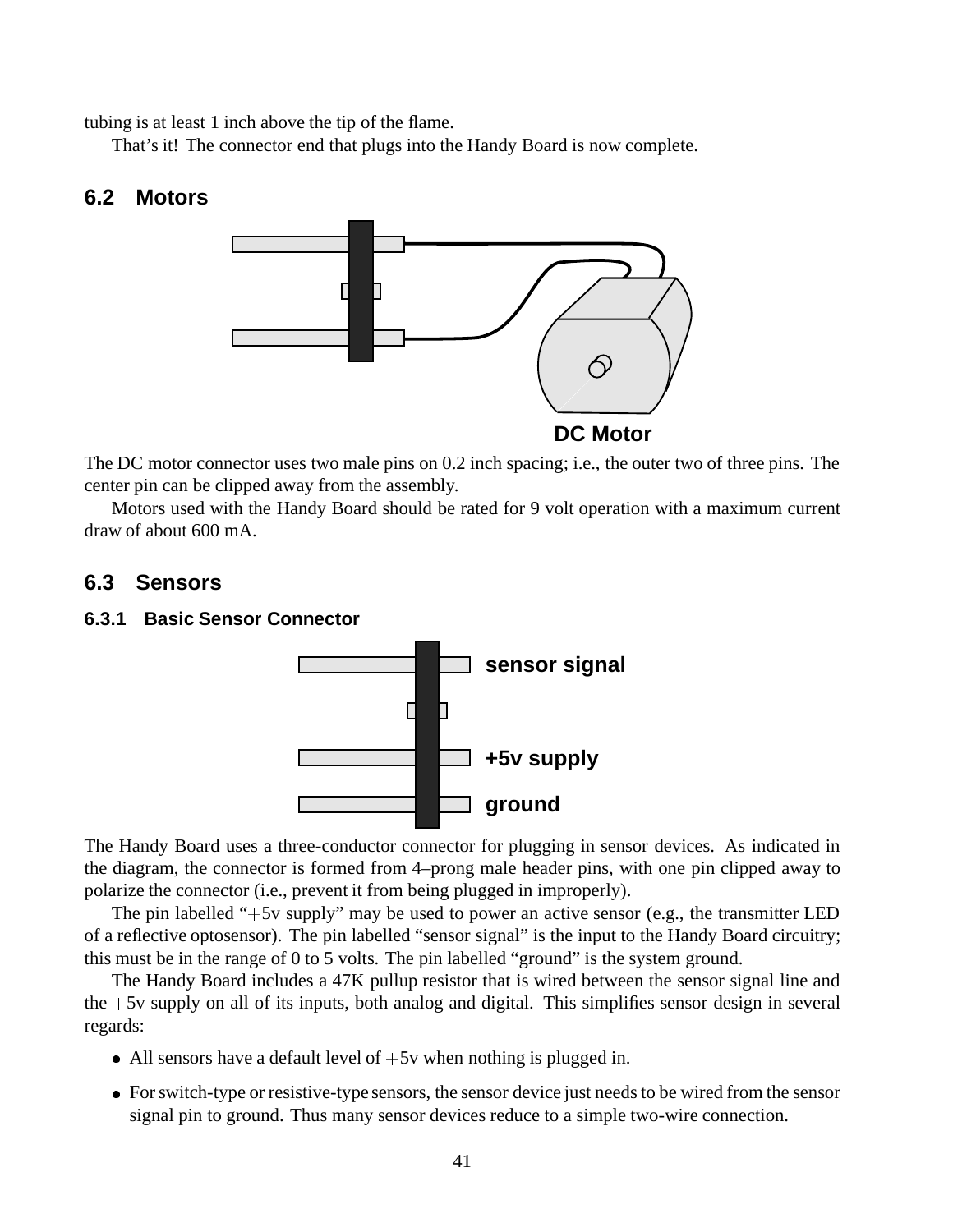ground



Wire to switch terminals labelled **C** (common) and **NO** (normally open)

The above diagram shows how to wire a microswitch-style sensor to the Handy Board. As indicated in the diagram, the switch terminals labelled "C" (common) and "NO" (normally open) should be connected to the sensor plug.

This wiring creates a switch sensor that is normally open, or disconnected, except when the switch is pressed. The normally open case means that the sensor line is pulled high by the 47K resistor on the Handy Board. The standard software for reading the state of a switch interprets this logic high value as "not pressed" or false. When the switch is closed, the sensor line is connected to ground, and the software reads a logic low value, which is interpreted as "pressed" or true.

A pushbutton-style switch, or any simple switch, may be wired in the same fashion.



# **CdS photocell (or other resistive sensor)**

The photocell sensor wiring also makes use of the on-board 47K resistor that connects the sensor signal line to  $+5v$ . When wired from the signal line to ground, the photocell becomes part of a voltage divider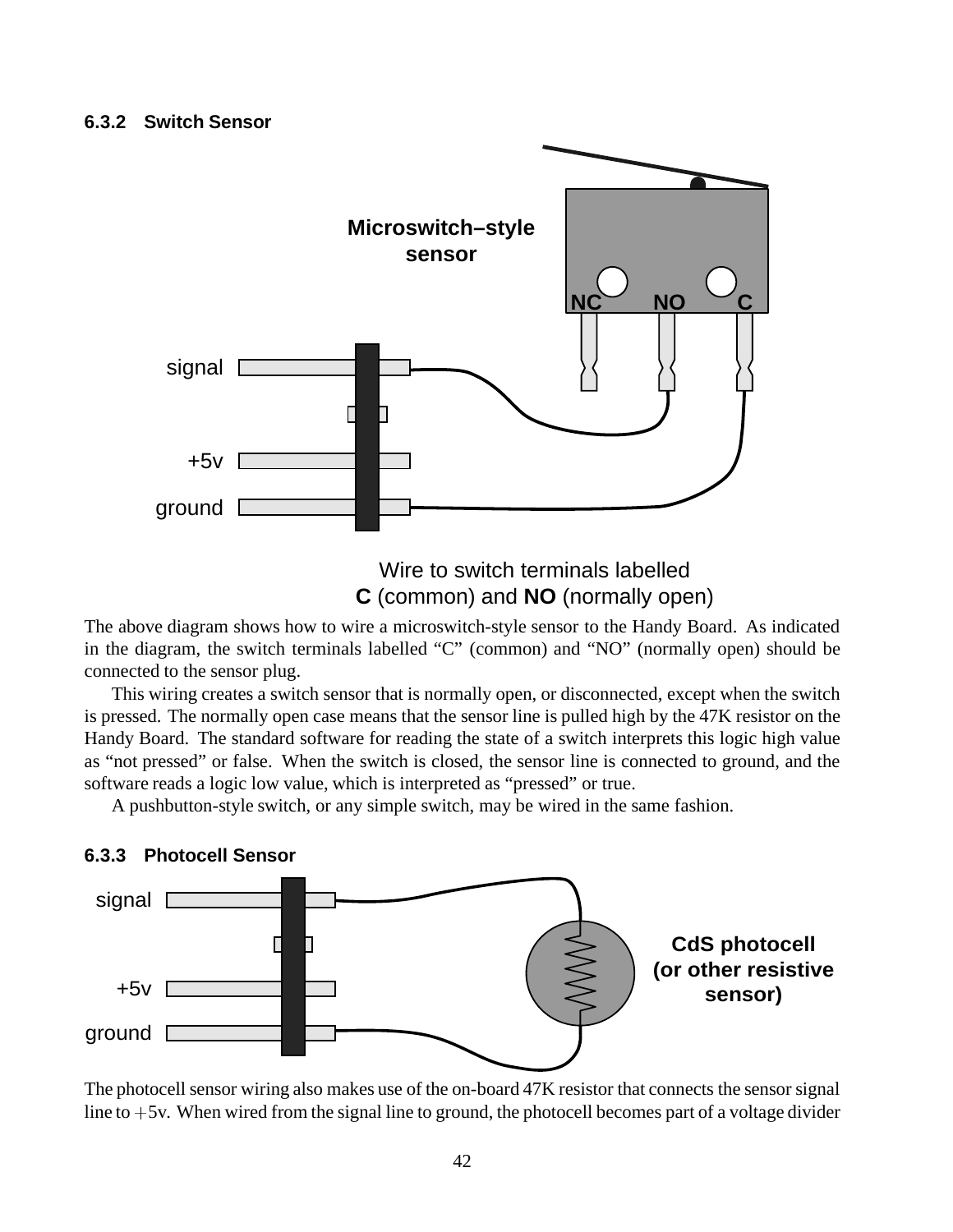circuit as indicated in the schematic to the right. The output voltage *Vout* in the circuit is the sensor signal line.

*Vout* varies as to the ratio between the two resistances (the fixed 47K resistance and the varying *Rphoto* resistance. When the photocell resistance is small (as when brightly illuminated), the *Vout* signal is close to zero volts; when the photocell resistance is large (as in the dark), *Vout* is close to  $+5$ volts, with a continuously varying range between the extremes.

This means that the sensor will report small values when brightly illuminated and large values in the dark.



#### **6.3.4 Infrared Reflectance Sensor**

The infrared reflectance sensor consists of two discrete devices: an infrared LED emitter and an infrared phototransistor receiver. The receiver and emitter are matched, so that the peak sensitivity of the receiver is at the same wavelength of the emissions of the emitter. In the example **Quality Technologies QRD1114** sensor diagram, the detector LED is on the left and the emitter is on the right.

The wiring for the reflectance sensor is straightforward. The emitter LED is powered by the Handy Board's  $+5v$  supply, with a 330 ohm resistor in series to limit the current through the LED to an appropriate value. The detector transistor is pulled high with the Handy Board's internal 47K resistor.

When increasing amounts of light from the emitter LED is reflected back into the receiver, increasing amounts of current flow through the receiver transistor and hence the internal 47K resistor. The voltage drop across this resistor results in a lower voltage presented to the Handy Board's analog input.

Different varieties of phototransistor may perform better with a smaller resistor value than the on-board 47K resistor. If the sensitivity of the device is poor, try connecting the signal line to the  $+5v$ supply through 10K, 4.7K, or 2.2K resistors to determine the best response. For the QRD1114 device,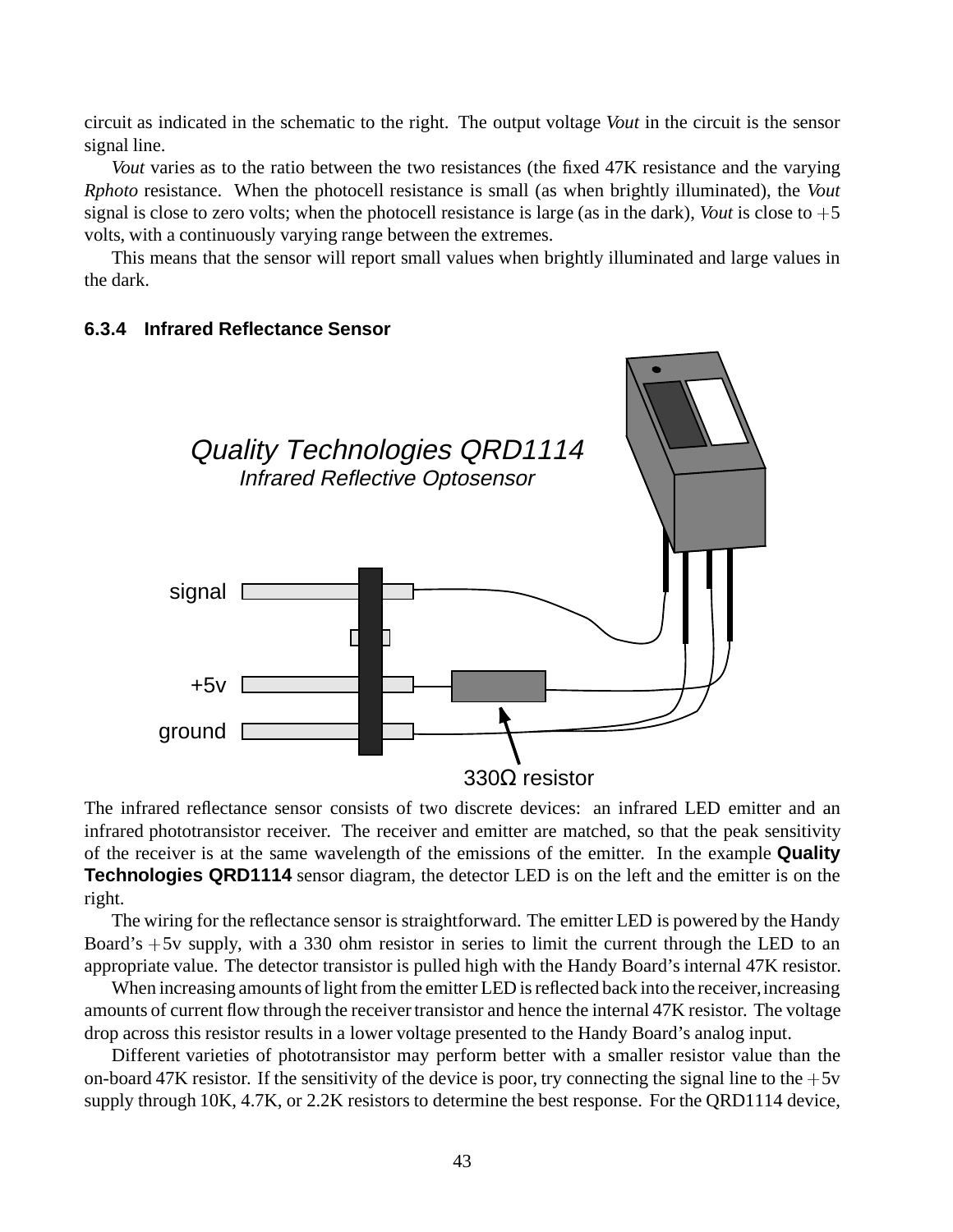however, the default 47K value is ideal.

*Special note for working with infrared light:* Infrared light is indeed invisible (unless you are a bumblebee), making it hard to ascertain that a given infrared emitter LED is indeed working. Here are two methods that may be used to visualize its presence: (1) Look at the IR LED through a video-camera that has a viewfinder CRT screen. The CCD lens of a standard video-camera is sensitive to infrared light, and it will be visible on its display. (2) Purchase an infrared detector card (Radio Shack 276–099 or MCM 72–003 and 72–005), which contains a phosphorescent panel that glows visibly under infrared illumination.



The **Quality Technologies QRB1114** sensor, above, is another good reflective optosensor. In the diagram, the left-hand component, marked "E" on the device package, is the infrared emitter, and the right-hand component, marked "S," is the infrared sensor.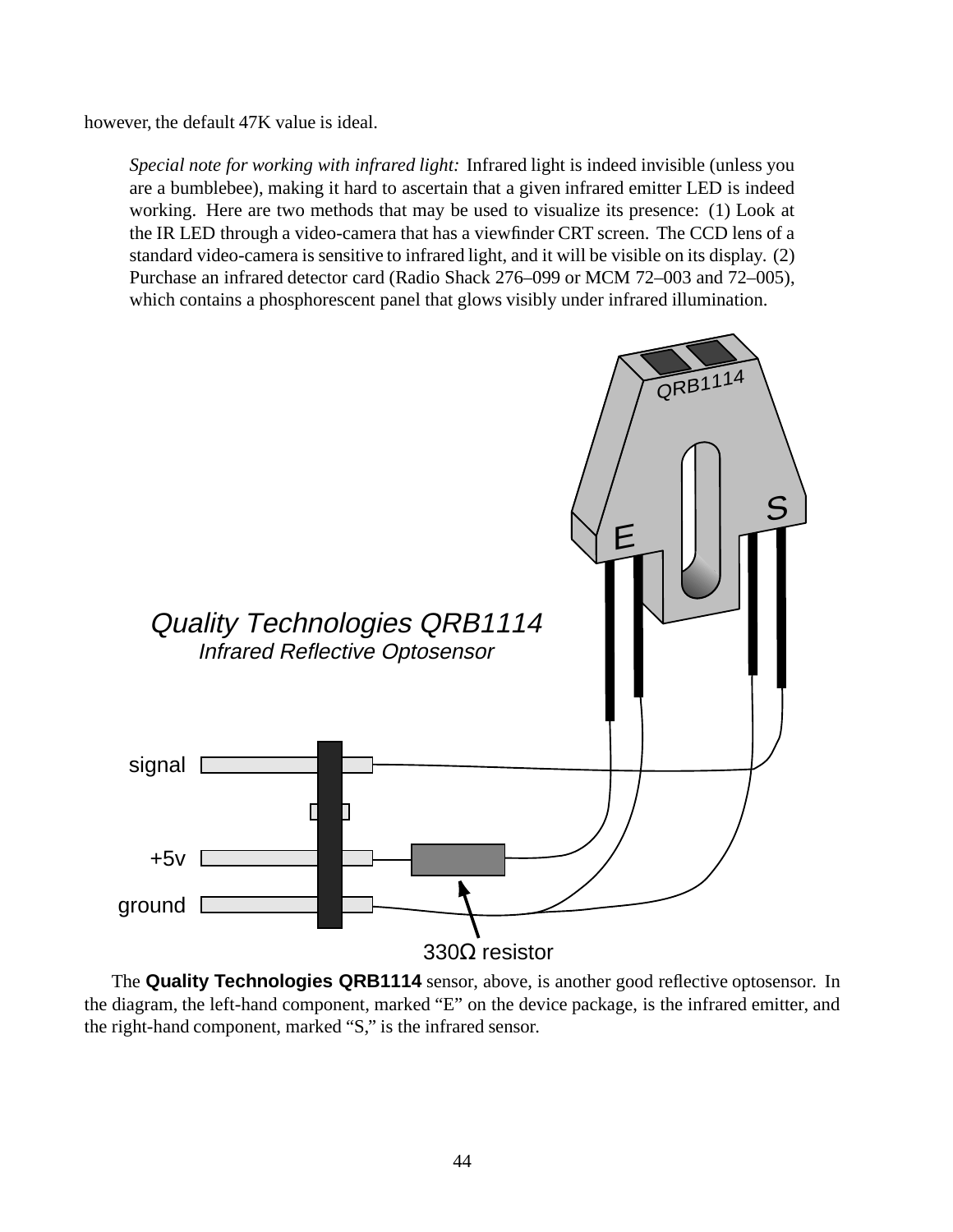### **6.3.5 Hall Effect Magnetic Sensor**



The hall effect sensor detects the presence of a magnetic field, yielding a true or false output. The devices typically latch onto the last pole detected; e.g., north pole yields a logic one and south pole yields a logic zero.

Hall effect sensors are good for building shaft encoders; mount a small magnet on a wheel that rotates by the sensor and the sensor will register one transition each time the magnet swings by.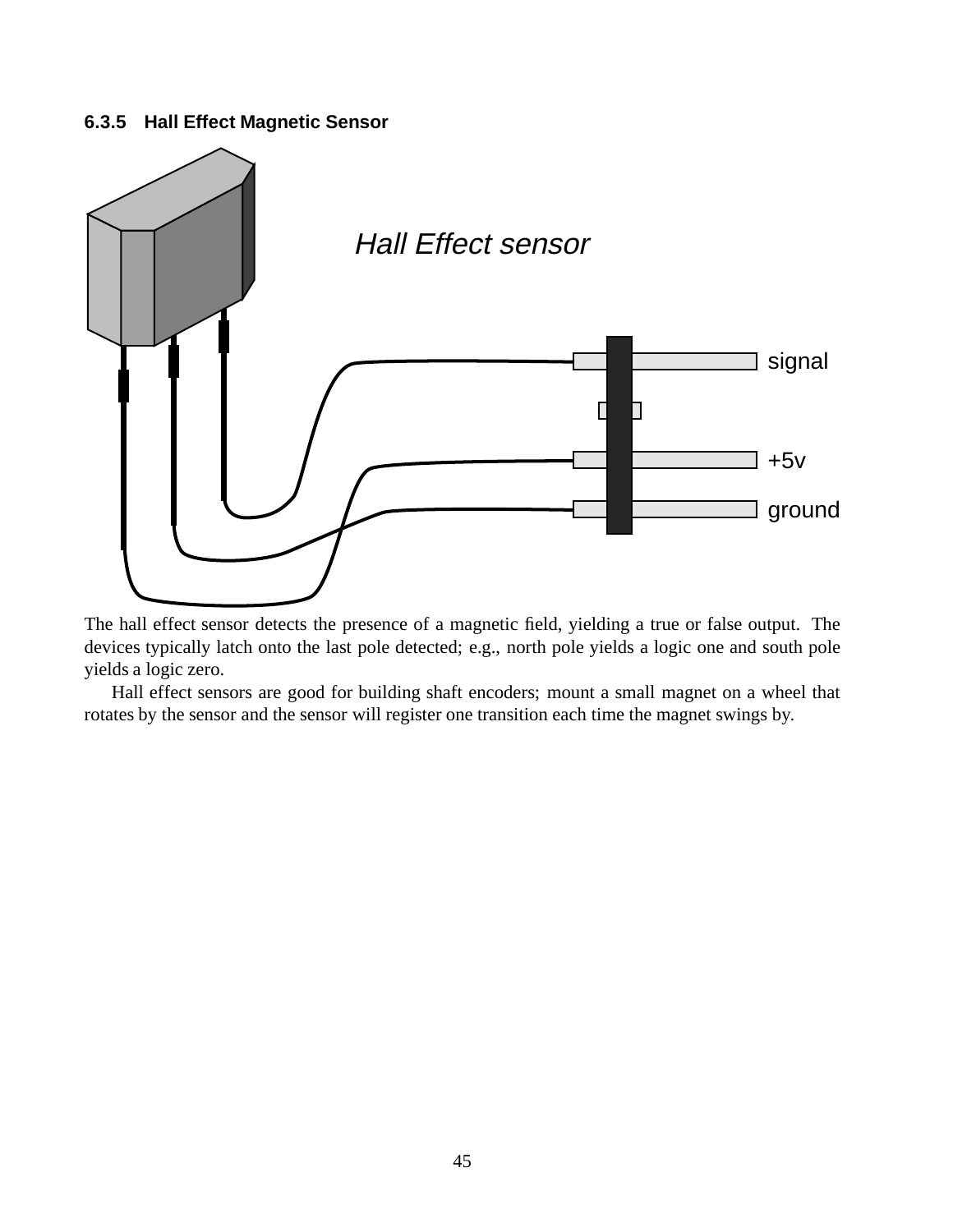# **7 Battery Maintenance**

The Handy Board has a 9.6v, 600 mA battery pack consisting of eight AA-cell nickel-cadmium rechargeable batteries.

# **7.1 Battery Charging**

There are three ways to charge the internal battery:

- 1. *Adapter plugged directly into the HB.* Just plug the adapter into the power jack on the HB, and the yellow "CHARGE" LED on the HB will light. This is a trickle-charge mode, which means that (1) the Handy Board will fully charge in about 12 to 14 hours, and (2) the HB may be left in this mode indefinitely.
- 2. *Adapter plugged into the Serial Interface/Battery Charger board; HB connected via telephone wire; "NORMAL CHARGE" mode selected.* The yellow "CHARGE" LED on the interface board will light. This is a trickle-charge mode, which means that (1) the Handy Board will fully charge in about 12 to 14 hours, and (2) the HB may be left in this mode indefinitely.
- 3. *Adapter plugged into the Serial Interface/Battery Charger board; HB connected via telephone wire; "ZAP CHARGE" mode selected.* The yellow "CHARGE" LED on the interface board will *not* light. The ZAP CHARGE will fully charge the HB's battery in just 3 hours, *after which time the battery will become warm and it should be removed from charge or placed into either of the two trickle-charge modes*.

When using one of the trickle-charge modes, the Handy Board itself should be turned off so that the charge current goes toward charging the battery and not simply running the board. In Zap charge, there is enough charge current to operate the board and charge the batteries at the same time (assuming that the board is not driving motors or other external loads).

# **7.2 Adapter Specifications**

The specifications of the Handy Board's DC adapter are as follows:

- 12 volt, 500 mA DC output
- 2.1 mm inside, 5.5 mm outside diameter barrel-type plug
- center conductor negative

Most "universal" type adapters will work properly at one of their settings. Look for the yellow charge LED to light up indicating proper charge (make sure the Charge Rate switch is set to "Normal" mode).

Please be careful not to get an adapter that is *overpowered*. Problems have been reported using adapters that are rated for 1 to 2 amps.

Also, do not use an adapter that is underpowered or undervoltage. A 9 volt adapter will appear to work—the charge LED will light—but it won't be able to charge the battery for more than a few minutes' worth of power.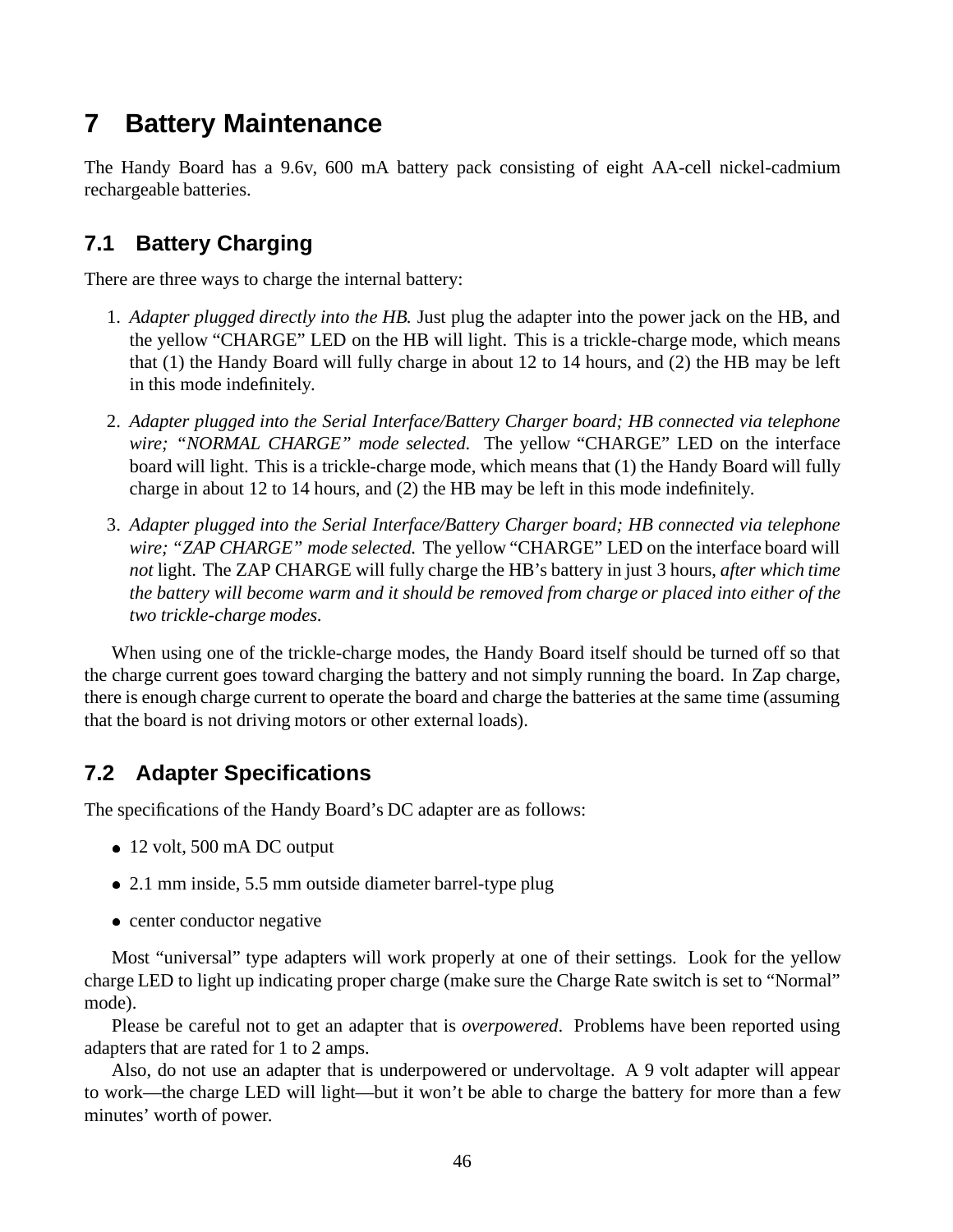# **8 Part Listing**

# Circuit: hbsch12 Date: Thursday, November 30, 1995 - 9:58 AM

| Device Type                                                                                                              | Num.                                                         | Value                                                 | References                                                                  |                                                                       | Price Ea. Catalog No.                                                        | Supplier                                                      |
|--------------------------------------------------------------------------------------------------------------------------|--------------------------------------------------------------|-------------------------------------------------------|-----------------------------------------------------------------------------|-----------------------------------------------------------------------|------------------------------------------------------------------------------|---------------------------------------------------------------|
| 8 cell AA nicad pack                                                                                                     | 1                                                            |                                                       | BAT1                                                                        | 19.28                                                                 | P227-L024-ND                                                                 | Digikey                                                       |
| 2% polyprop cap<br>monolithic cer cap<br>mini radial ′lytic<br>monolithic cer cap<br>telephone cable                     | 1<br>4<br>4<br>2<br>1                                        | 0.0068 uF<br>0.1 uF<br>10uF<br>22pF<br>4-wire         | C6<br>C5 C7 C9 C14<br>C10 C11 C12 C13<br>C1 C2<br>CAB1                      | 0.49<br>0.21<br>0.08<br>0.18<br>1.60                                  | P3682-ND<br>P4917-ND<br>P6248-ND<br>P4841-ND<br>17MP007                      | Digikey<br>Digikey<br>Digikey<br>Digikey<br>Mouser            |
| tantalum<br>mini axial ′lytic<br>mini axial 'lytic<br>power diode<br>signal diode<br>bridge rectifier                    | 2<br>2<br>1<br>1<br>1<br>1                                   | 4.7 uF<br>47 uF<br>470 uF<br>1N4001<br>1N914<br>DB101 | C4 C8<br>C15 C16<br>C3<br>D3<br>D1<br>D2                                    | 0.29<br>0.29<br>0.65<br>0.15<br>0.15<br>0.62                          | P2011-ND<br>P5972-ND<br>P6305-ND<br>333-1N4001<br>333-1N914<br>DB101-ND      | Digikey<br>Digikey<br>Digikey<br>Mouser<br>Mouser<br>Digikey  |
| AC or DC adapter<br>CPU board enclosure<br>interface enclosure<br>PolySwitch¤ fuse                                       | 1<br>1<br>1<br>1                                             | 12v, 500mA                                            | DC1<br>ENCL1<br>ENCL <sub>2</sub><br>F1                                     | 3.95<br>5.12<br>1.94<br>1.32                                          | 100087<br>537-402-RD<br>$400 - 5043$<br>RUE250-ND                            | Jameco<br>Mouser<br>Mouser<br>Digikey                         |
| Coax Power Jack<br>RJ11 top entry<br>RJ12 side entry<br>10-pin female header<br>12-pin female header                     | 2<br>1<br>1<br>1<br>1                                        | $2.1mm$ ID<br>6/4<br>6/6                              | J11 J12<br>J5<br>J10<br>J3<br>J4                                            | 0.34<br>1.08<br>1.28                                                  | $CP-002A-ND$<br>154-UL6642<br>154-UL6661                                     | Digikey<br>Mouser<br>Mouser                                   |
| 14-pin female header<br>14-pin male header<br>3 pcs 9-pin female hdr<br>3 pcs. 7-pin female hdr 1<br>3-pin female header | 1<br>1<br>1<br>1                                             |                                                       | J14<br>J15<br>J2<br>J1<br>J7                                                | [FEMALE HEADER IS CUT<br>FROM 36-PIN HEADER<br>LISTED AT END OF PAGE] |                                                                              |                                                               |
| 4-pin header<br>4x2 header, female                                                                                       | 2<br>1                                                       |                                                       | J8 J13<br>J6                                                                |                                                                       |                                                                              |                                                               |
| DB-25 female connector                                                                                                   | 1                                                            |                                                       | J9                                                                          | 1.54                                                                  | 152-3425                                                                     | Mouser                                                        |
| iron core inductor<br>high-eff red LED                                                                                   | 1<br>7                                                       | 1 uH<br>HLMP1700                                      | L1<br>LED1 LED2 LED3 LED4 0.282                                             | 0.84                                                                  | M7010-ND<br>HLMP-1700QT-ND                                                   | Digikey<br>Digikey                                            |
| hi-eff yellow LED<br>hi-eff green LED                                                                                    | 2<br>6                                                       | HLMP1719<br>HLMP1790                                  | LED9 LED11 LED13<br>LED14 LED15<br>LED5 LED6 LED7 LED8 0.282<br>LED10 LED12 | 0.282                                                                 | HLMP-1719QT-ND<br>HLMP-1790QT-ND                                             | Digikey<br>Digikey                                            |
| NPN darlington                                                                                                           | 1<br>2<br>3<br>1                                             | ZTX614<br>10K<br>1Κ<br>2.2K                           | Q1<br>R3 R7<br>R2 R5 R10<br>R9                                              | 0.59<br>0.0235<br>0.0235<br>0.0235                                    | ZTX614-ND<br>10KEBK-ND<br>1KEBK-ND<br>2.2KEBK-ND                             | Digikey<br>Digikey<br>Digikey<br>Digikey                      |
| 1% precision res<br>trimpot                                                                                              | 1<br>1<br>1<br>3<br>2<br>$\overline{c}$                      | 2.2M<br>2.94K<br>20K<br>47K<br>47%<br>47%, 1/2W       | R1<br>R4<br>VR1<br>R6 R8 R15<br>R12 R13<br>R11 R14                          | 0.0235<br>0.11<br>0.72<br>0.0235<br>0.0235<br>0.06                    | 2.2MEBK-ND<br>2.94KXBK-ND<br>569-91AR-20K<br>47KEBK-ND<br>47EBK-ND<br>47H-ND | Digikey<br>Digikey<br>Mouser<br>Digikey<br>Digikey<br>Digikey |
| RPACK6<br>RPACK9<br>14-pin DIP socket                                                                                    | $\mathbf 1$<br>$\mathbf 1$<br>$\boldsymbol{2}$<br>$\sqrt{2}$ | 1Kx4<br>1Kx5<br>47Kx9                                 | RP4<br>RP <sub>2</sub><br>RP1 RP3<br>DIP4 DIP5                              | 0.21<br>0.16<br>0.27<br>0.57                                          | 592-8A-1K<br>592-6S-1K<br>592-10S-47K<br>ED3114-ND                           | Mouser<br>Mouser<br>Mouser<br>Digikey                         |
| 16-pin DIP socket<br>20-pin DIP socket<br>28-pin DIP socket<br>52-pin PLCC socket                                        | 4<br>2<br>1<br>1                                             |                                                       | DIP6 DIP7 DIP8 DIP9 0.65<br>DIP1 DIP2<br>DIP3<br><b>PLCC</b>                | 0.81<br>1.13<br>2.03                                                  | ED3116-ND<br>$ED3120-ND$<br>ED3728-ND<br>A2123-ND                            | Digikey<br>Digikey<br>Digikey<br>Digikey                      |
| piezo beeper<br>SPDT slide switch<br>SPDT switch                                                                         | 1<br>1<br>1                                                  |                                                       | SPKR1<br>SW1<br>SW4                                                         | 1.90<br>4.47<br>1.10                                                  | P9957-ND<br>CKN5006-ND<br>SW101-ND                                           | Digikey<br>Digikey<br>Digikey                                 |
| pushbutton switch<br>32K static CMOS RAM<br>hex inverters                                                                | 2<br>1<br>1                                                  | 62256-100LP<br>74HC04                                 | SW2 SW3<br>U2<br>U9                                                         | 0.20<br>3.95<br>0.29                                                  | P8006S-ND<br>42833<br>570-CD74HC04E                                          | Digikey<br>Jameco<br>Mouser                                   |
| quad Schmitt NANDs<br>3-to-8 decoder<br>tristate bus driver<br>transparent octal latch 1                                 | 1<br>1<br>1                                                  | 74HC132<br>74HC138<br>74HC244<br>74HC373              | U7<br>U6<br>U5<br>U3                                                        | 0.46<br>0.46<br>0.70<br>0.68                                          | 511-M74HC132<br>570-CD74HC138E<br>570-CD74HC244E<br>570-CD74HC373E           | Mouser<br>Mouser<br>Mouser<br>Mouser                          |
| octal latch<br>voltage monitor<br>infrared demodulator<br>motor driver                                                   | 1<br>1<br>1<br>2                                             | 74HC374<br>DS1233-10<br>IS1U60<br>L293D               | U8<br>U12<br>U15<br>U10 U11                                                 | 0.61<br>1.25<br>3.00<br>3.00                                          | 570-CD74HC374E<br>manufacturer<br>manufacturer<br>manufacturer               | Mouser<br>Dallas Semi<br>Sharp<br>SGS-Thomson                 |
| voltage regulator<br>voltage regulator<br>RS232 converter                                                                | 2<br>1<br>1                                                  | $LM2931Z-5.0$<br>LM7805CTB<br>MAX232CPE               | U14 U17<br>U13<br>U16                                                       | 0.90<br>0.53<br>1.95                                                  | LM2931Z-5.0-ND<br>NJM7805FA-ND<br>24811                                      | Digikey<br>Digikey<br>Jameco                                  |
| 6811 microprocessor<br>16x2 LCD                                                                                          | 1<br>1                                                       | MC68HC11A1FN U1<br>Hitachi                            | U4                                                                          | 8.00<br>8.00                                                          | manufacturer<br>LM052L                                                       | Motorola<br>Timeline                                          |
| microproc crystal<br>female strip header                                                                                 | 1<br>4                                                       | 8 MHz                                                 | X1                                                                          | 2.32<br>1.10                                                          | 332-5080<br>929974-01-36-ND Digikey                                          | Mouser                                                        |
| male strip header                                                                                                        | 1                                                            |                                                       |                                                                             | 0.76                                                                  | 929834-01-36-ND Digikey                                                      |                                                               |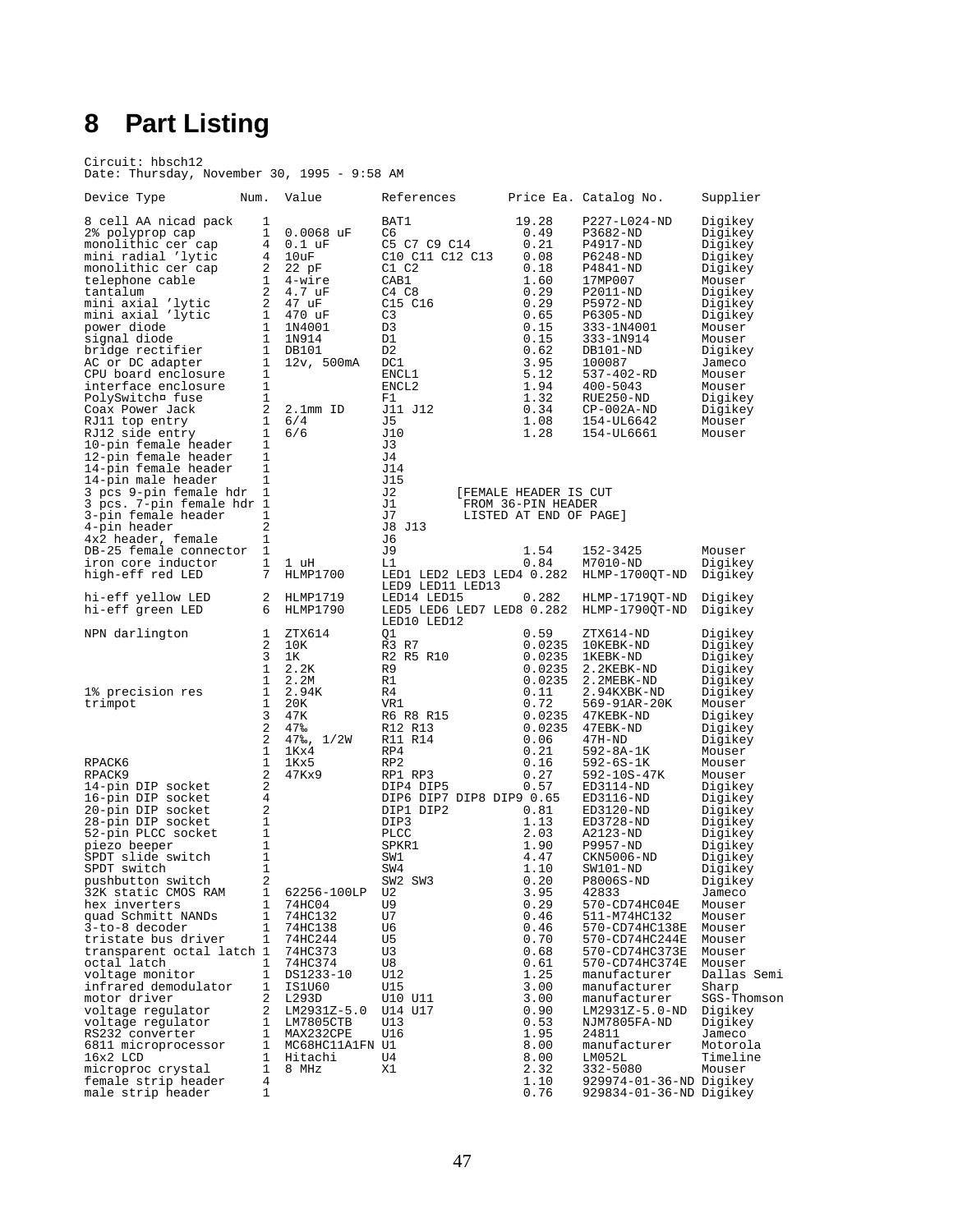# **9 Schematic Drawings**

# **9.1 CPU and Memory**



Handy Board version 1.2 CPU Board: CPU and Memory Circuit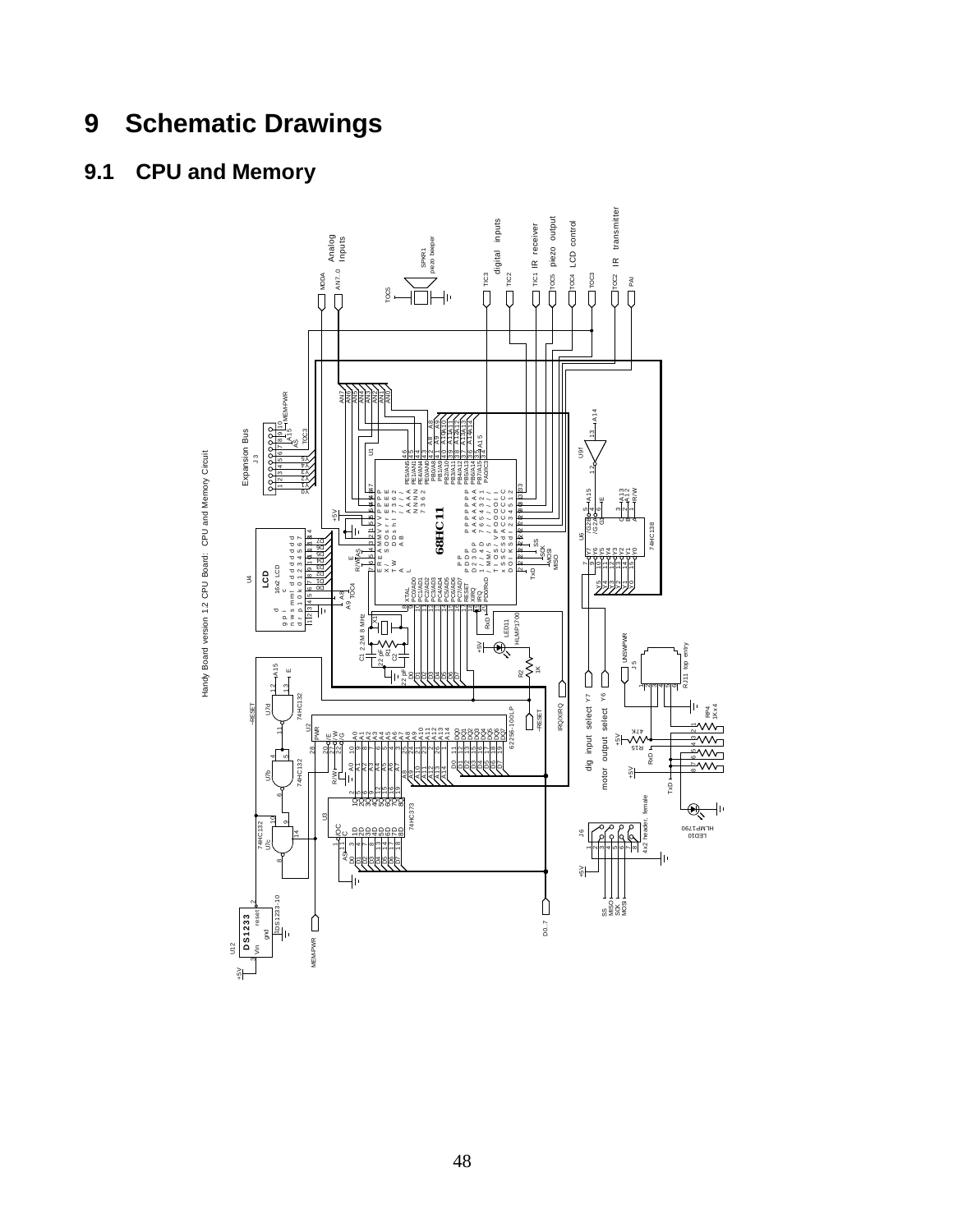# **9.2 Motor Outputs**

Handy Board version 1.2 CPU Board: Motor Output Circuit Handy Board version 1.2 CPU Board: Motor Output Circuit

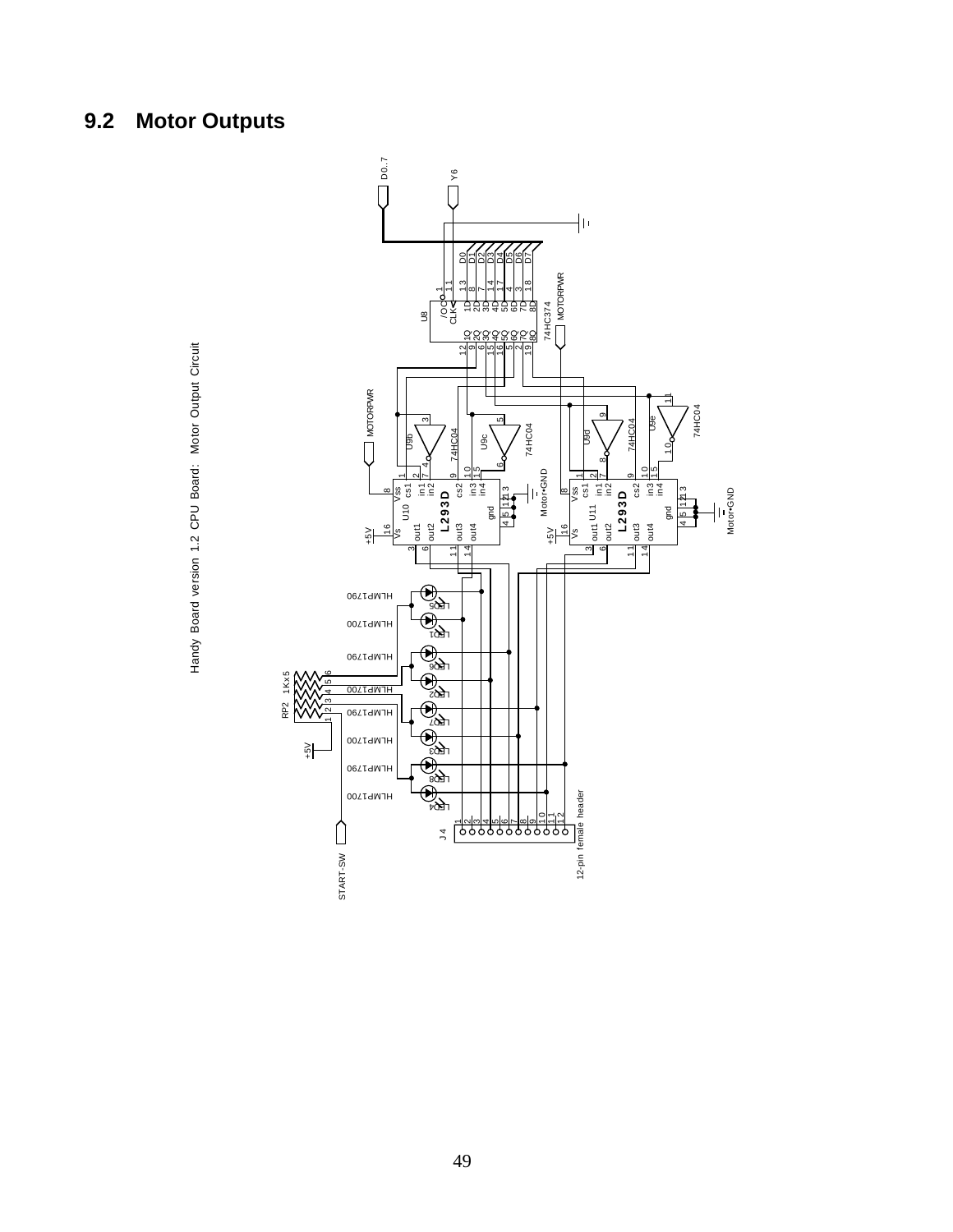# **9.3 Digital Inputs**



Handy Board version 1.2 CPU Board: Digital Input Circuit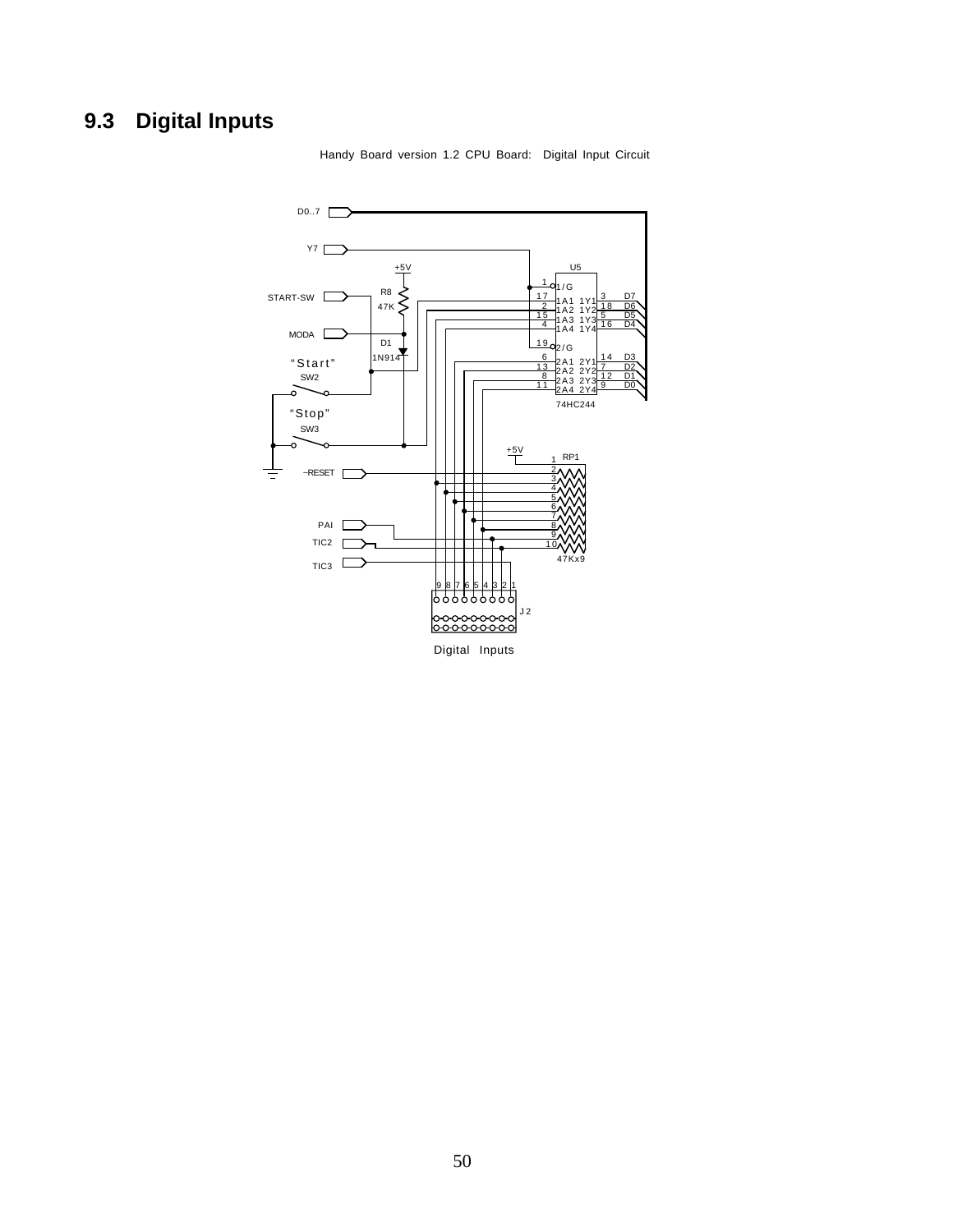# **9.4 Analog Inputs**

Handy Board version 1.2 CPU Board: Analog Input Circuit

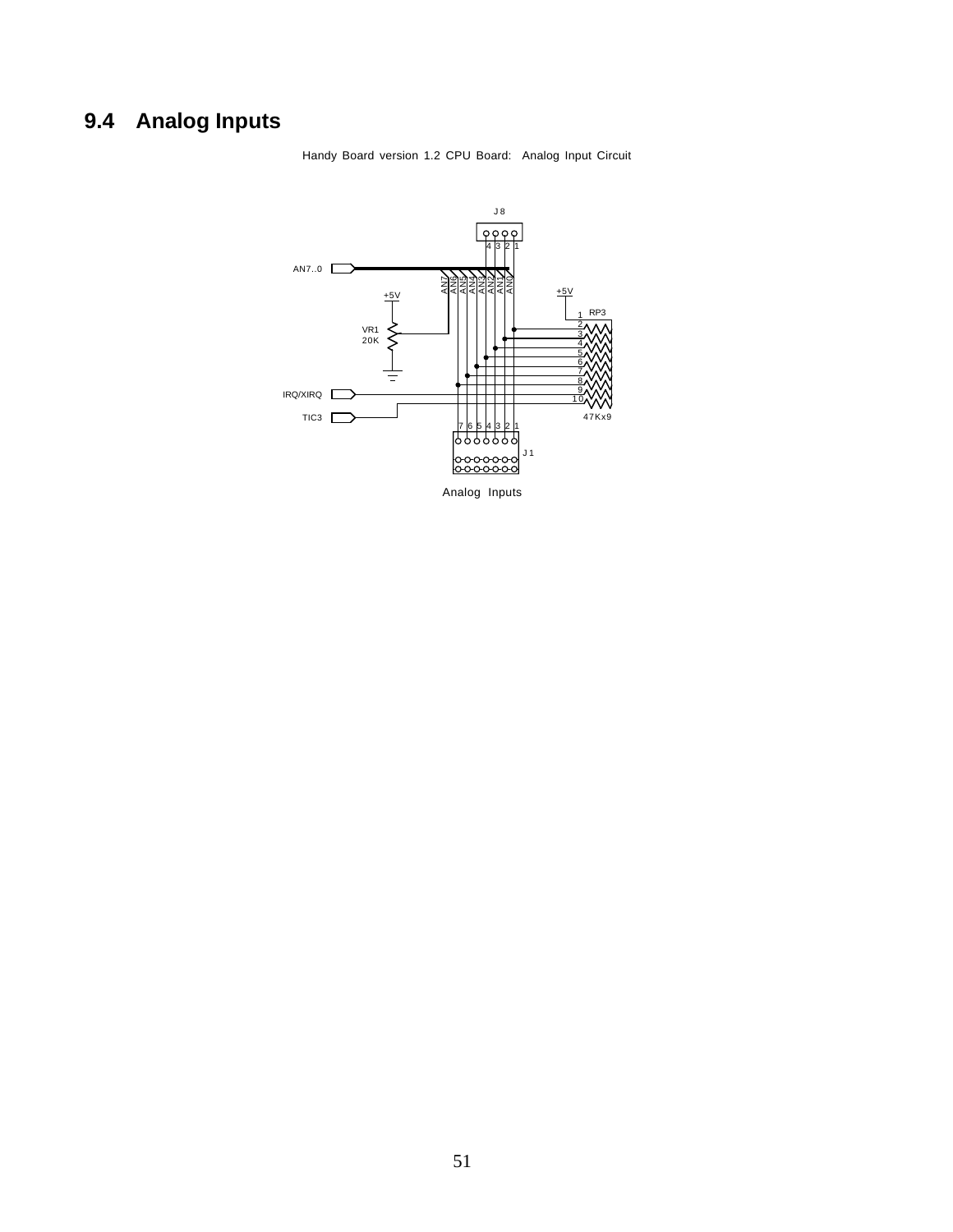## **9.5 Infrared Transmission**

Handy Board version 1.2 CPU Board: Infrared Transmission Circuit



# **9.6 Infrared Reception**

Handy Board version 1.2 CPU Board: Infrared Input Circuit

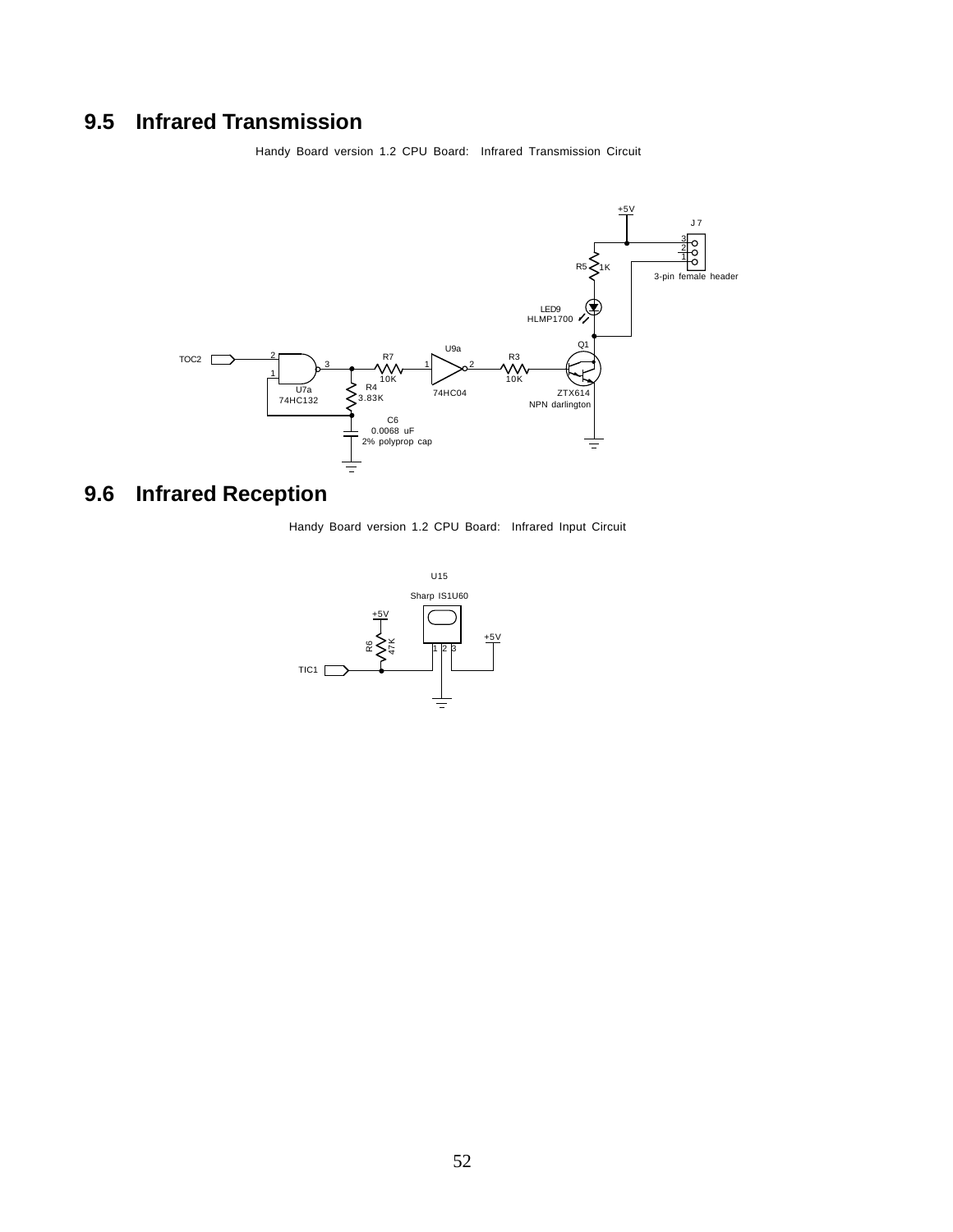# **9.7 Power Supply**

Handy Board version 1.2 CPU Board: Power Supply Circuit

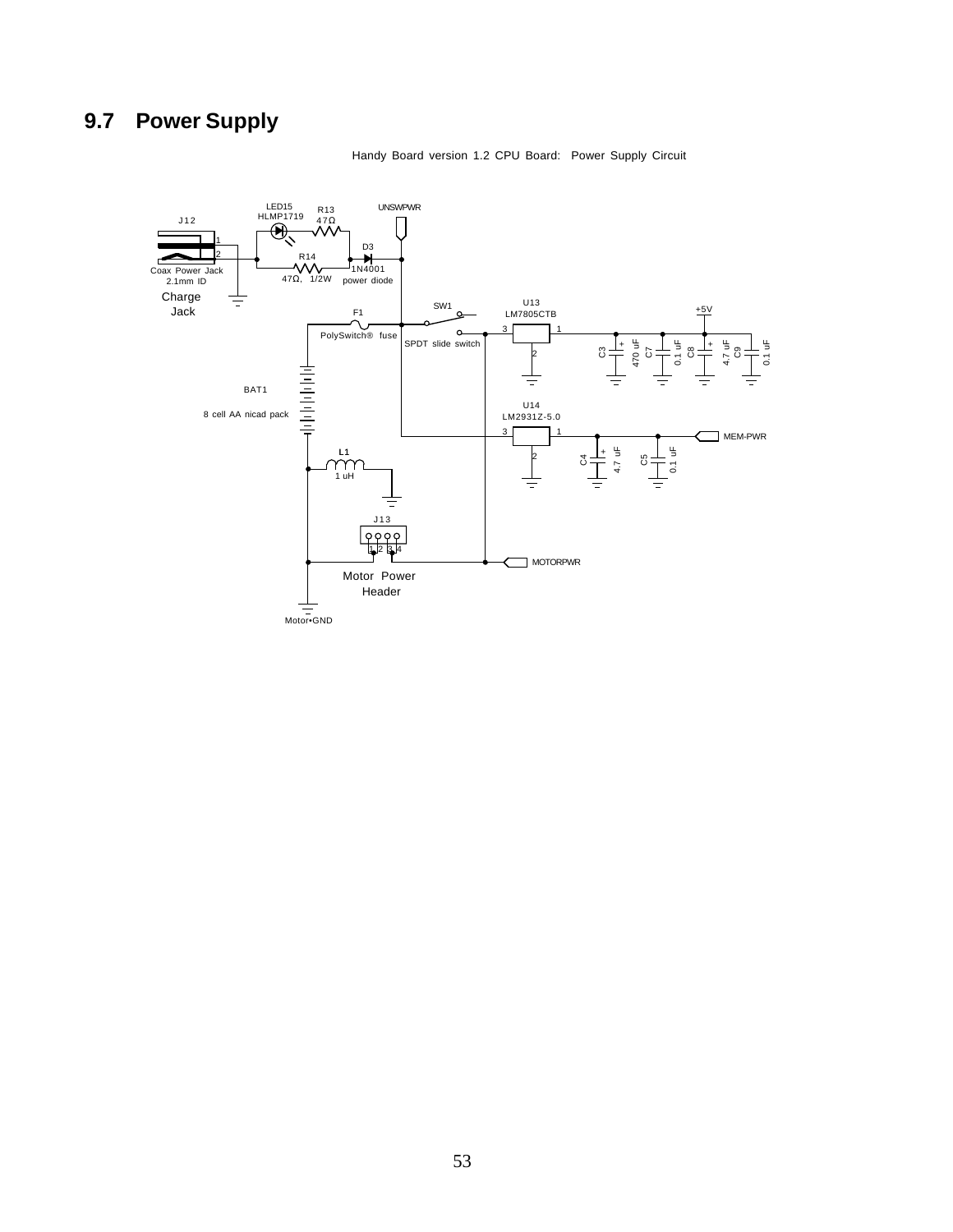# **9.8 Serial Interface and Battery Charger**

Handy Board Interface/Charger Unit, version 1.0

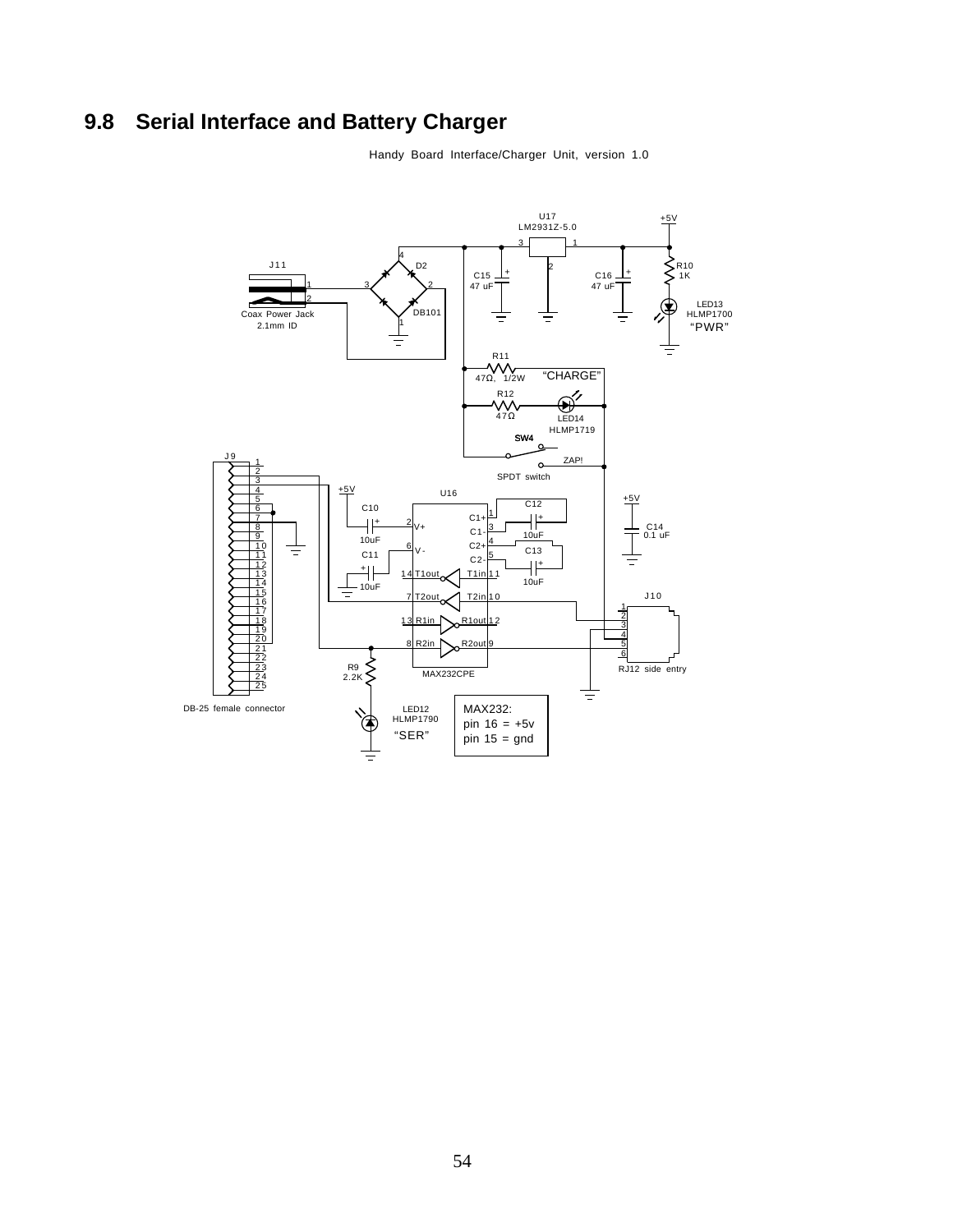# **9.9 Miscellaneous Components**

Handy Board Additional Parts

Handy Board version 1.2 CPU Board:

These parts are here to show up in the automatic "Bill of Materials" parts list.

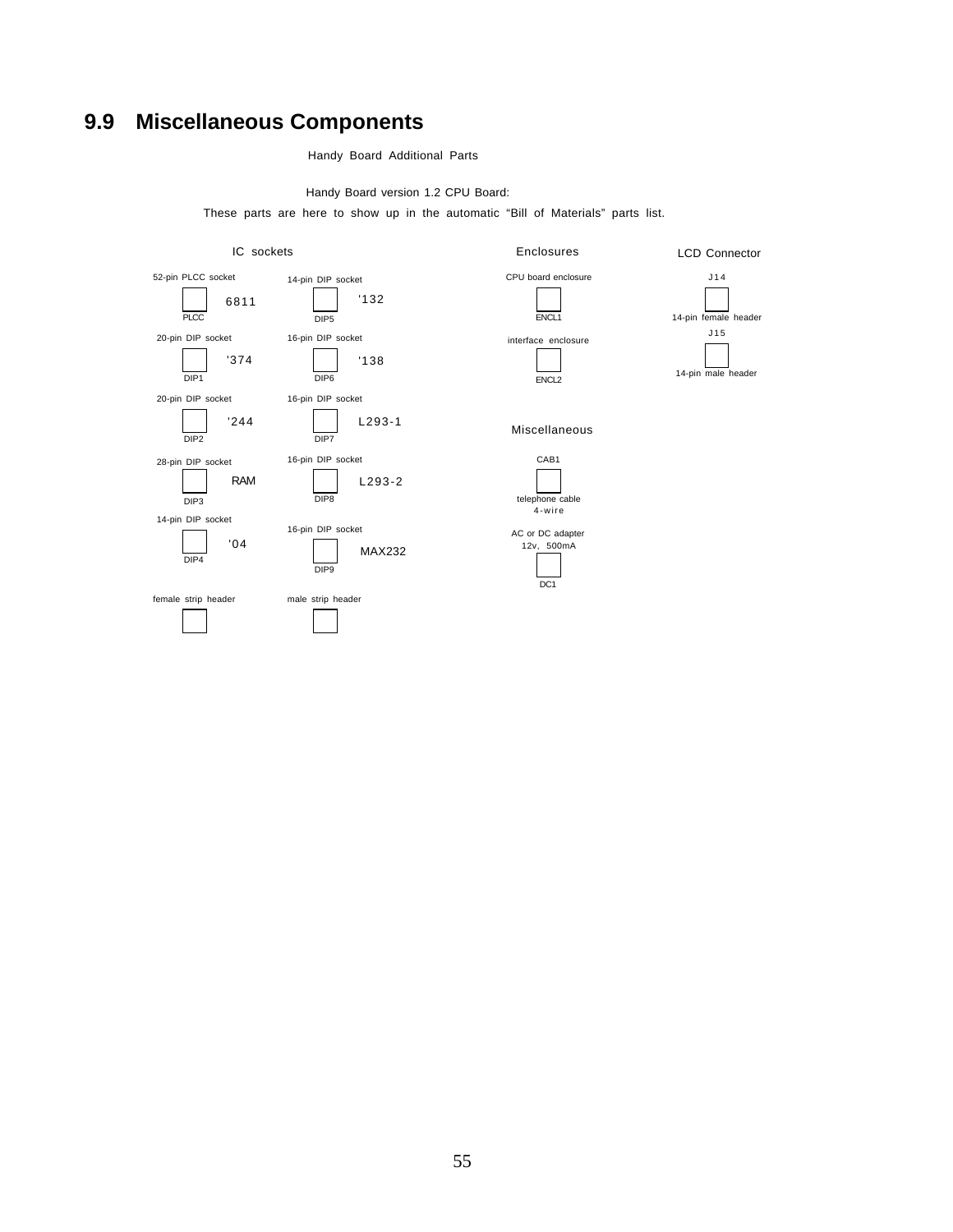# **10 Printed Circuit Board Layouts**

# **10.1 Handy Board Component Side**

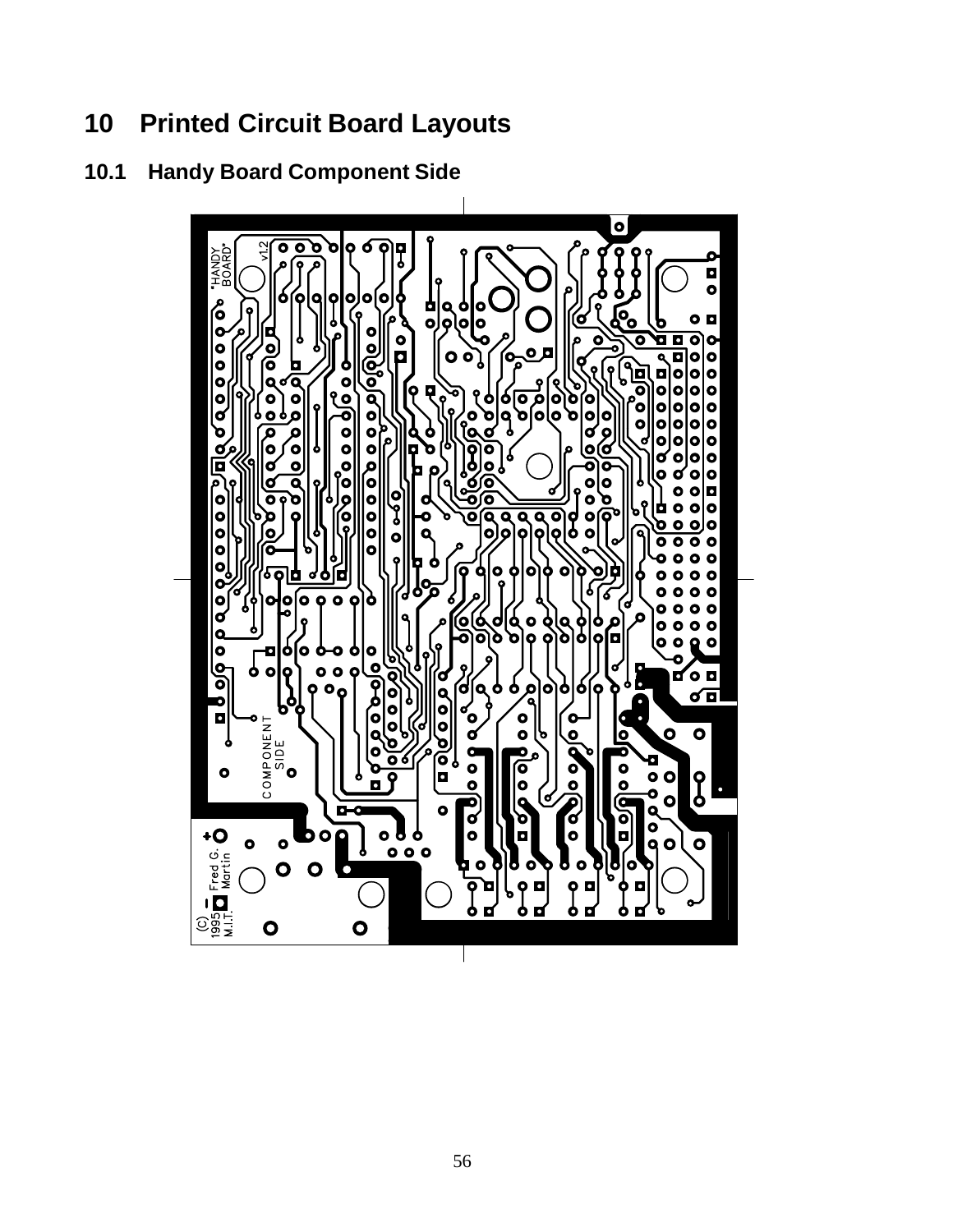# **10.2 Handy Board Solder Side**

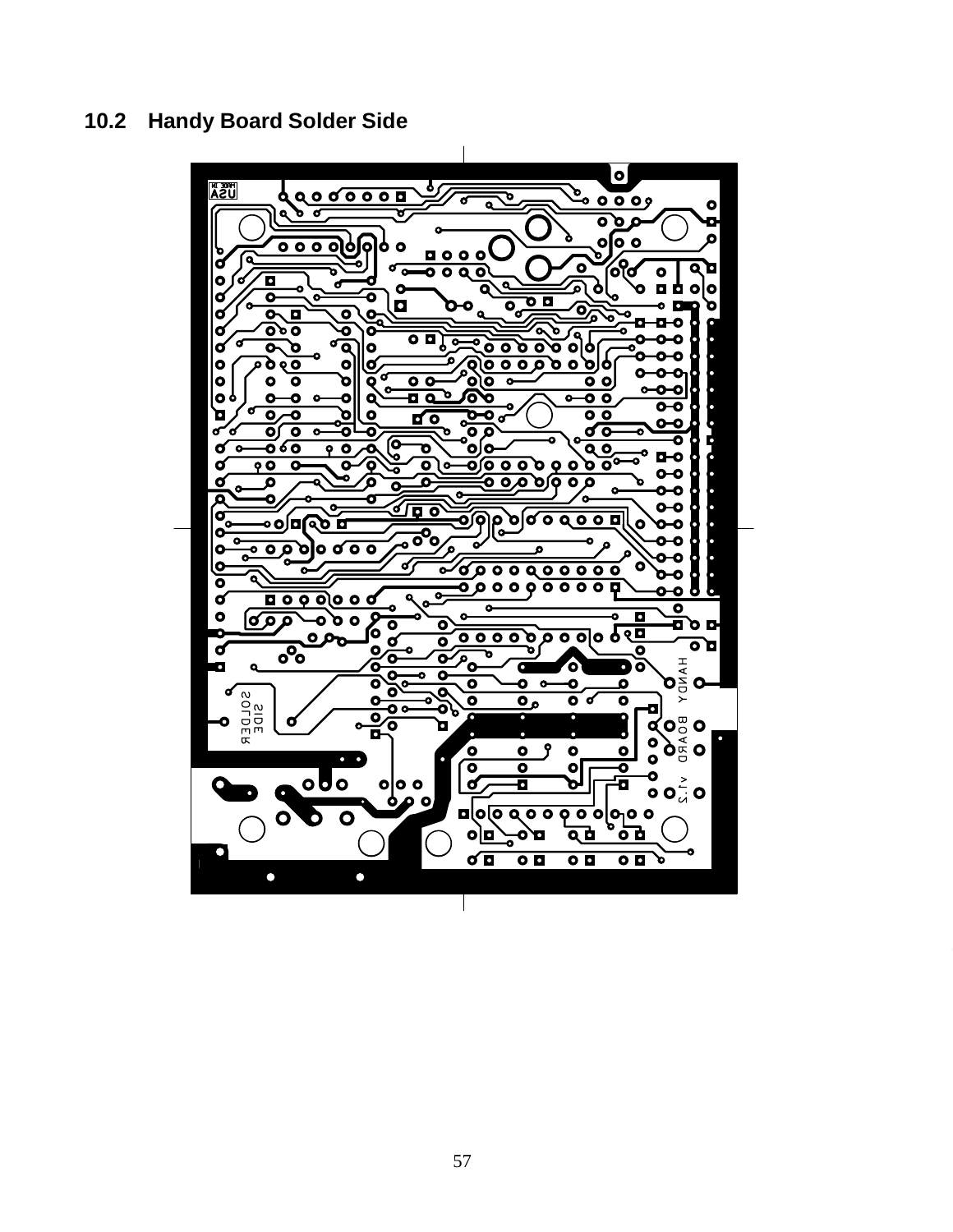# **10.3 Handy Board Silkscreen**

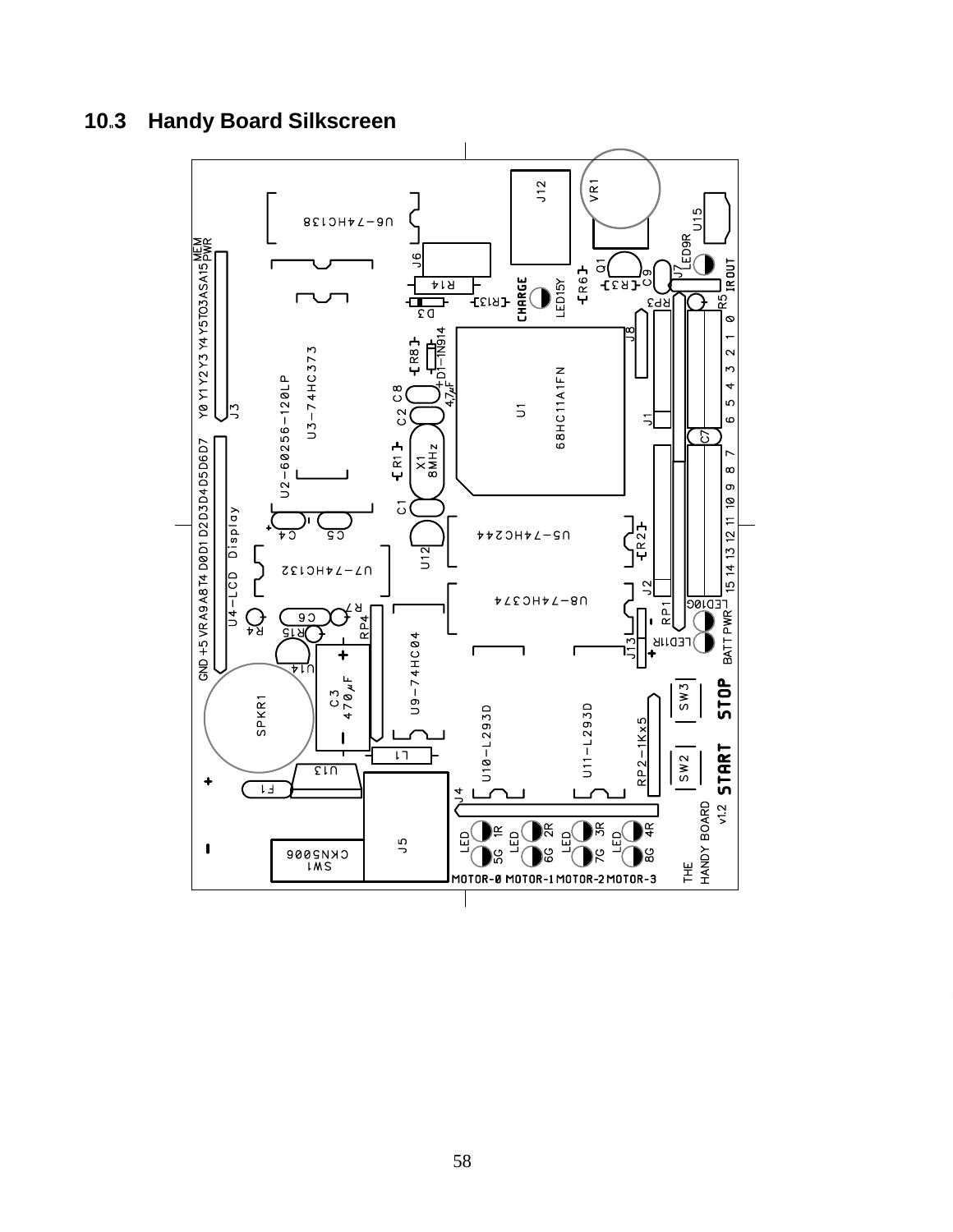

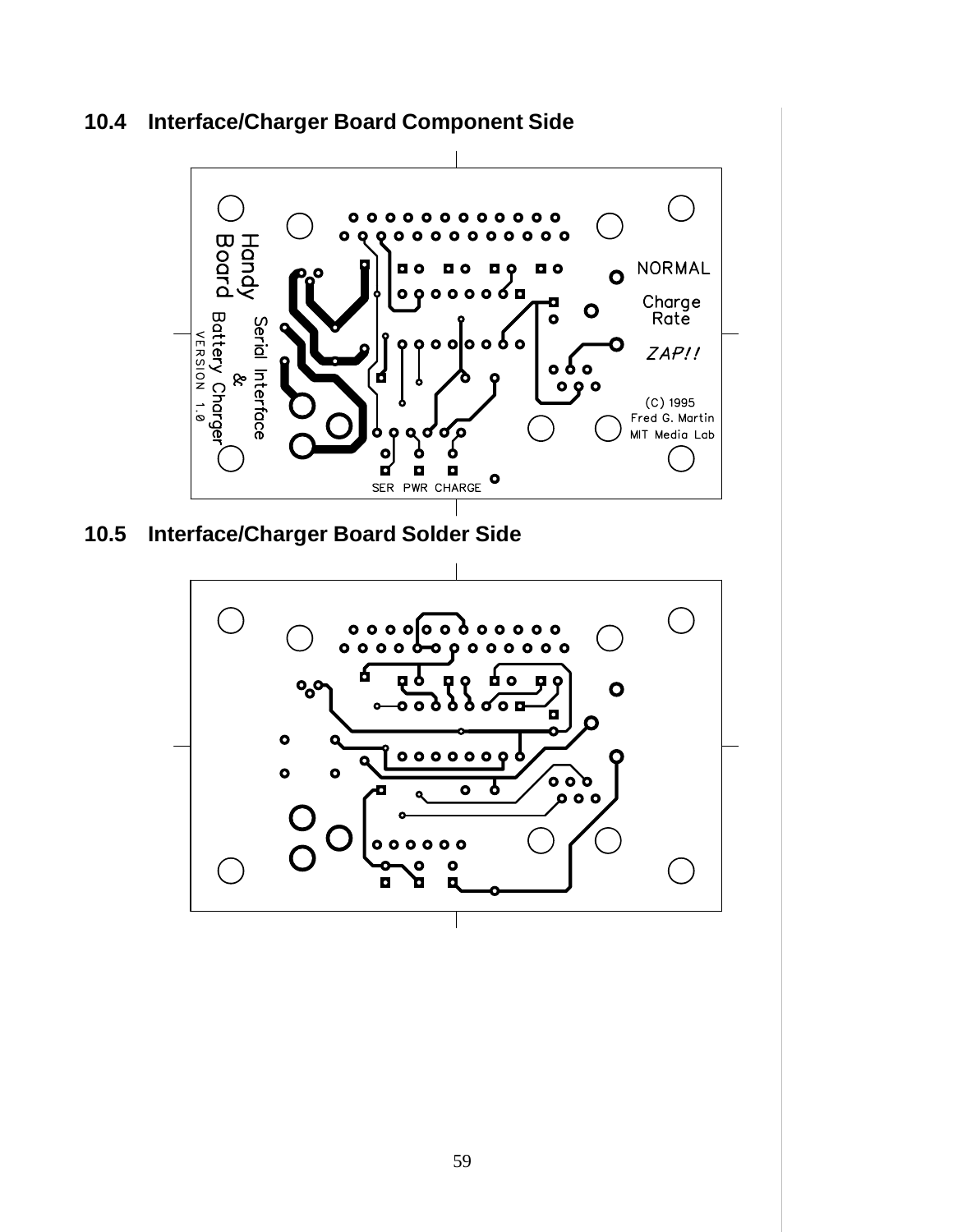

60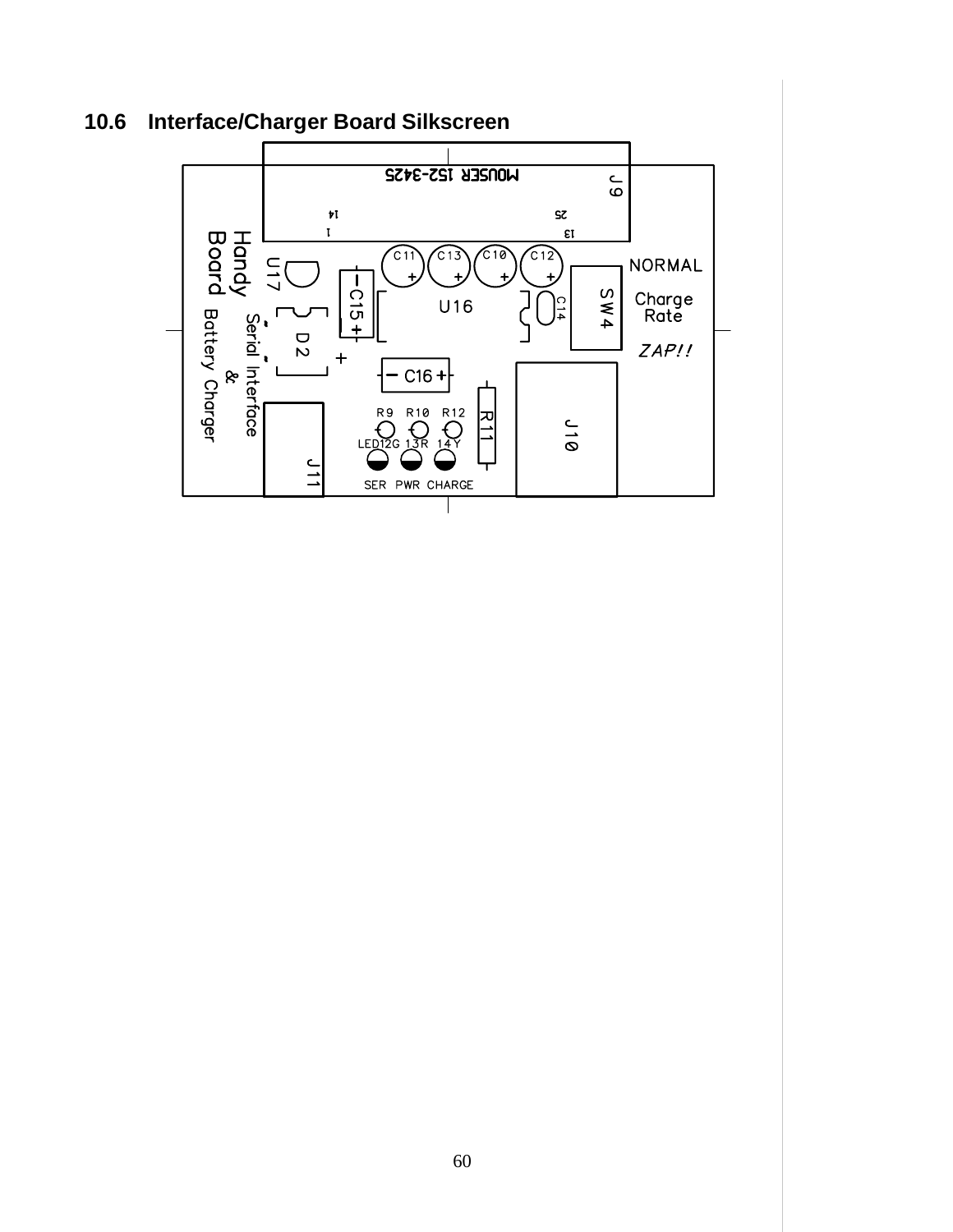



61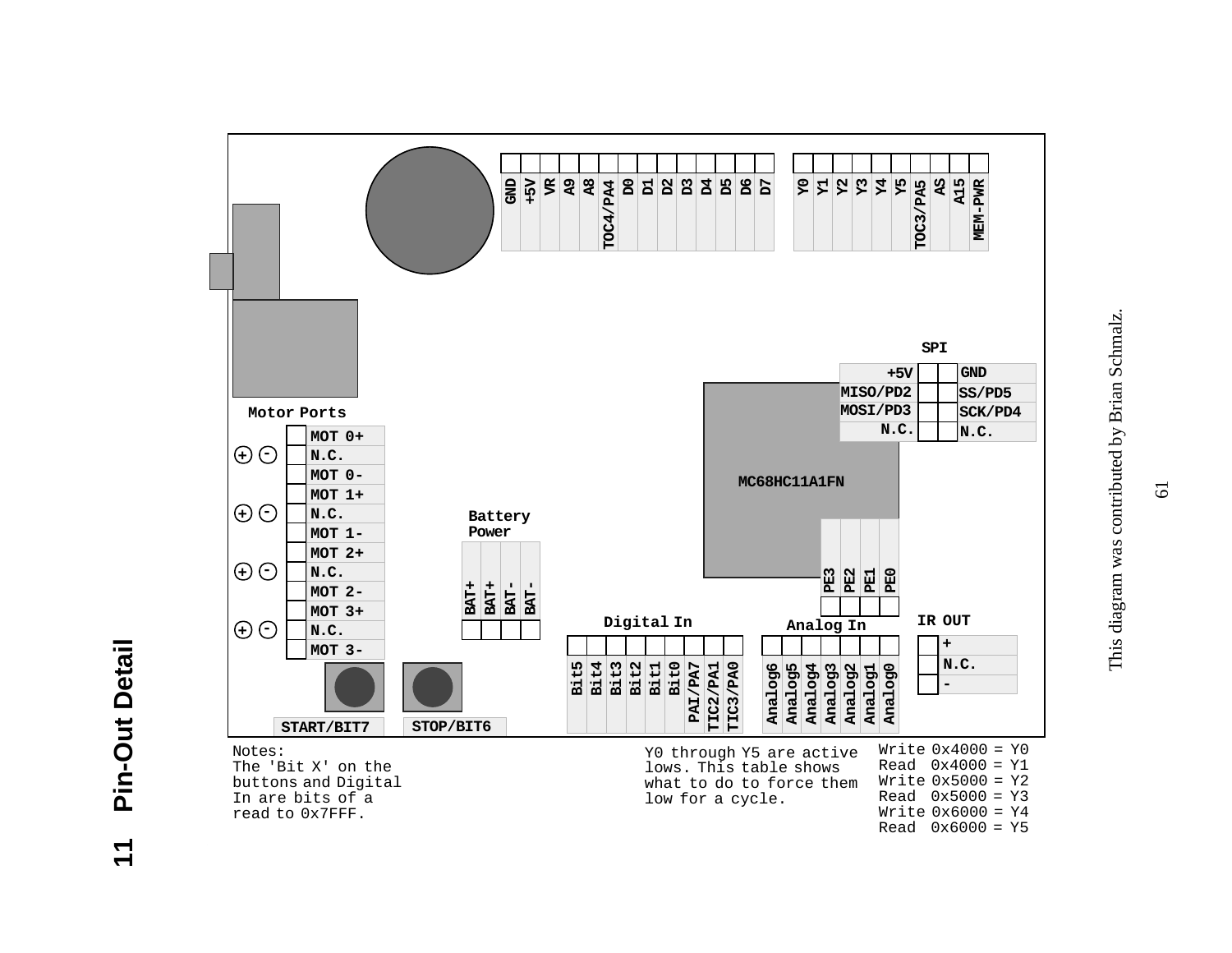# **12 Frequently Asked Questions**

This section answers some common questions and problems regarding the Handy Board. For the latest additions to the FAQ, please see the Handy Board home page at

http://lcs.www.media.mit.edu/groups/el/projects/handy-board/faq/

## **12.1 Hardware**

### **12.1.1 Motor Driver Chips**

*What is the difference between the L293D and L293B motor driver chips? Can I substitute L293B's for the L293D's?*

The L293D and L293B motor driver chips are closely related. The L293D chip is rated for 600 mA per channel, while the L293B is rated for a whole 1A per channel.

*However*, the L293D includes spike-protecting diodes on the motor outputs while the L293B does not. This means that the L293B *may not* simply be substituted for the L293D in motor control applications.

It is possible to wire two of these chips in parallel (e.g., two L293D's or one L293D and one L293B) to gain increased current-carrying capability. This readily done by plopping one IC on top of the other and individually soldering each matching pin together.

Another way to achieve greater power-handling capability on the Handy Board is to use the Texas Instruments **TI SN754410 Quadruple Half H driver**, which combines the protective diodes of the L293D chip with the greater current capacity of the L293B chip. The SN754410 is a plug-and-play replacement for the L293D.

## **12.1.2 Motor Voltage**

*How can I use motors other than 9 volts with the Handy Board?*

The Handy Board's internal battery is rated for 9.6 volts; this is generally adequate for running motors rated between 6 and 12 volts. However, some 6 volt motors aren't happy with the extra voltage, and some 12 volt motors will run too slowly.

Instructions are available on the Handy Board web site for modifying the Handy Board to accept an external motor battery that can be any voltage from about 6 volts to 36 volts. See

http://el.www.media.mit.edu/groups/el/projects/handy-board/mods/hbmcut.html

Lyle Hazelwood implemented a high-current H-bridge circuit described by Chuck McManis and tested by Jeffrey Keyzer, and posted the schematic and circuit notes. See

ftp://cherupakha.media.mit.edu/pub/contrib/lylehaze/hbridge/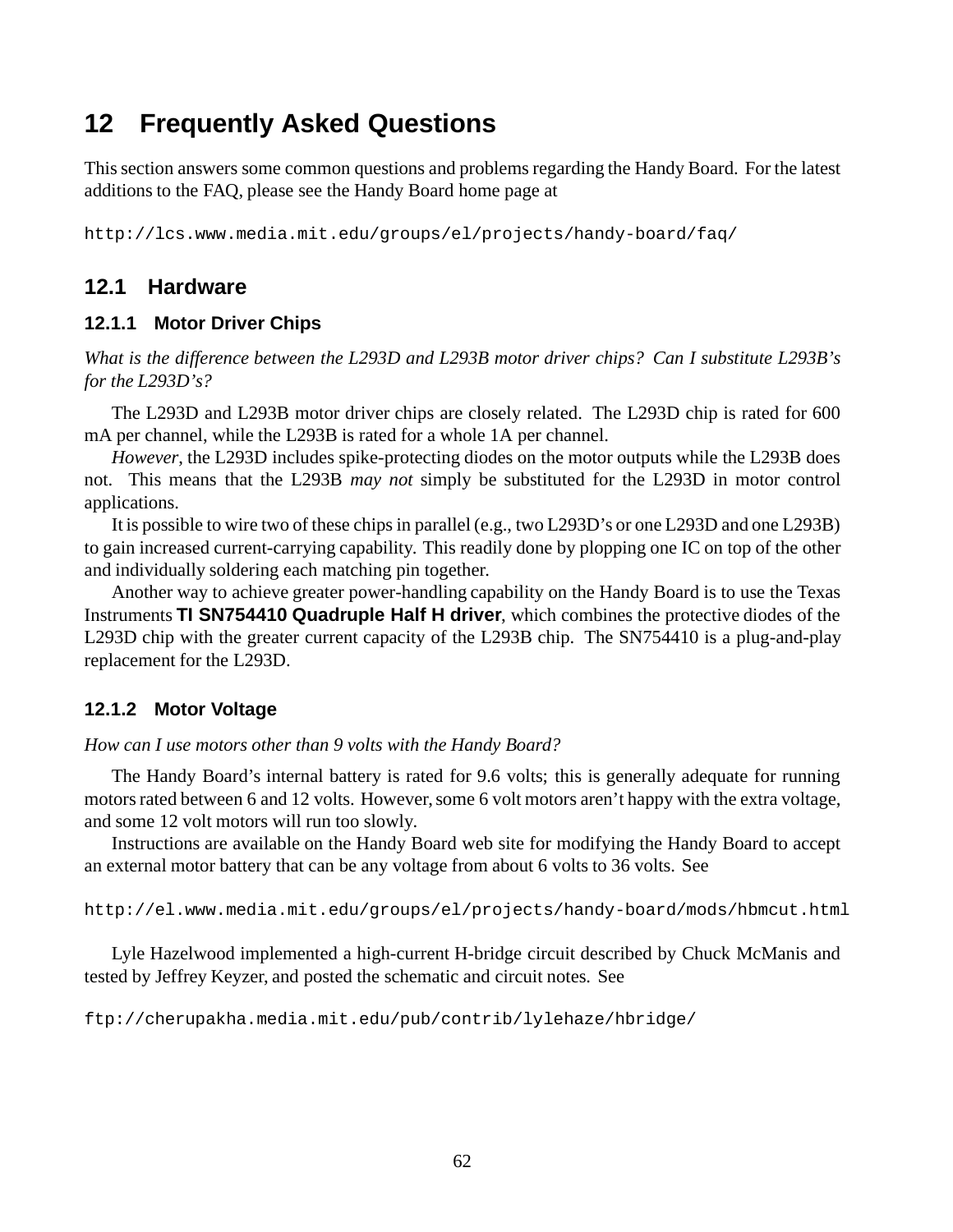#### **12.1.3 Digital Outputs**

#### *Does the Handy Board have any digital outputs?*

The SPI pins on the connector on the middle right edge of the board (**J6**) can be configured as digital outputs. Do a poke( $0x1009$ ,  $0x3c$ ) to make them outputs; then they are mapped to the middle 4 bits of address 0x1008 (SS= bit 5, SCK= bit 4, MOSI= bit 3, MISO= bit 2). Poke to that address (0x1008) to set them.

d0..d7 is the data bus and stuff is flying around on those pins all the time, so they cannot be used as outputs. If you hook an 'hc374 chip to the board, in the same fashion as the one driving the motor chips, you get 8 more digital outs. Connect the 'hc374's clock line to any of the three unused output latch selects of the 'hc138 (**Y0**, **Y2**, or **Y4**). All of these signals are present on the Expansion Bus.

Also, digital input #9 can be reconfigured as an output. Do a bit set (0x1026, 0x80) to make it an output, and then use bit\_set(0x1000, 0x80) to turn the bit on and bit\_clear(0x1000, 0x80) to turn it off.

Finally, **TO3** is an uncommitted timer output brought out to the Expansion Bus. This pin is bit 5 of PORTA; i.e., set it with bit\_set(0x1000, 0x20) and clear it with bit\_clear(0x1000, 0x20).

#### **12.1.4 Battery Won't Charge**

#### *My Handy Board's battery won't charge.*

The problem may be an adapter with too low voltage. The Handy Board requires an adapter rated for 12 volt output (with 300 to 500 mA current capability).

When measured with a volt meter, this type of adapter will indicate **16 to 18 volts** when not connected to anything. If the adapter being used only measures 12 to 14 volts unloaded, it is not adequate.

It is also possible to experience power-related problems if the power adapter is rated for **too much** current. Users have reported trouble with adapters rated at 1000 milliamps; what happens is that the adapter is unable to provide enough voltage because it is more concerned with delivering enough amperage.

#### **12.1.5 Alternate Adapters**

#### *Advanced user adapter information.*

The Handy Board can make use of other, specific adapter configurations with certain caveats. The one listed above is the most versatile, so that is the official recommendation, but here are some alternatives:

- 12 volt, 500 mA *AC output* (same power plug). When plugged into the Serial Interface/Battery Charger board, this adapter works just like the standard one. When plugged into the Handy Board directly, however, the battery will charge at one-half of normal trickle-charge rate. This is a reasonable substitution if the recommended DC adapter is hard to locate.
- 12 volt, 500 mA DC output, *center positive power plug*. When plugged into the Serial Interface/Battery Charger board, this adapter works just like the standard one. This adapter is not capable of charging the battery when plugged directly into the Handy Board, however.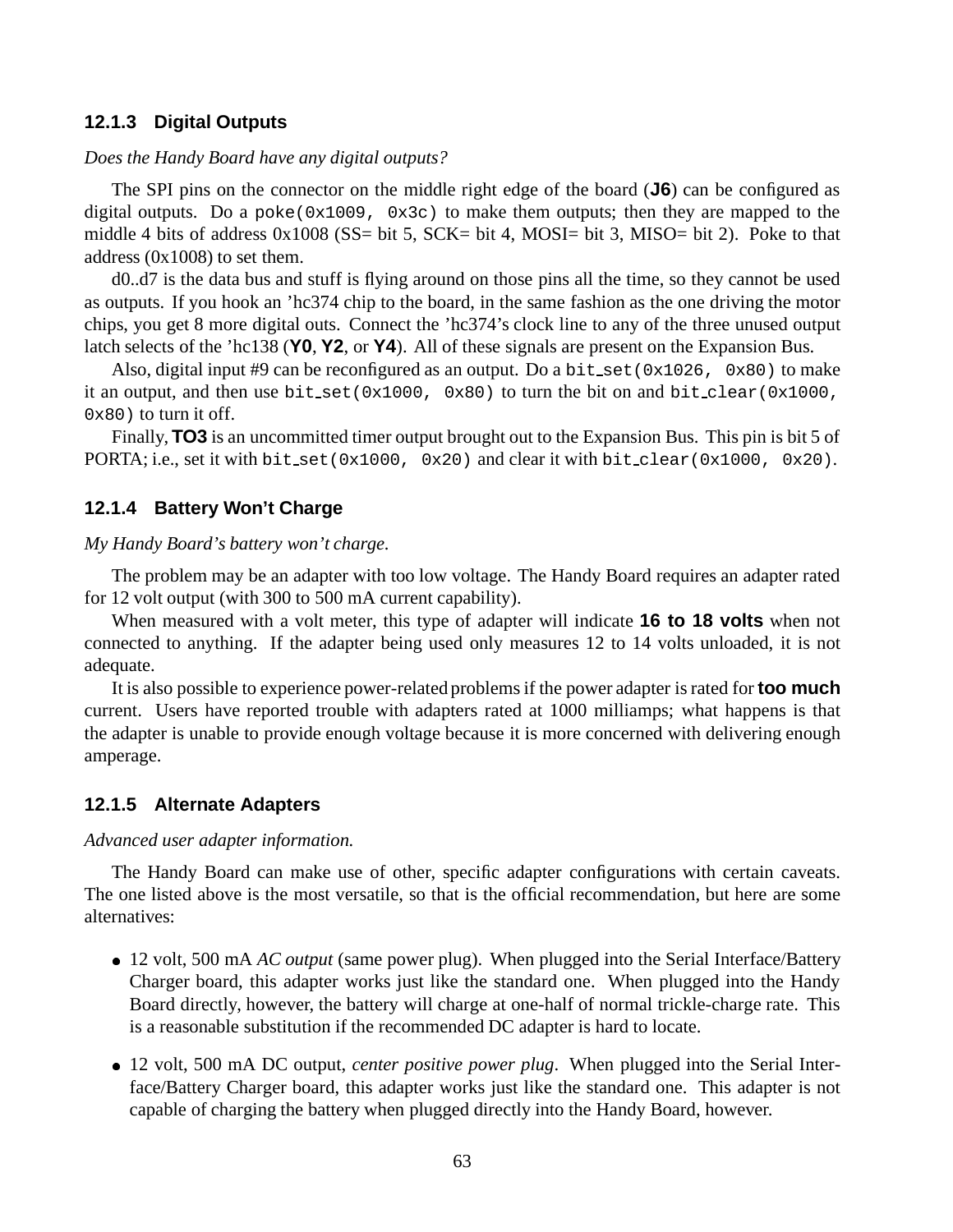#### **12.1.6 High Adapter Voltage**

*I'm measuring the voltage on my adapter, and it says 18 volts. Is this normal?*

This is correct. Normal DC adapters are unregulated and there is an inverse relationship between voltage and current.

Here is how to interpret the rating on an adapter. Let's use the Handy Board's 12 volt, 500 mA (milliamp) DC adapter standard as an example.

This rating means that when a load is drawing 500 mA of current, the adapter voltage will be 12 volts.

If the adapter is plugged into the wall but its output is not connected to anything—in other words, there is no load—then the current is zero and the voltage measured will higher than the adapter's specification. For the Handy Board's "12 volt" adapter, a reading of 18 volts is normal if there is no load.

If there is load that draws *more* than 500 mA, then the output voltage would be less than 12 volts. Note that it *is possible* to draw more than 500 mA even though an adapter might only be rated for 500 mA. The effect is that the output voltage will be less than the adapter's specified voltage, and also this will overtax the adapter and potentially cause it to fail.

### **12.2 Software**

#### **12.2.1 Serial Line**

*How do I read and write to the serial line from an Interactive C program?*

It is possible for an IC program to use the serial port. See Randy Sargent's instructions at

http://www.ai.mit.edu/people/rsargent/ic/serialio.html

These were written for the 6.270 board, but are directly applicable for the Handy Board running Interactive C.

#### **12.2.2 ICB Files**

*IC won't load my ICB files.*

Please note an important bug related to ICB files. On the MS-DOS platform (with both the freeware v2.853 and commercial 3.1 beta 4) version of Interactive C, the ICB files must have Unix-style line termination.

Here is the explanation. ICB files are text files, and in a text file, the Mac, Unix, and MS-DOS file systems each have a different way of specifying the end of each text line. On the Mac, a ctrl-M indicates the end of line. On Unix, it's a ctrl-J. On the PC, it's a ctrl-M followed by a ctrl-J.

On the MS-DOS computer platform, if you use Newton Lab's web-based ICB assembler (located at href=http://www.newtonlabs.com/ic/icb.html), or if you download an ICB file from an FTP server, when you save the resulting ICB file it will undoubtedly create a normal MS-DOS text file, with  $ctrl-M + ctl-J$  linefeeds. You must edit this file and remove all of the  $ctrl-M$ 's.

Originally, ctrl-J meant line feed and ctrl-M meant carriage return (think of a TeleType machine). So on MS-DOS, when you remove the ctrl-M's you get files where each new line starts where the last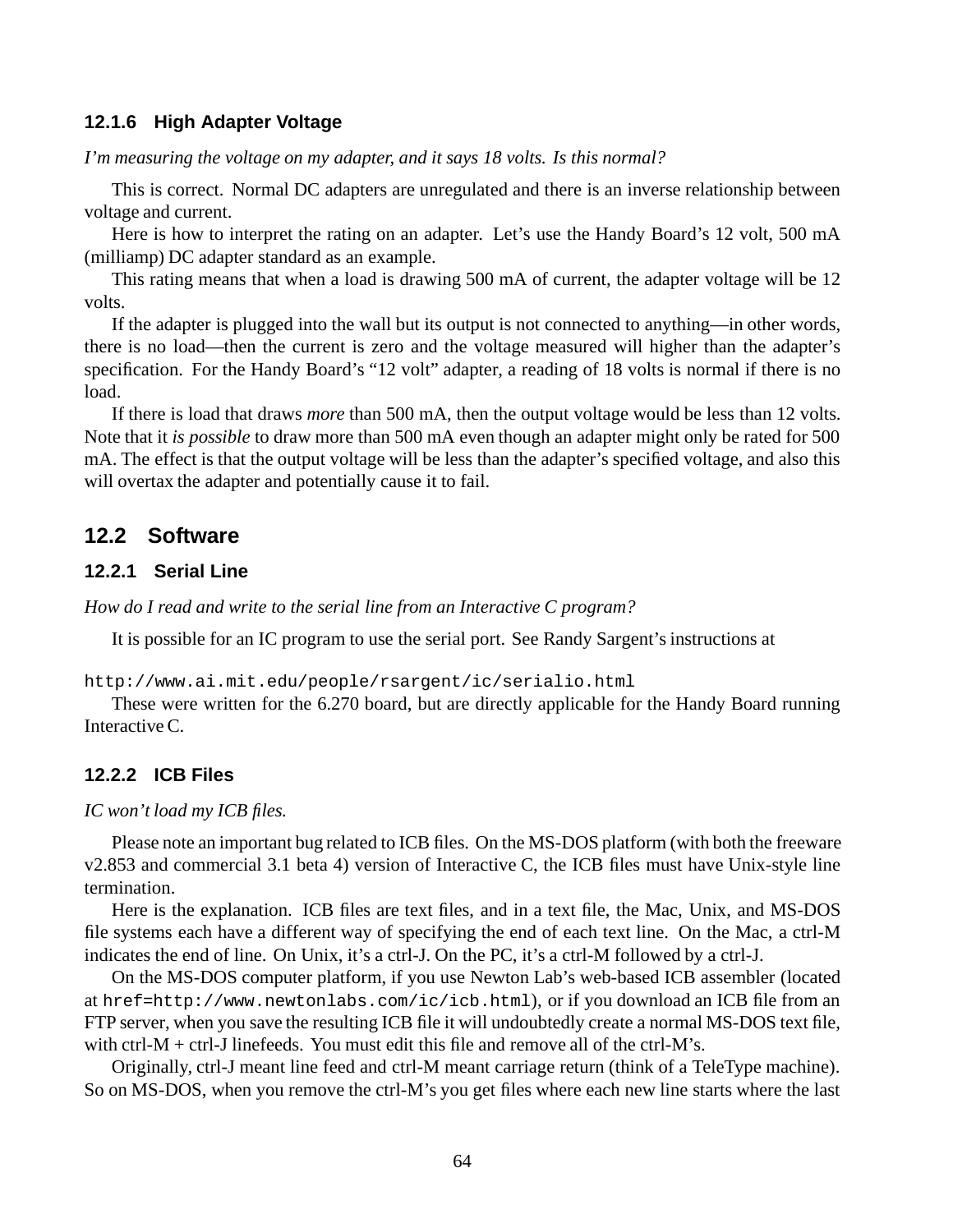one ended in terms of screen column. This will look wrong but it is what the MS-DOS Interactive C versions require.

On the Mac and Unix platforms, the IC accepts the corresponding native text file format. But the MS-DOS and Windows versions of IC require the CTRL-M's to be edited out of ICB files.

Remi Desrosiers (silverwa@odyssee.net) contributed a DOS utility to automatically strip out the CTRL-M's. It is available at

http://lcs.www.media.mit.edu/groups/el/project/handy-board/software/i2u.exe Please make sure to save as source so it gets downloaded as a binary file.

#### **12.2.3 Power Glitch**

*I keep getting a message that says "*-POWER GLITCH-*" on the Handy Board LCD screen.*

This is caused when the incorrect pcode file is downloaded to the Handy Board. Make sure you are downloading pcode hb.s19, *not* pcoder22.s19.

It may be necessary to reconfigure your downloader to send the proper file. If you are using *Initialize Board* on the Macintosh, use ResEdit to change the STR resource, naming "pcode\_hb.s19" as the file to download.